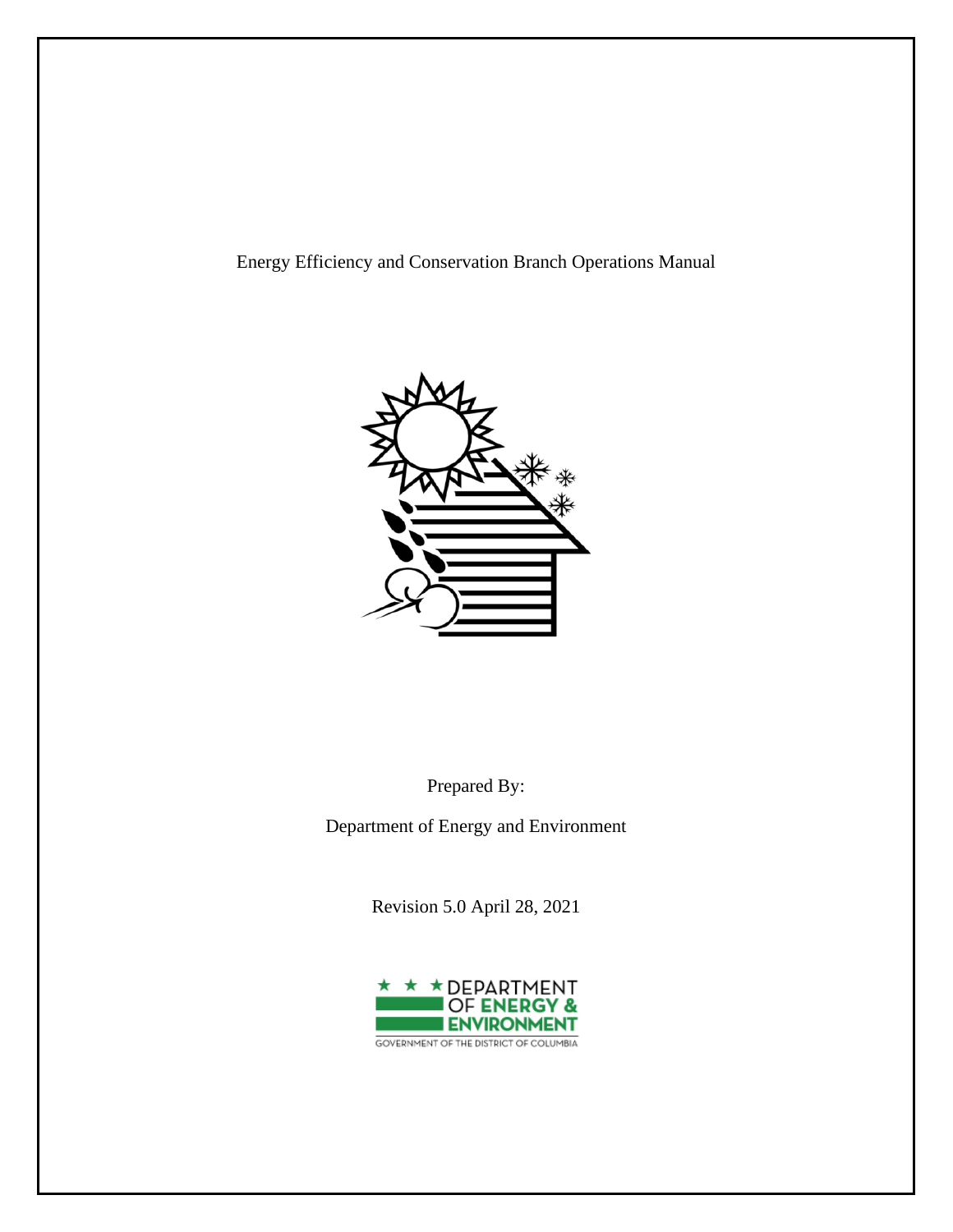# **Table of Contents**

| 1.3.1 |                                                                              |
|-------|------------------------------------------------------------------------------|
| 1.3.2 |                                                                              |
|       | 1.4 Energy Efficiency and Conservation Branch (EECB) Program Organization 14 |
|       |                                                                              |
|       |                                                                              |
|       |                                                                              |
| 2.1.1 |                                                                              |
| 2.1.2 |                                                                              |
| 2.1.3 |                                                                              |
| 2.1.4 |                                                                              |
| 2.1.5 | 20                                                                           |
| 2.1.6 |                                                                              |
| 2.1.7 |                                                                              |
|       |                                                                              |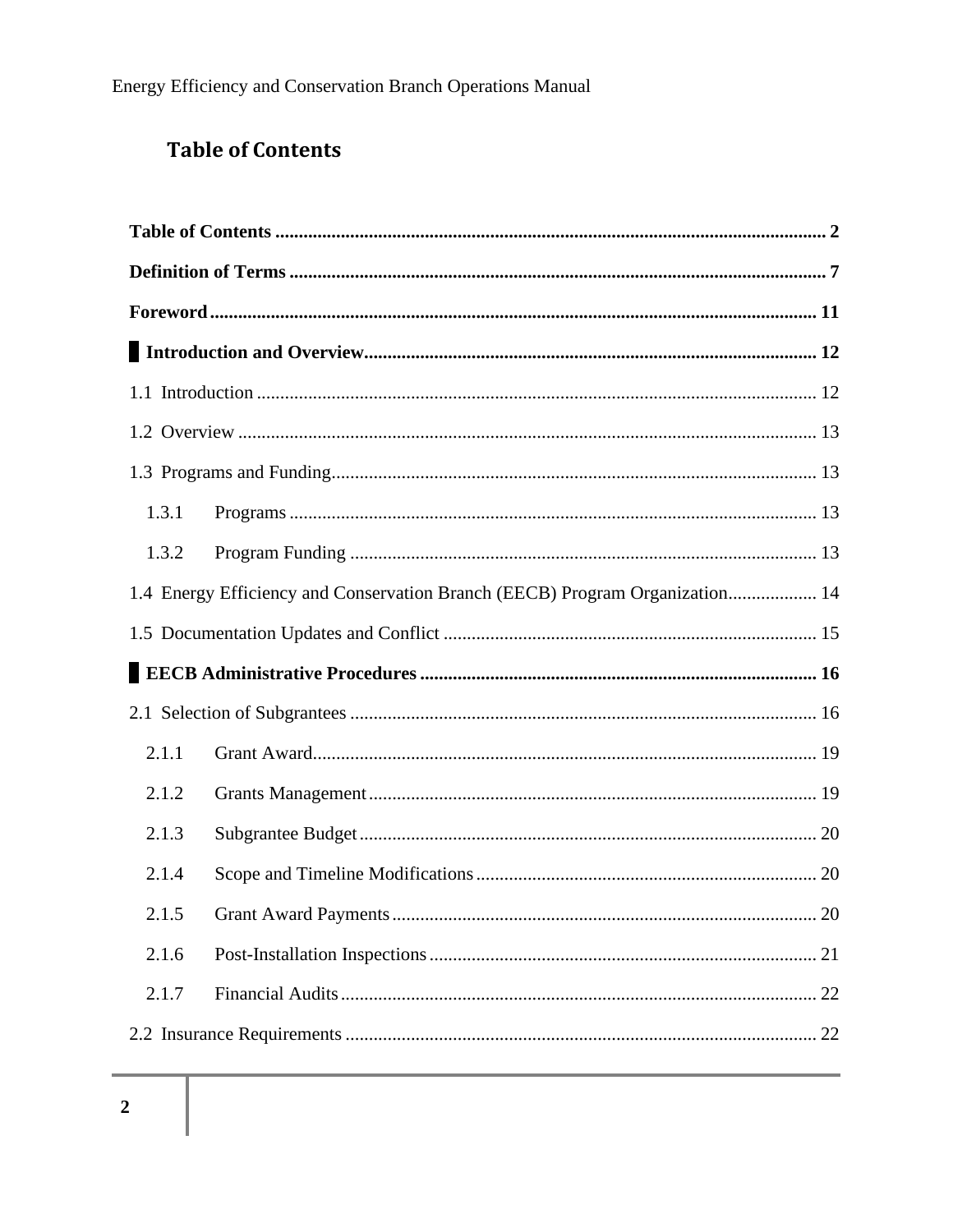| 2.2.1  |  |  |  |  |  |  |
|--------|--|--|--|--|--|--|
| 2.2.2  |  |  |  |  |  |  |
| 2.2.3  |  |  |  |  |  |  |
|        |  |  |  |  |  |  |
|        |  |  |  |  |  |  |
|        |  |  |  |  |  |  |
|        |  |  |  |  |  |  |
| 2.6.1  |  |  |  |  |  |  |
| 2.6.2  |  |  |  |  |  |  |
| 2.6.3  |  |  |  |  |  |  |
| 2.6.4  |  |  |  |  |  |  |
| 2.6.5  |  |  |  |  |  |  |
| 2.6.6  |  |  |  |  |  |  |
|        |  |  |  |  |  |  |
|        |  |  |  |  |  |  |
|        |  |  |  |  |  |  |
| 2.10   |  |  |  |  |  |  |
|        |  |  |  |  |  |  |
| 2.10.2 |  |  |  |  |  |  |
|        |  |  |  |  |  |  |
|        |  |  |  |  |  |  |
| 3.1.1  |  |  |  |  |  |  |
| 3.1.2  |  |  |  |  |  |  |
|        |  |  |  |  |  |  |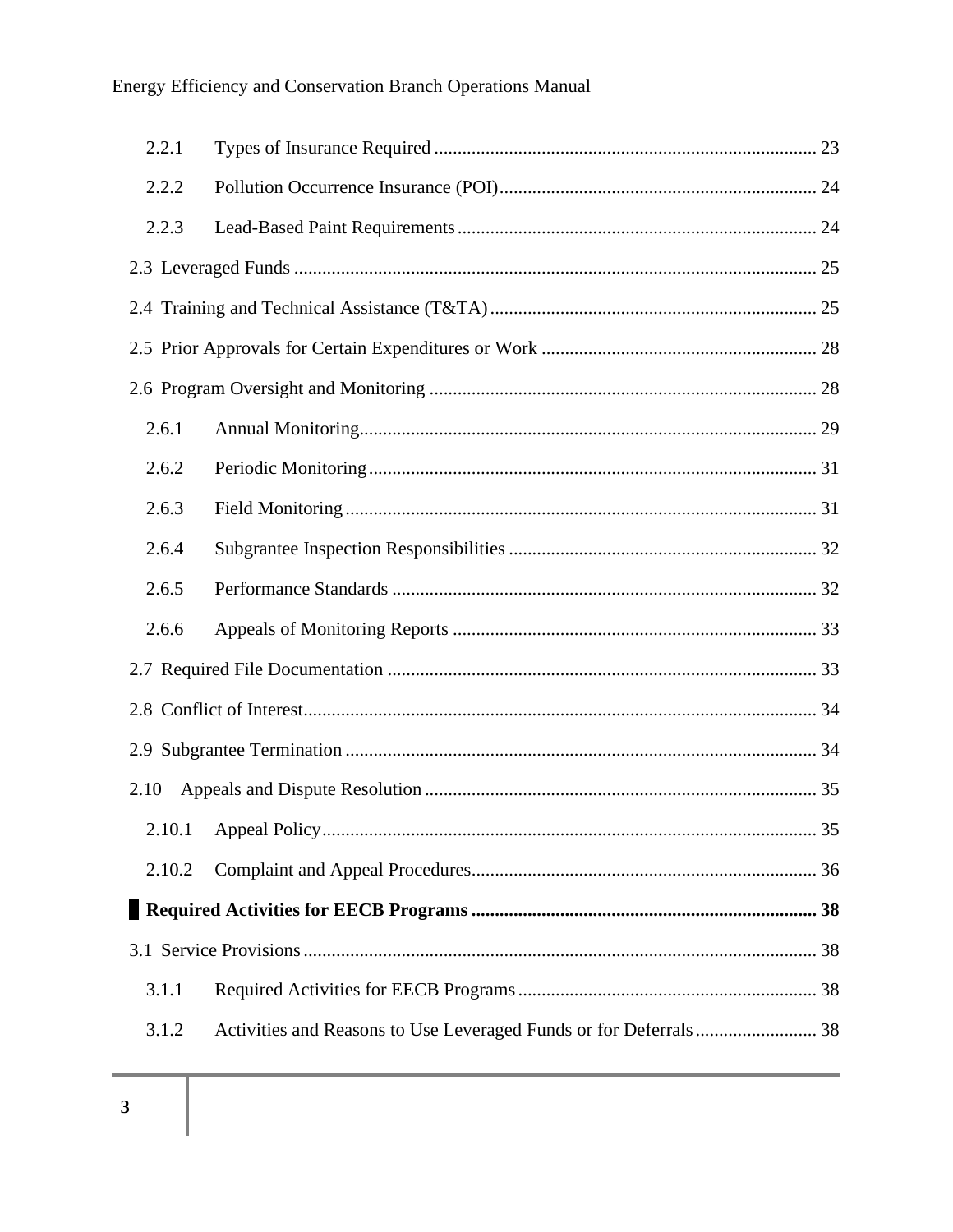| 3.1.3 |                       |    |
|-------|-----------------------|----|
| 3.1.4 |                       |    |
| 3.1.5 |                       |    |
| 3.1.6 |                       |    |
| 3.1.7 |                       |    |
| 3.1.8 |                       |    |
|       |                       |    |
| 3.2.1 |                       |    |
| 3.2.2 |                       |    |
| 3.2.3 |                       |    |
|       |                       |    |
| 3.3.1 |                       |    |
| 3.3.2 |                       |    |
| 3.3.3 |                       |    |
|       |                       |    |
|       |                       |    |
| 3.5.1 |                       |    |
| 3.5.2 | Reimbursement Process | 52 |
| 3.5.3 |                       |    |
| 3.5.4 |                       |    |
| 3.5.5 |                       |    |
| 3.5.6 |                       |    |
|       |                       |    |
|       |                       |    |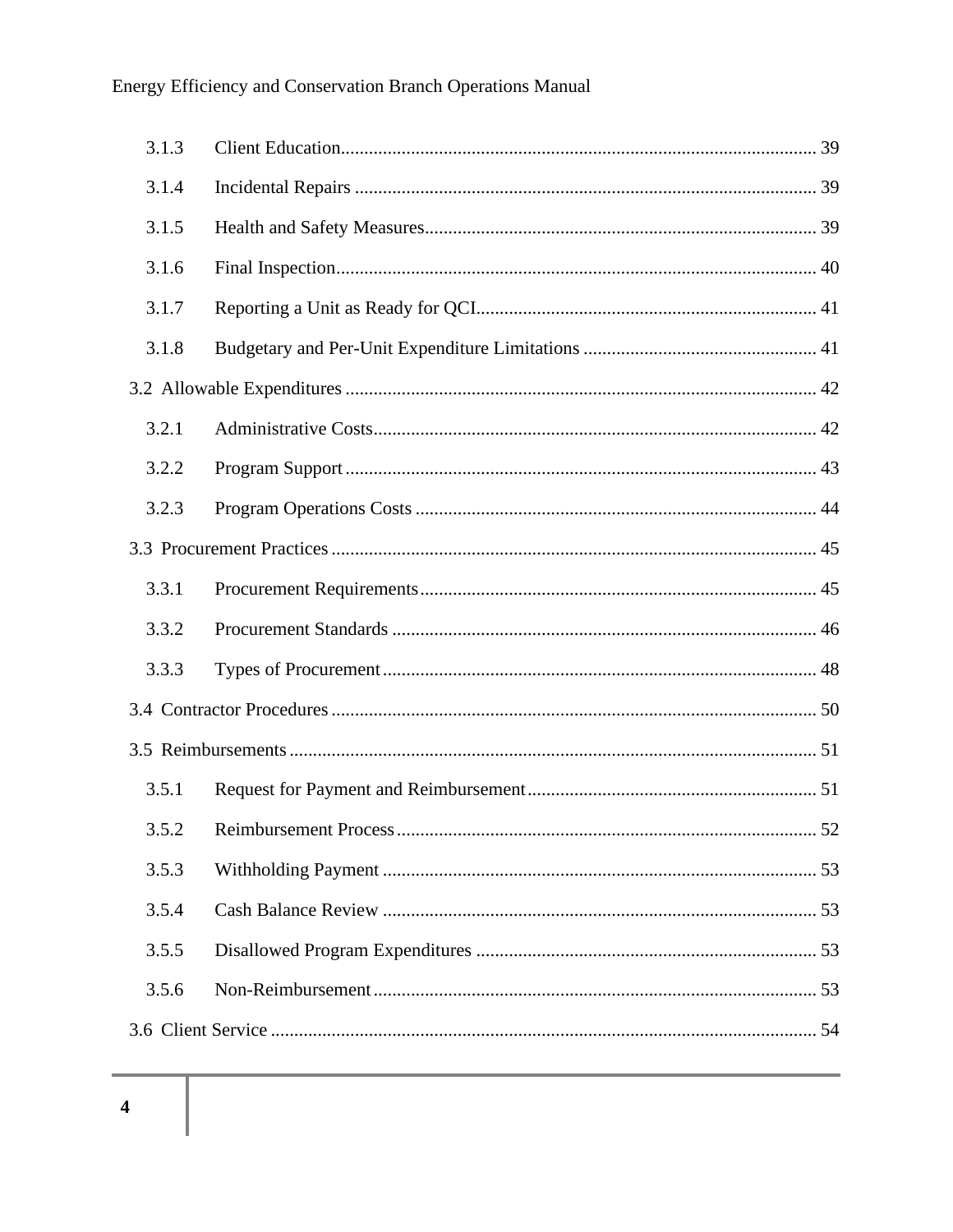| 3.6.1 |                                                              |    |
|-------|--------------------------------------------------------------|----|
| 3.6.2 |                                                              |    |
|       |                                                              |    |
| 3.7.1 |                                                              |    |
| 3.7.2 |                                                              |    |
| 3.7.3 |                                                              |    |
|       |                                                              |    |
|       |                                                              |    |
|       |                                                              |    |
| 4.2.1 |                                                              |    |
| 4.2.2 |                                                              |    |
|       |                                                              |    |
| 4.3.1 |                                                              |    |
| 4.3.2 |                                                              |    |
| 4.3.3 |                                                              |    |
| 4.3.4 |                                                              |    |
|       |                                                              |    |
|       | 4.4.1 Deferral/Denial of Assistance – When Not to Weatherize | 64 |
| 4.4.2 |                                                              |    |
| 4.4.3 |                                                              |    |
| 4.4.4 |                                                              |    |
| 4.4.5 |                                                              |    |
| 4.4.6 |                                                              |    |
|       |                                                              |    |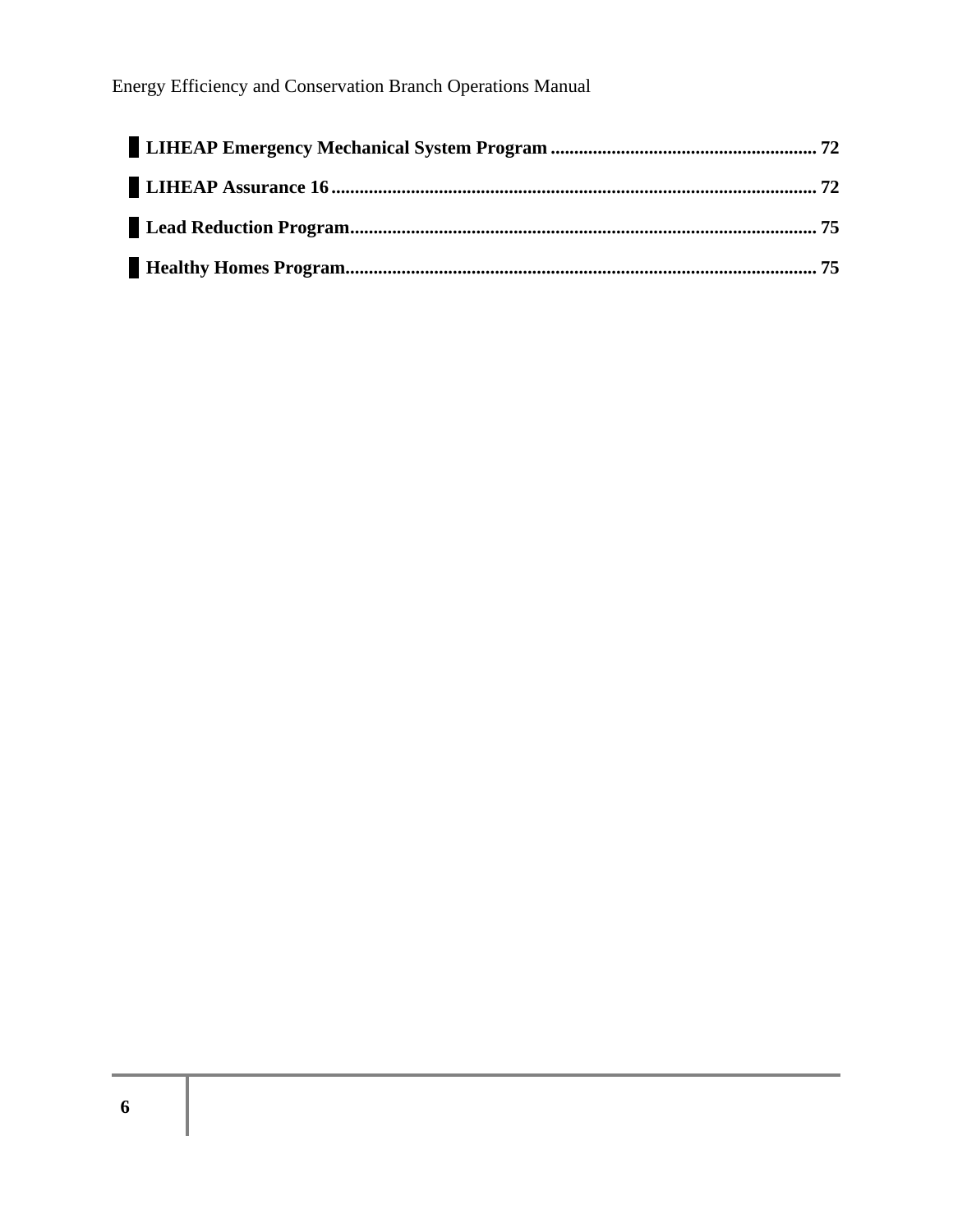## **Definition of Terms**

For purposes of this Operations Manual, these terms have the following meaning:

**Air infiltration:** The exchange of air through the physical separator between the conditioned and unconditioned area of a dwelling. The most common air infiltration areas are around the crawl spaces, doors, windows, heating and cooling units, and wall top plates in attics.

**Air sealing:** Measures implemented to reduce the amount of air infiltration in a dwelling unit.

**Blower Door Test:** An apparatus used to measure the amount of air exchange in Cubic Feet per Minute (CFM). This tool draws air through all envelope openings by depressurizing the dwelling unit.

**Building Performance Institute (BPI):** A nonprofit organization that develops energy audit standards and provides the required inspection credential for the Weatherization Assistance Program (WAP).

**Carbon monoxide (CO):** An odorless, tasteless, and colorless toxic gas that is produced when insufficient combustion air is supplied to an appliance, an improperly tuned burner, or a malfunctioning appliance. Combustion appliances produce exhaust gases that should be directly vented to the outside to avoid introducing combustion byproducts into the dwelling.

**Carbon monoxide analyzer:** A tool used to determine the CO level of a combustible appliance in a dwelling unit.

**Conditioned living space:** The occupied area of a dwelling that is heated and/or cooled. This space can be weatherized by replacing the exterior door(s) and window(s), including weatherstripping and threshold components. Heating and cooling measures are only provided for this space.

**Coordinator:** The subgrantee's point of contact responsible for implementing Energy Efficiency and Conservation Branch (EECB) programs and assuring the diagnostic testing, inspections, work write-ups, bidding, and final inspections are performed in accordance with program guidelines. This individual is required to attend mandatory Department of Energy and Environment (DOEE) meetings and trainings.

**District of Columbia Weatherization Field Guide (Field Guide):** A guide developed by DOEE to serve as the consistent standard of best practices for the installation of weatherization measures. The Field Guide incorporates the Standard Work Specification (SWS) as mandated by the United States Department of Energy (U.S. DOE).

**Dwelling or dwelling unit:** A house, including a stationary manufactured home, apartment, group of rooms, or a single room, occupied as separate living quarters.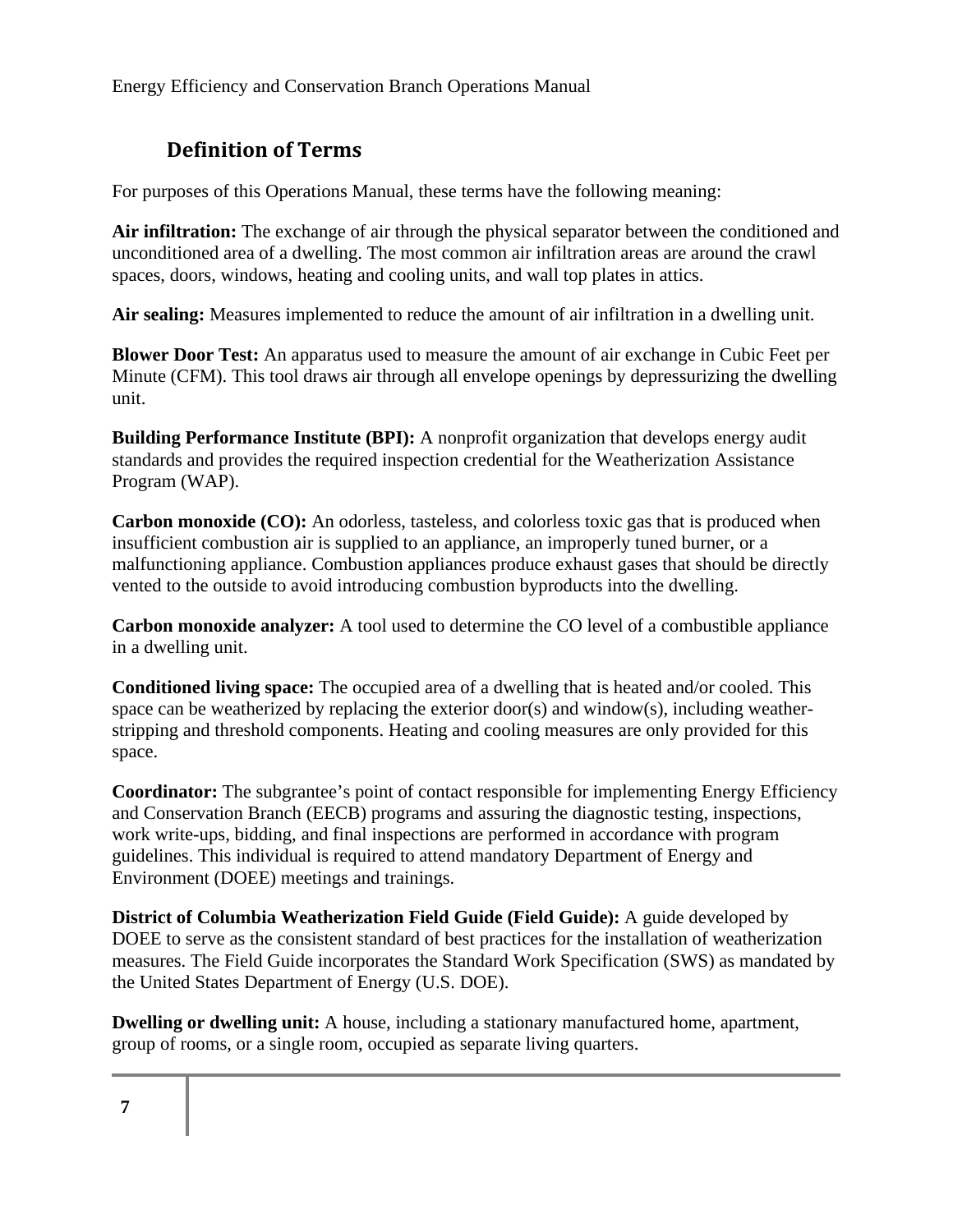**Elevated Blood Lead Level (EBLL):** A blood level at or above the reference range value of 5  $\mu$ g/dL established in 2012 as determined by a single blood lead test (capillary or venous). <sup>1</sup>

**Energy Efficiency Measure (EEM):** A measure to improve the energy efficiency of a dwelling by installing more efficient lighting, utility systems, insulation, and other materials in a costeffective manner. An EEM often includes the installation of ancillary items but does not include Incidental Repair Measures (IRM).

**Envelope:** The primary thermal barrier between the interior and exterior environments (includes the walls, windows, roof, and foundation of a structure). $2^2$ 

**Healthy Homes Program:** Program funded by local and federal funds that assists with the identification and remediation of identified risks within a dwelling that can contribute to an unhealthy home. A healthy home is housing that is designed, constructed, maintained, or rehabilitated in a manner that is conducive to good occupant health.

**High-Efficiency Particulate Air** (**HEPA)**: An air filter manufactured, tested, and certified in accordance with HEPA filter standards.

**Incidental Repair Measures (IRM):** The repairs necessary for the effective performance or preservation of weatherization materials. Such repairs include, but are not limited to, framing, or repairing windows and doors that could not otherwise be caulked or weather-stripped and providing protective materials to seal the installed materials. IRMs must be included in the total project cost, and cumulatively the job SIR must be greater than 1.0.

**Lead Service Replacement Program –** In partnership with DC Water property owners are eligible to receive free or discounted replacements of lead water service pipes, the small diameter pipes that bring water from the water main into home.

**Lead Reduction Program:** A program funded by the United States Department of Housing and Urban Development (HUD) that uses federal funds to maximize the number of children age 5 and under protected from lead poisoning through lead abatement.

**Low-Income Home Energy Assistance Program (LIHEAP):** A program funded by the United States Department of Health and Human Services (HHS) that uses federal funds to assist lowincome households in reducing their energy burden.

<sup>1</sup> https://www.cdc.gov/nceh/lead/data/definitions.htm

 $2$  https://betterbuildingsinitiative.energy.gov/alliance/technology-solution/building-envelope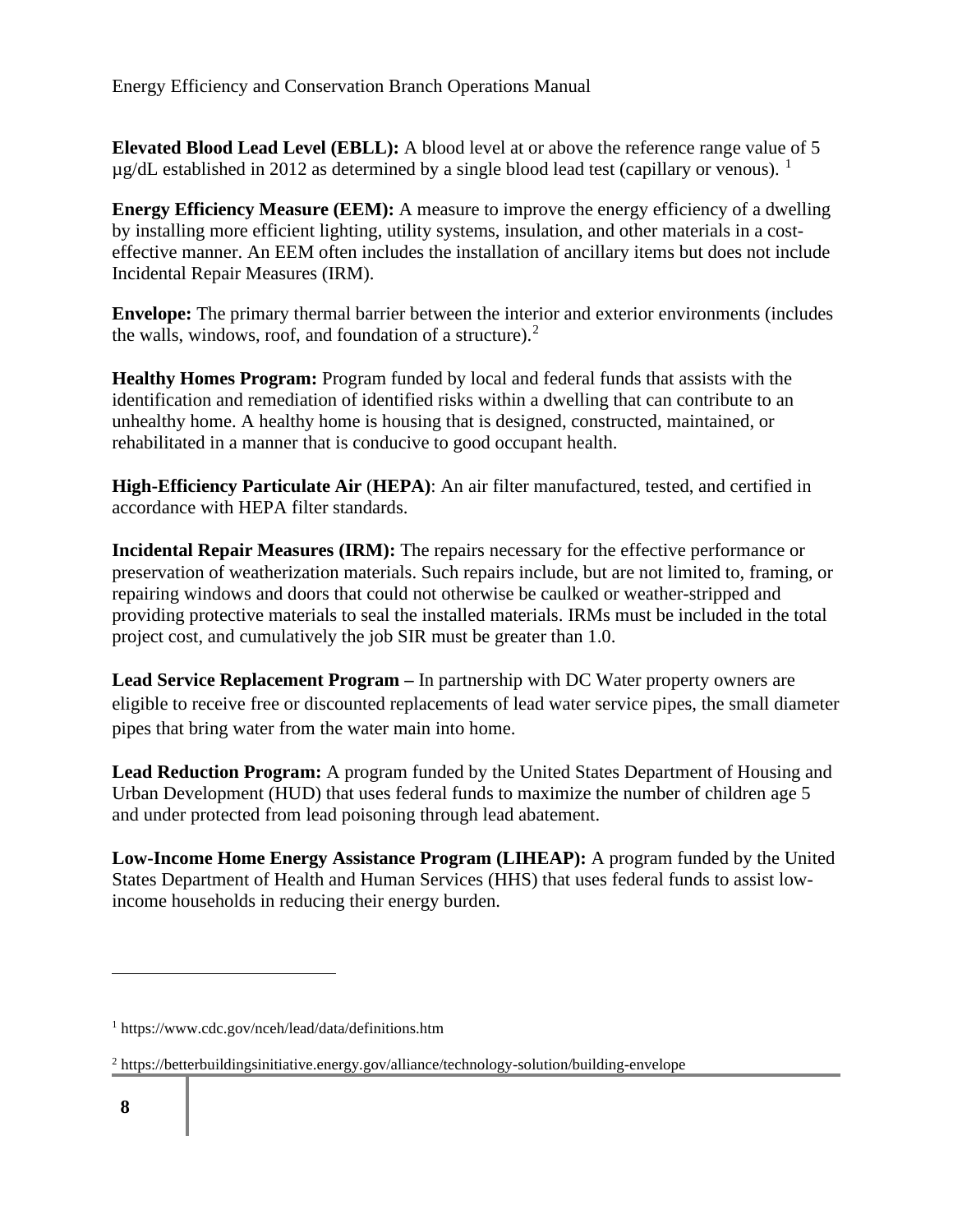**LIHEAP Assurance 16:** Provision for LIHEAP grantees to spend no more than five percent of their LIHEAP funds on services that encourage and enable households to reduce their home energy needs.

**LIHEAP Emergency Mechanical System Program:** A program funded by the United States Department of Health and Human Services (HHS) that assists single-family homeowners by repairing or replacing inoperable central air conditioning units, heating systems, hot water tanks, and chimney liners.

**LIHEAP Statute 2605(b):** Federal guidance pertaining to grantees' applications (also referred to as annual plans) for LIHEAP funds and the requirements for state grantees (also known as the 16 Assurances).

**Measures:** A generic term used to describe all the weatherization items to be addressed (repaired, replaced, or installed) in a dwelling unit.

**Minor repair:** Non-structural repairs made to a dwelling unit.

**National Energy Audit Tool (NEAT):** Diagnostic software used to evaluate single family dwellings' existing central heating and cooling equipment (and refrigerators in approved circumstances). NEAT is used to determine if replacement equipment will be cost effective and provides replacement size recommendations.

**Priority list:** A prioritized list of energy efficiency and energy savings measures for a dwelling unit. Multifamily dwellings require running the Targeted Retrofit Energy Analysis Tool (TREAT) while single family homes require running NEAT.

**Quality Control Inspector (QCI):** An individual certified as a Home Energy Professional Quality Control Inspector in accordance with the Weatherization Program Notice 14-4 (WPN 14- 4), Quality Work Plan Requirement.

**Savings to Investment Ratio (SIR):** The estimated ratio of the present value savings to the present value costs of an energy or water conservation measure. For a conservation measure to be implemented, the SIR rating must exceed 1.0.

**Subgrantee:** An organization that has been awarded a sub-grant and is accountable to the Department of Energy and Environment (DOEE) for the use of funds provided by the Energy Efficiency and Conservation Branch (EECB) Programs.

**Standard Work Specifications (SWS):** An industry resource developed by U.S. DOE that establishes guidelines for home energy professionals working on home energy update projects.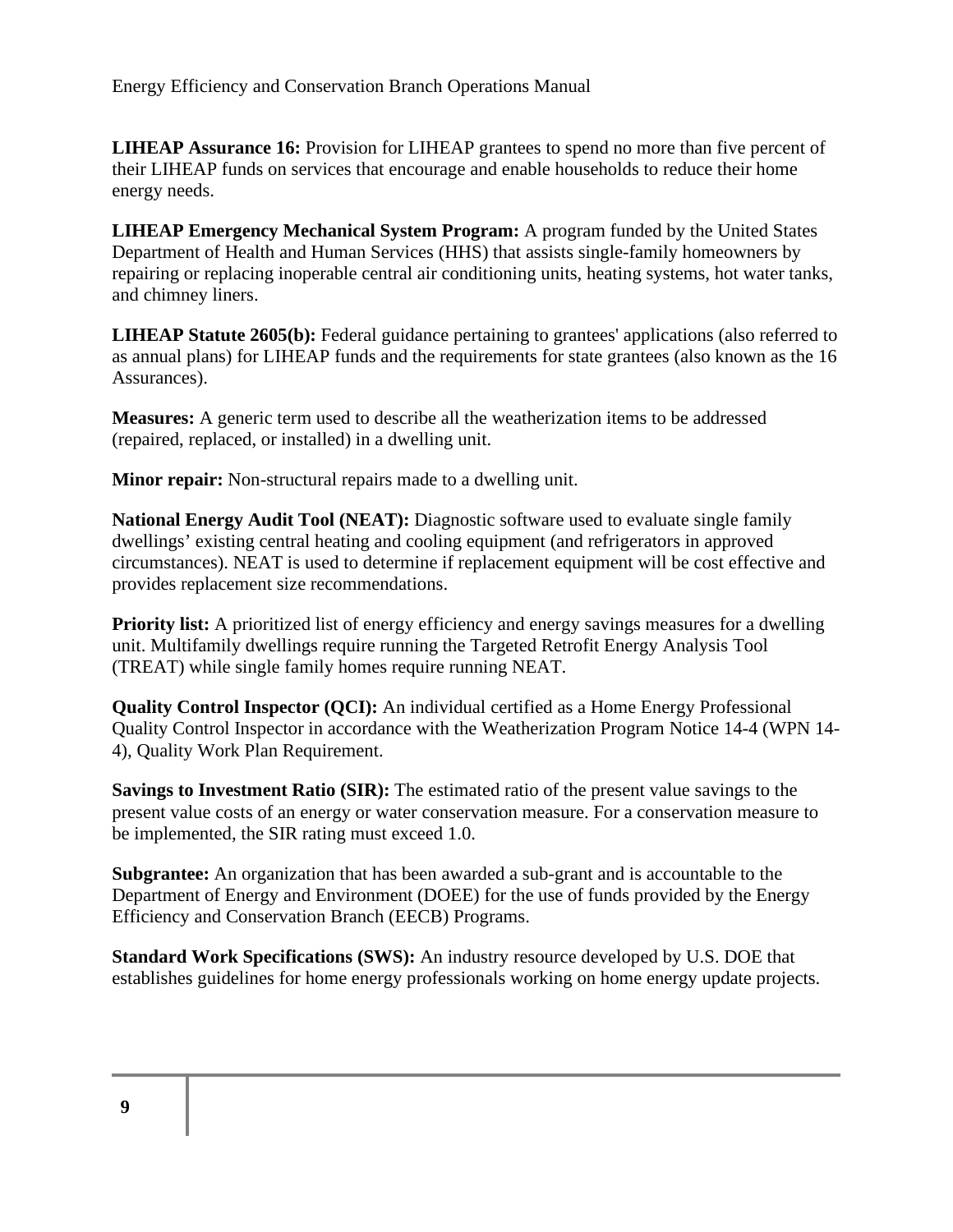The SWS defines the outcomes of quality work within the home energy upgrade industry and reflects a whole-house approach to installing energy-efficiency measures.<sup>3</sup>

**Targeted Retrofit Energy Analysis Tool (TREAT):** A multifamily comprehensive and flexible software auditing tool that projects energy savings from combined retrofits. TREAT features National Renewable Energy Laboratory (NREL) energy modeling, dynamic links to local weather logs, a unique model "true-up" feature, and concise energy savings reports to ensure projected energy savings are reliable.

**U-value:** Insulation value of windows. Measure of the heat flow per unit area per hour per degree F difference in temperature of either a component (i.e. center of glass) or an entire heterogeneous assembly.<sup>4</sup>

**United States Department of Energy (U.S. DOE):** The federal agency that provides weatherization funding to states, U.S. overseas territories, Indian tribal governments, and the District of Columbia. U.S. DOE allows these entities to, in turn; fund a network of local community action agencies and nonprofit organizations that provide the weatherization services to low-income families.

**United States Department of Health and Human Services (HHS):** The federal agency that provides LIHEAP funding to states, U.S. overseas territories, Indian tribal governments, and the District of Columbia to assist low-income households in managing their energy-related expenses.

**United States Department of Housing and Urban Development (HUD):** The federal agency that provides healthy homes and lead reduction funding to states, U.S. overseas territories, Indian tribal governments, and the District of Columbia. HUD allows these entities to, in turn; fund a network of local community action agencies and nonprofit organizations that provide the lead reduction and healthy home services to low-income families.

**Weatherization Assistance Program (WAP)**: The U.S. DOE and HHS program that provides grants to states, territories, and Indian tribes to improve the energy efficiency of the homes of low-income families through education, conducting energy audits, and the installation of auditrecommended measures.

<sup>3</sup> http://www.nrel.gov/tech\_deployment/buildings\_sws.html

<sup>4</sup> https://www.efficientwindows.org/ufactor.php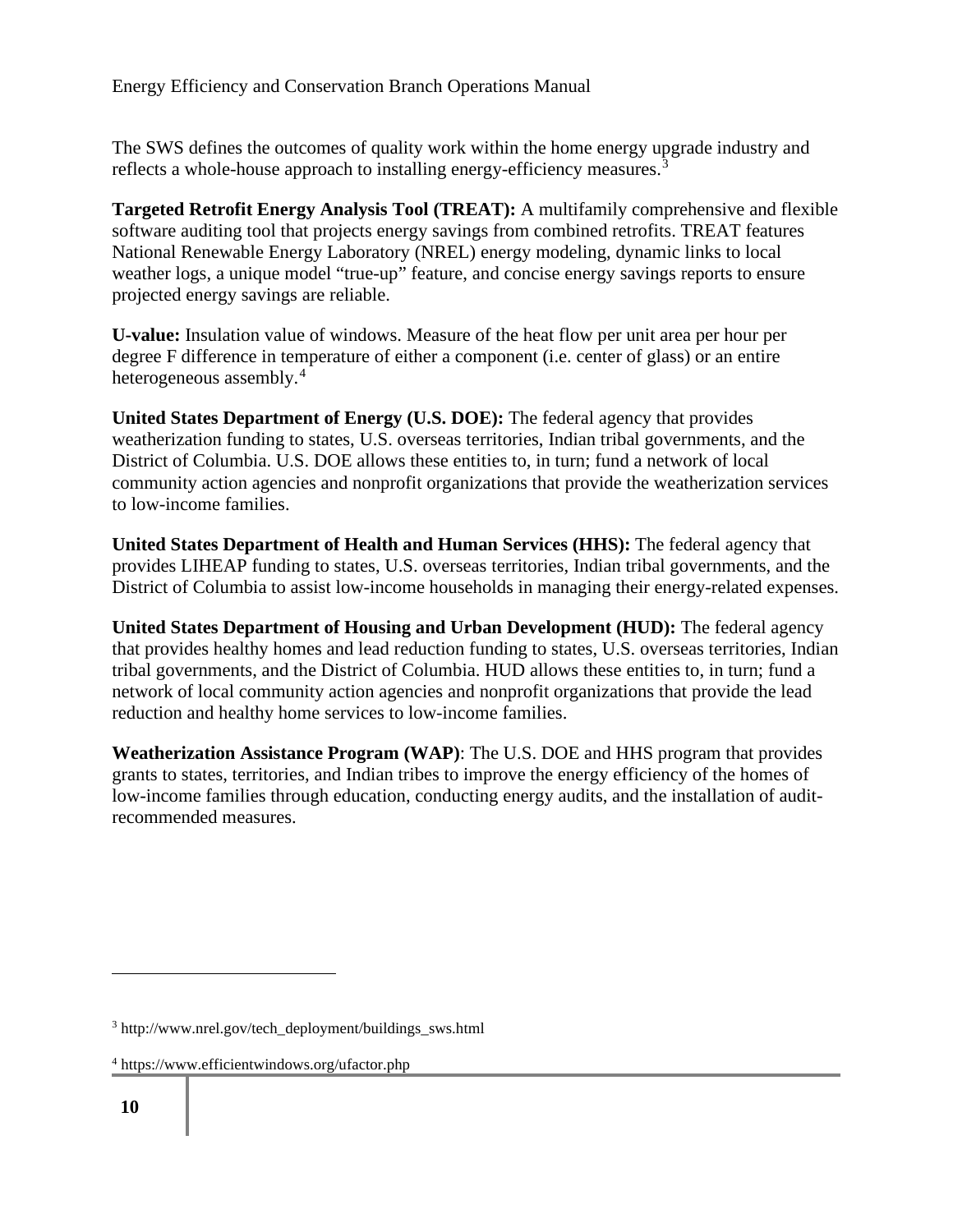## **Foreword**

This Energy Efficiency and Conservation Branch Operations Manual (Manual) has been prepared by the Energy Efficiency and Conservation Branch (EECB) within the Affordability and Efficiency Division (AED) of the Department of Energy and Environment's (DOEE) Energy Administration (EA). This Manual is a reference for EECB program's operations. This document outlines DOEE's processes for the management and expenditure of grant funds received from both Federal and District Government sources for energy efficiency and addressing health and safety risks.

The main sources for this Manual include: 10 Code of Federal Regulations (CFR) Parts 440 and 600; periodic grant guidance issued by the U.S. Department of Energy (U.S. DOE) and the U.S. Department of Health and Human Services (HHS); and the District's Weatherization Field Guide. This Manual also includes guidance on LIHEAP Assurance 16, lead identification and remediation requirements, and identification and remediation for unhealthy conditions in the home (mold, asbestos, pests, etc.).

This Manual supports DOEE's goal of providing effective, efficient, and consistent management policies within EECB. In addition, this Manual provides policies for DOEE's implementation of the various federal regulations that govern the administration of EECB Programs to effectively serve the District's low-income households. This Manual is intended to be updated and edited on a regular basis, and therefore is subject to change at any time.

Revision Five: April 28, 2021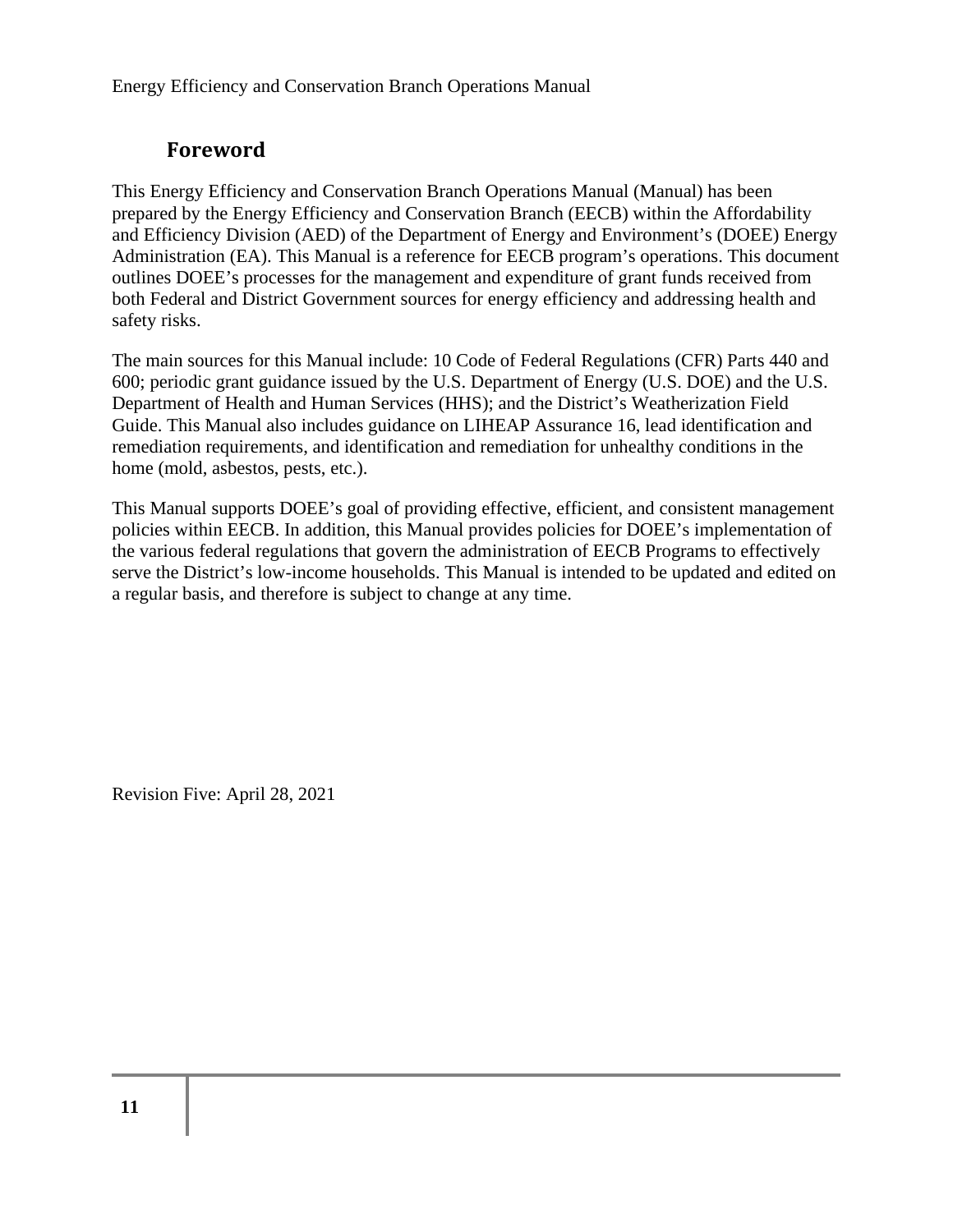## **Introduction and Overview**

#### **1.1 Introduction**

DOEE's Energy Administration (EA) is the primary resource for energy efficiency and renewable energy programs, products, and services for residential, commercial, institutional, and government sectors in the District of Columbia. EA plans, develops, coordinates, and facilitates energy-related policies and the overall efforts of the District Government to achieve reliable, clean, and affordable energy. EA provides direct financial assistance, administers discount programs for low-income residents to help offset their energy bills, and helps residents reduce their energy consumption by providing technical and financial assistance to identify and install audit-recommended energy efficiency measures. EA is dedicated to educating District residents about the efficient and safe use of energy.<sup>5</sup>

EECB Programs are designed to assist low-income residents with managing or reducing their energy costs through financial assistance, installing DOEE-approved energy efficiency measures, accessing energy-related educational materials, addressing health and safety hazards, and reducing exposure to lead. Applicants for EECB Programs must first be deemed income eligible by submitting the required income verification documentation to DOEE's Energy Affordability Branch.

DOEE implements EECB Programs through subgrantees that are selected via a competitive Request for Applications (RFA) grant award process. Subgrantees may be non-profits or Community Action Agencies (CAA). Subgrantees are charged with identifying hazards; installing energy efficiency, health, and safety measures; and completing lead remediation work and making the home a "healthy home".

To ensure program integrity, comply with applicable federal and state regulations, and ensure the use of the latest techniques and best practices, DOEE requires all personnel working for EECB, subgrantees, and contractors and relevant subcontractors performing EECB Program services to attend conferences and trainings on lead-safe work practices, lead hazard control, green and healthy housing, grant administration, energy efficiency training, and other relevant topics. DOEE regularly monitors each subgrantee's personnel for training compliance. DOEE also evaluates each subgrantee's performance of energy service, lead services, and healthy home services to ensure the required benefits are provided. Finally, U.S. DOE, HUD, and HHS regularly monitor, review, and audit DOEE's grant funded EECB Programs.

<sup>5</sup> For more information, please visit DOEE's Energy Assistance and Weatherization website at http://doee.dc.gov/service/energy-assistance-and-weatherization.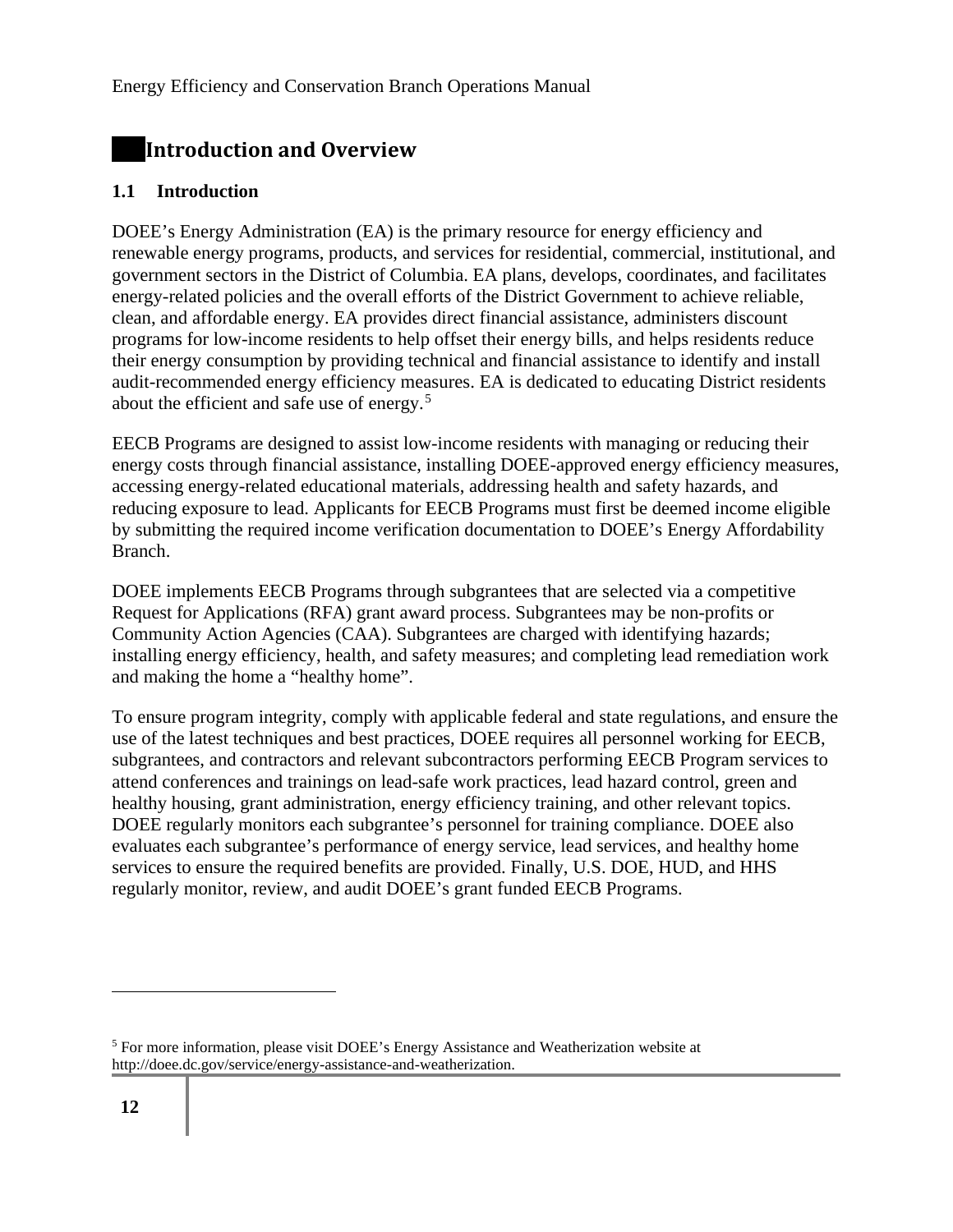#### **1.2 Overview**

This Manual is intended to be a comprehensive reference for the policies and procedures of EECB Programs to assist program managers and subgrantees in their efforts to meet the goals and objectives of the program. This Manual includes:

- WAP policies mandated by the District and Federal Government;
- LIHEAP Emergency Mechanical System Program overview;
- LIHEAP Assurance 16 guidelines;
- Lead Reduction Program guidelines;
- Healthy Homes Program overview;
- Procedures and processes that ensure the effective operation of EECB Programs; and
- Instructions and guidance for monitoring, reporting, and compliance.

### **1.3 Programs and Funding**

#### **1.3.1 Programs**

EECB administers the following programs:

- Weatherization Assistance Program,
- LIHEAP Emergency Mechanical Systems Program,
- LIHEAP Assurance 16.
- Lead Reduction Program, and
- Healthy Homes Program.

When there is a demonstrated need and/or available funding, DOEE may also administer limited time programs (e.g. the Senior StayCool Program funded by the Department of Aging and Community Living to provide cooling assistance for low-income seniors).

#### **1.3.2 Program Funding**

Funding for the EECB Programs comes primarily from four sources:

- 1. **United States Department of Energy (U.S. DOE):** U.S. DOE funding for WAP is provided to the District based on funding appropriated by Congress annually.
- 2. **United States Department of Health and Human Services (HHS):** While HHS funding is primarily used for LIHEAP bill-payment assistance, up to 15% of the LIHEAP grant may be used for WAP. Additionally, up to 5% of LIHEAP funding may be allocated toward implementing LIHEAP Assurance 16.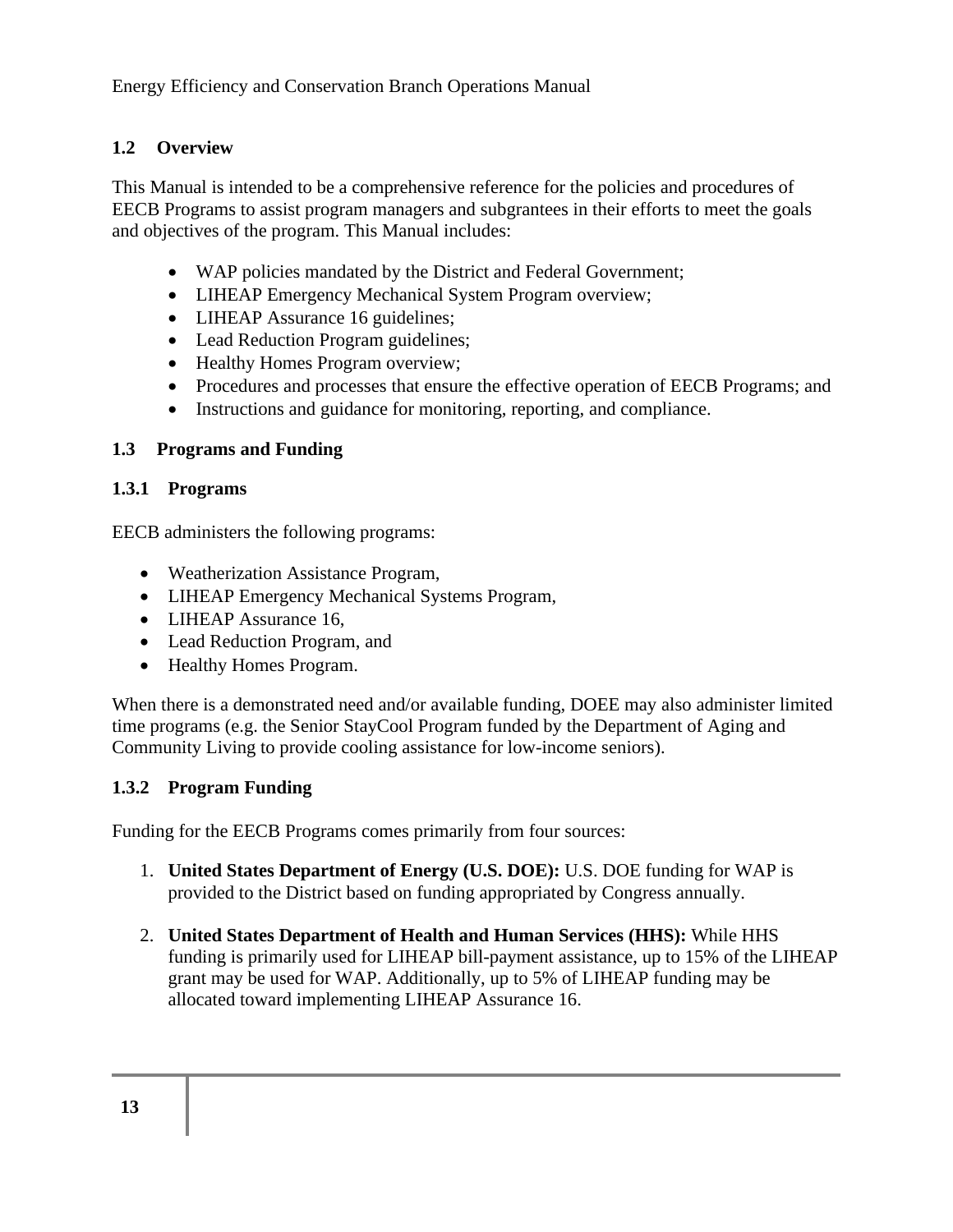- 3. **U.S. Department of Housing and Urban Development (HUD)**: HUD awarded the District a Lead-Based Paint Hazard Reduction Grant for the Lead Reduction Program.
- 4. **District of Columbia General Funds:** The Council of the District of Columbia has appropriated local funds each year for EECB Programs.

In addition, DOEE may also receive funding from:

- **1. U.S. Department of Housing and Urban Development (HUD)**: Community Development Block Grant (CDBG) funds provided through a Memorandum of Understanding (MOU) with the Department of Housing and Community Development (DHCD) enable EECB to leverage and expand program services.
- **2. Renewable Energy Development Fund (REDF):** A fund, as established by District Code § 34-1436, designated for new solar energy sources, covering any costs to the District associated with implementing the Renewable Portfolio Standard Expansion Amendment Act and authorized sustainable projects.
- **3. Sustainable Energy Trust Fund (SETF):** A fund, as established by District Code § 8- 1774.10, at least 30% of which must go the benefit of low-income residents, which may include bill assistance, energy efficiency, and weatherization.
- **4. Temporary Agreements with Other Agencies:** DOEE may enter limited time MOUs with other agencies when there is a demonstrated need and/or available funding (e.g. the MOU with the Department of Aging and Community Living to provide cooling assistance for low-income seniors).
- **5. Other:** DOEE may receive funds from other sources, such as utility merger funds, or District Local Funds.

#### **1.4 Energy Efficiency and Conservation Branch (EECB) Program Organization**

DOEE administers the programs described in Section 1.3.1 for the District.

DOEE's specific responsibilities include:

- Planning and administering EECB Programs;
- Following federal regulations and guidelines regarding the use of federal funding for EECB Programs;
- Executing sub-grant agreements in order to provide energy efficiency, lead reduction, and health and safety services to low-income households in the District;
- Transmitting program policy materials to subgrantees;
- Monitoring and regularly evaluating subgrantee performance;
- Assisting subgrantees in the development of corrective action plans; and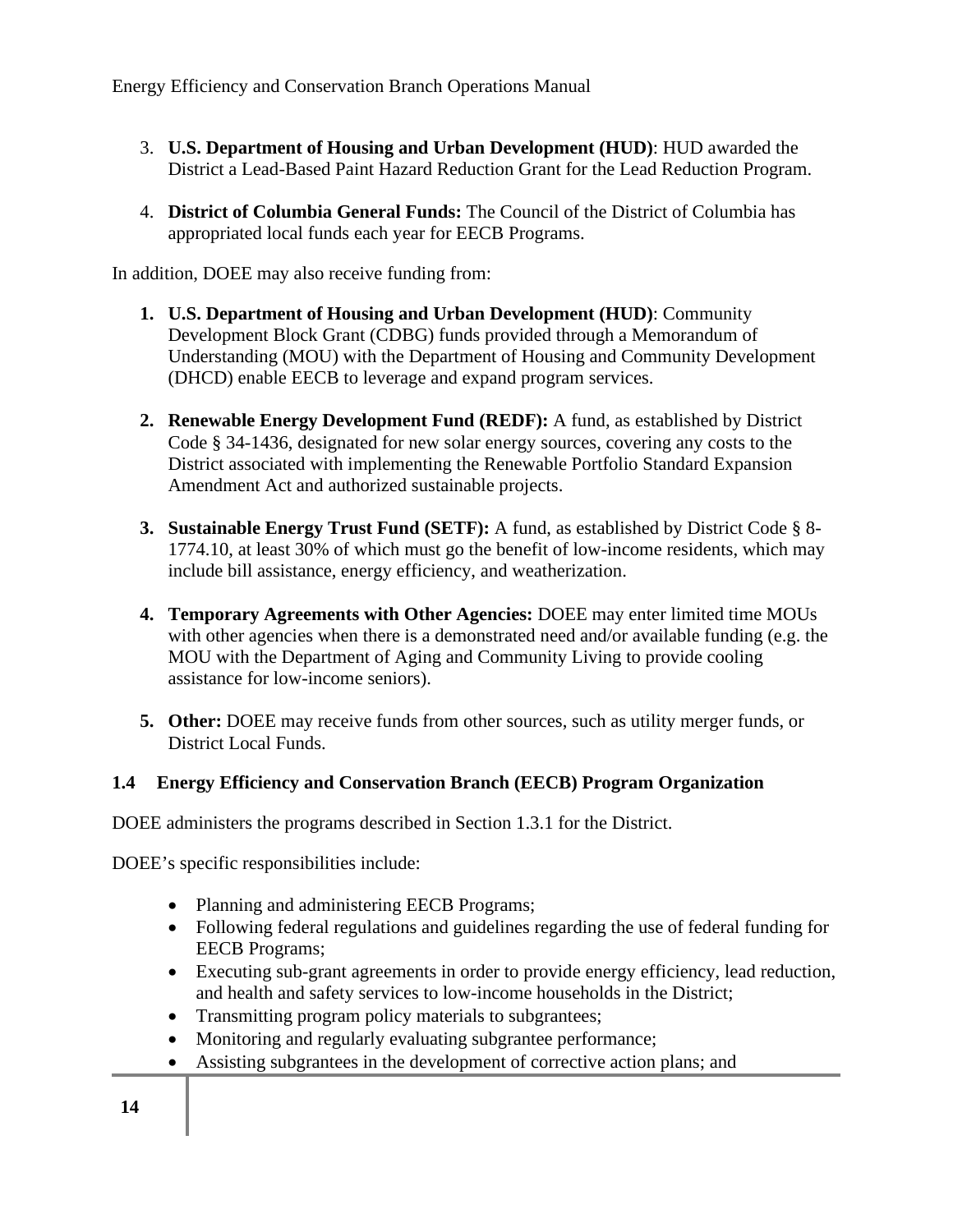• Performing final inspections using licensed Quality Control Inspectors (QCIs).

DOEE, subgrantees, and other program partners, such as technical support providers, foster the technical advancement of the EECB Programs and serve as the weatherization, lead reduction, and health and safety representatives. DOEE enforces the rules and regulations governing the responsibilities of subgrantees.

Subgrantees implement EECB Programs on behalf of DOEE and are often the primary contact for the intended program beneficiaries, building owners, and residents of low-income households. Subgrantees perform the functions necessary to meet energy program goals and must follow the procedures to ensure compliance with all program requirements. As representatives of the DOEE's programs, subgrantees' performance and conduct must be exemplary.

Subgrantees are responsible for ensuring that energy, lead, and health and safety program funds are expended only on eligible activities and on behalf of eligible households. Subgrantees bear the primary responsibility for meeting the energy conservation, lead reduction, health and safety, and technical performance goals of the EECB Programs. Subgrantees are also responsible for cooperating with DOEE in providing information to U.S. DOE, HHS, and HUD as may be required. Subgrantees' financial management and record-keeping must be reliable.

Subgrantees must comply with all of the policies and procedures in this Manual. They must follow other DOEE requirements, including those of the grant materials they signed: The Request for Applications (RFA), the Grant Promises, Certifications, and Assurances (PCA), and the Grant Award Notice (GAN).

## **1.5 Documentation Updates and Conflict**

DOEE publishes several documents for each program, which subgrantees are required to follow:

- Weatherization Assistance Program:
	- o US DOE-approved District's Weatherization Field Guide<sup>6</sup>, and
	- o US DOE-approved WAP State Plan;
- LIHEAP Mechanical Systems Program and LIHEAP Assurance 16:
	- o HHS-approved LIHEAP State Plan; and
- Lead Reduction Program
	- o HUD-approved Policies and Procedures.

<sup>6</sup>

https://www.dropbox.com/sh/vxygiyoadrbyx3v/AAClnA3PxWaPSS0f18jFalLSa?dl=0&preview=Weatherization+F ield+Guide+5+2018+-+Single-Family+Homes.pdf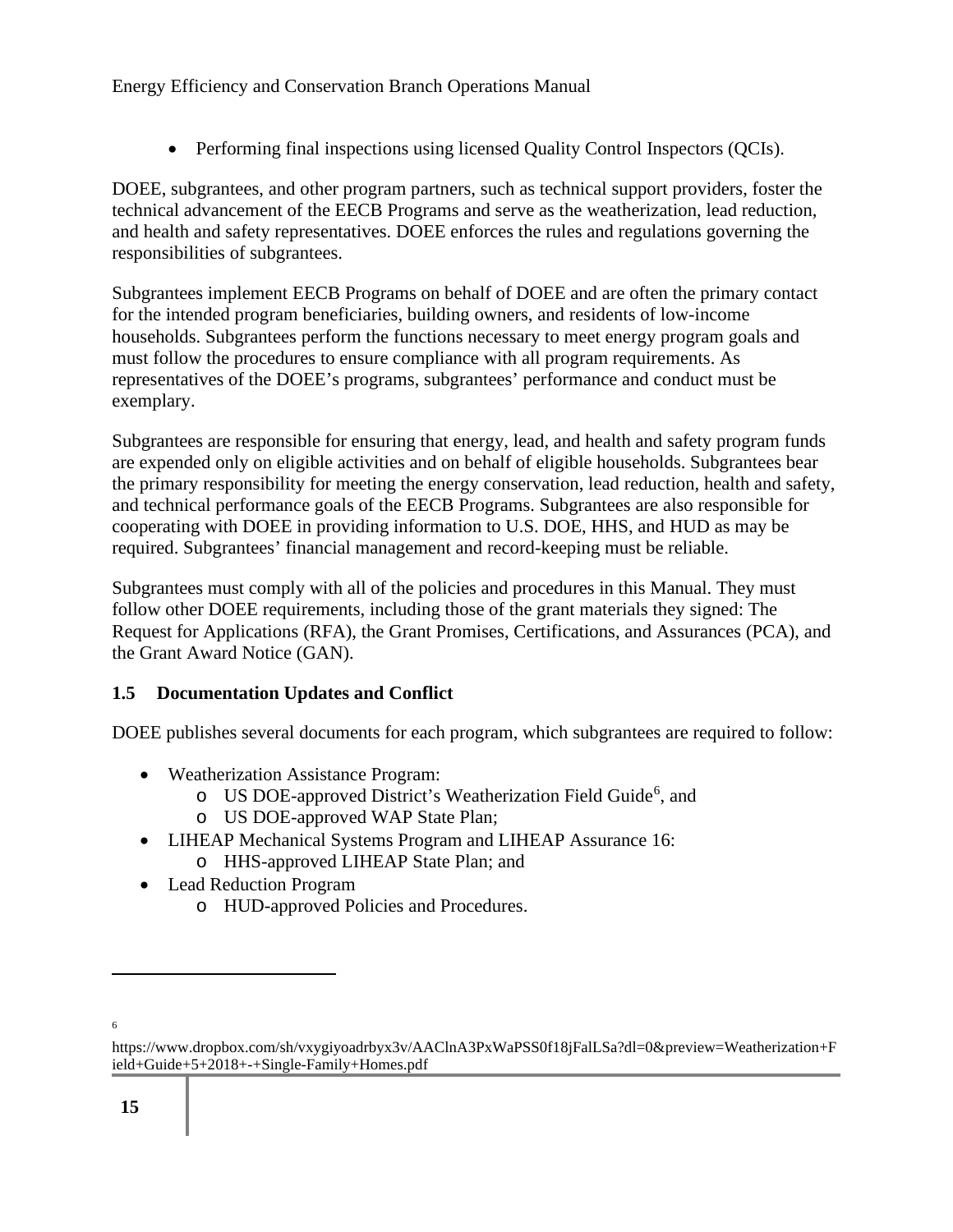DOEE will review the program documentation, on an annual basis to ensure that policy changes identified in the annual approved State Plans are incorporated. DOEE will update this Manual, the Weatherization Field Guide, the Monitoring Checklist, and other pertinent program documentation as needed. Updated documents will be made available to the subgrantees and stakeholders at the annual weatherization, lead reduction, and health and safety kick-off meeting to ensure all relevant parties are aware of the modifications at the beginning of each fiscal year.

If the documents above conflict with this Manual, users should advise the Program Manager and seek instructions.

To ensure compliance with market analysis requirements of federal grants, DOEE will review applicable fuel, material, and labor costs 30-60 days prior to the start of each fiscal year. These prices will be determined by surveying a minimum of three (3) vendors to obtain an average price for materials in the quantities they are usually purchased. The fair market price list will be updated as necessary, based on applicable information received.

# **EECB Administrative Procedures**

### **2.1 Selection of Subgrantees**

DOEE selects subgrantees through a competitive RFA process. After the RFA has been released, DOEE adheres to the process detailed in 1 DCMR § 5000 when selecting subgrantees:

1. **Selection of a review panel.** DOEE shall appoint a review panel consisting of an odd number of panelists with a minimum of three (3) individuals. The review panel shall appoint one person as the review panel leader. All members of the review panel must have knowledge and expertise relating to the objectives of the grant, the RFA, and the administrative requirements mandated by the funding source.

DOEE must avoid potential conflict of interest or the appearance of a conflict of interest when appointing individuals to the review panel. One person from DOEE's Grants and Management Division (GMD) may be included as a review panel member, but this is not a requirement.

In accordance with 1 DCMR § 5000, other requirements for the selection of a review panel include:

- a. Panelists who are not employees of the District government may be compensated for time served on a panel;
- b. Panelists who are employees of the District government cannot be compensated for their service and may only serve on the panel if they have written authorization from their supervisors;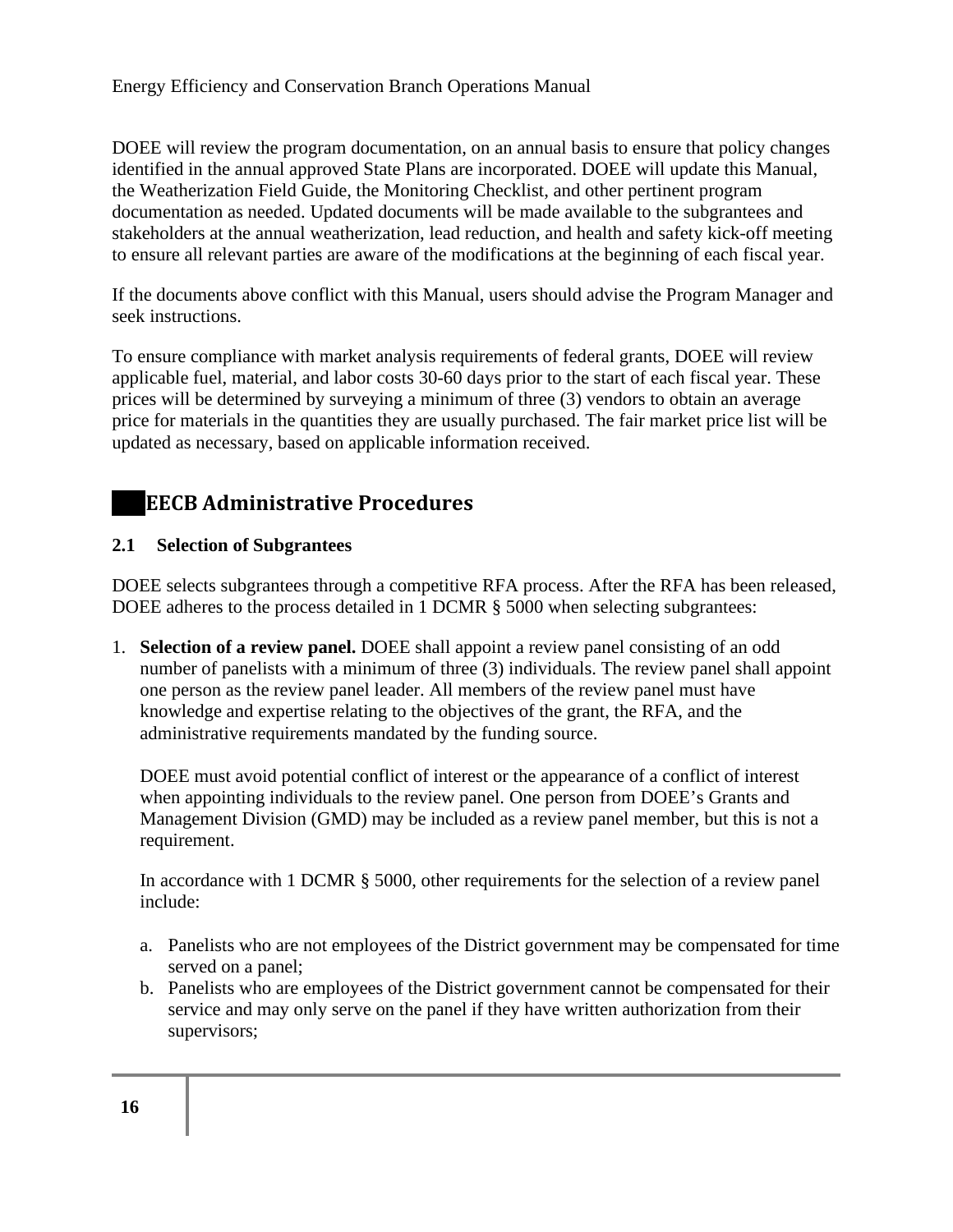- c. Panelists must sign affidavits certifying that they have no personal or vested interest in the organizations that submitted applications in response to the RFA; and
- d. Panelists must disclose whether they have a relationship or affiliation with members of the organizations that submitted applications in response to the RFA, including whether panelists and applicants previously served as staff of the same organization.
- 2. **Selection of a subgrantee.** The EECB Program Specialist will deliver all necessary materials to the review panel leader so that the members of the review panel may effectively fulfill their role.

Review panel activities include:

- a. Attending a meeting with the EECB Program Specialist to review roles and responsibilities, and to provide instruction on the goals and objectives of the grant, the RFA, the scoring criteria and instruments, and the timeframe for the completion of the review panel's work;
- b. Signing a Conflict of Interest Disclosure Form which must be signed and returned to the EECB Program Specialist prior to the review of an application;
- c. Acknowledging that the applicants' scoring will be available for a period of three (3) years after the close out of the grants or subgrants awarded by that panel;
- d. Signing a Confidentiality Agreement, as all materials received by a member of the review panel for an RFA applicant must be protected, treated as confidential, and used only for the purposes of evaluating the applicant's proposal; and
- e. Scoring the applications and making recommendations regarding which applications should be funded. Final decisions on grant awards and amounts are made by DOEE's Director after the EECB Chief and/or the Associate Director of the Affordability and Efficiency Division (AED) provide the recommendation.

Once a subgrantee has been selected, the EECB Program Specialist will prepare the formal subgrantee award documents. This is called the Grant Award Notice (GAN).

- 3. Steps for issuing a GAN include:
	- a. Before a GAN is issued, DOEE conducts an internal review process and requires each of the following divisions, or their designees, to sign off on a transmittal sheet or electronically: Associate Director of the AED, Deputy Director of the EA, Office of General Counsel (OGC), Office of Chief Financial Officer (OCFO), and Associate Director of the GMD;
	- b. The EECB Chief or Associate Director approves any necessary changes to the formal subgrantee documents based on comments from the individuals named above;
	- c. The EECB Program Specialist obtains the Director's signature for the GAN and its cover letter; and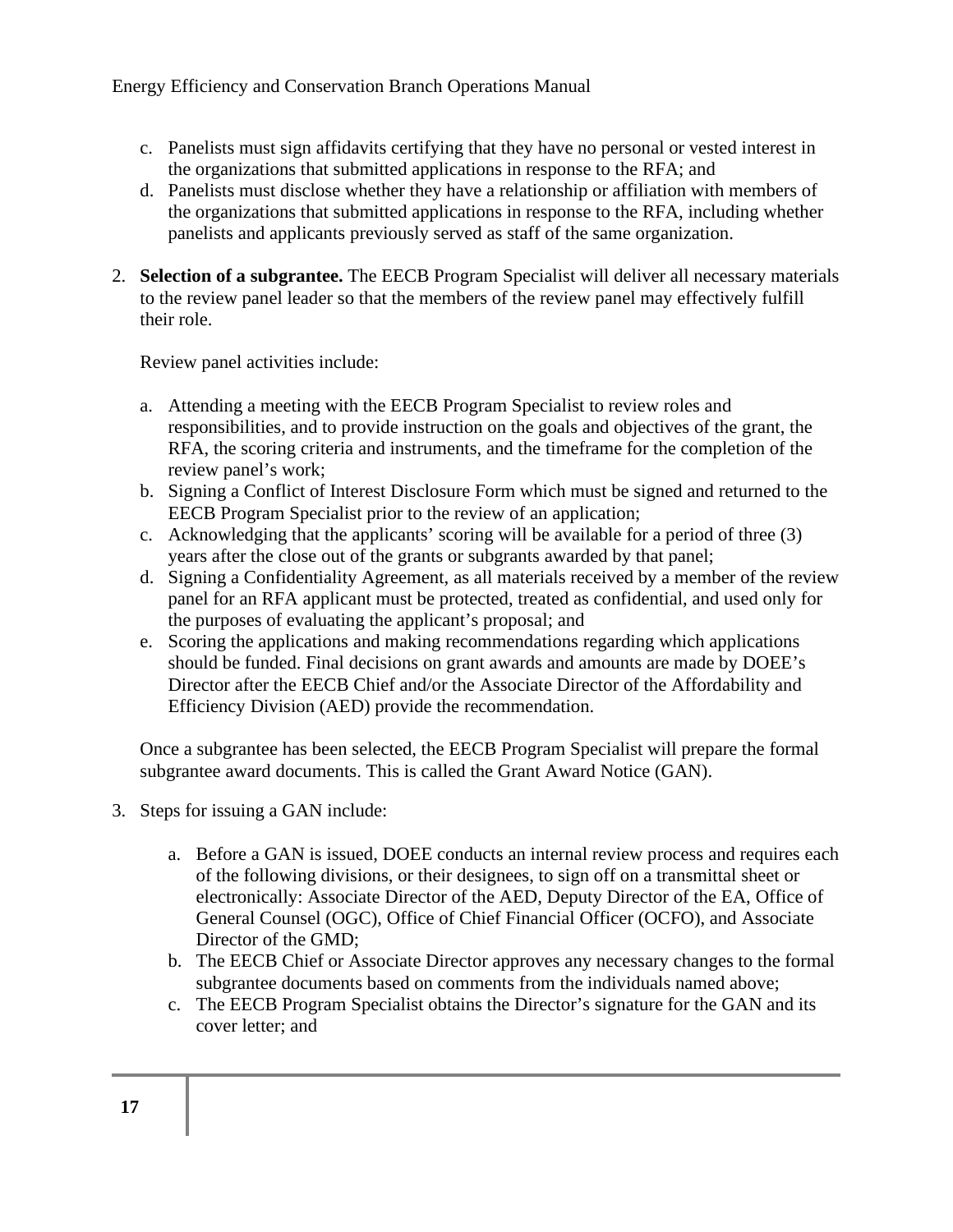d. The EECB Program Specialist ensures that the sub-grant agreement is returned with the signature of the grantee, as required on the GAN, before proceeding with grant activity.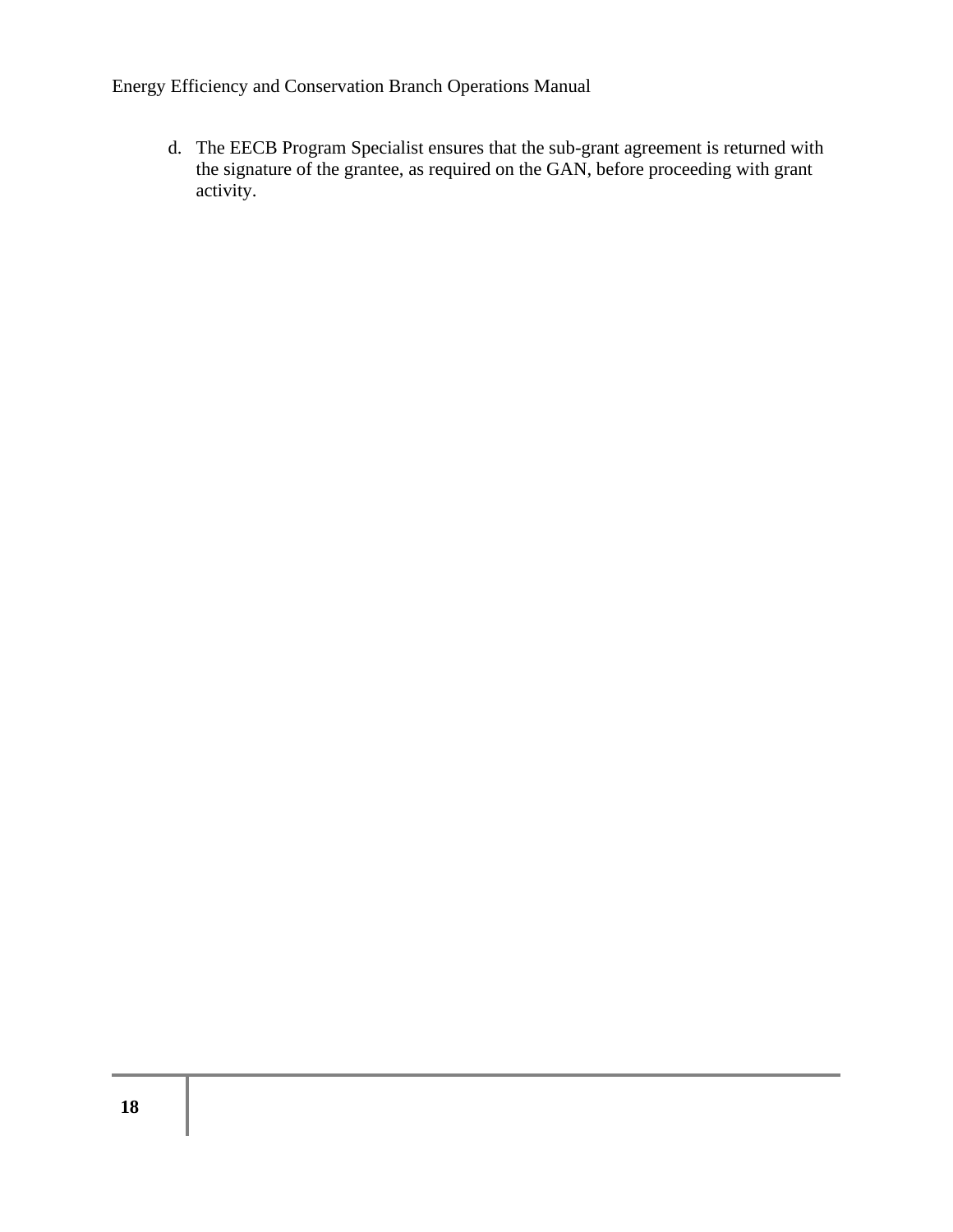## **2.1.1 Grant Award**

All subgrantees receiving a DOEE grant award are bound by the instructions, guidance, and rules governing the grant funding source's award documents. Subgrantees must follow the outlined procedures to initiate grant activities, receive payments or reimbursements for expenditures, and report financial and program activities.

As a condition of applying for grant funds, applicants must affirm the obligations in the RFA and the appendix to the RFA titled 'Promises, Certifications and Assurances' (PCA). Additionally, the GAN may also include additional special conditions or amendments to the RFA and PCA requirements.

Federal rules governing each grant award for the EECB Programs include:

- 10 CFR  $\S$  440 Weatherization Assistance for Low-Income Persons<sup>7</sup>
- 10 CFR  $\S$  600 Financial Assistance Rules<sup>8</sup>
- 24 CFR § 35 (subparts B through R) Lead Safe Housing Rule<sup>9</sup>
- 40 CFR  $\S$  745 EPA's Renovation, Repair, and Painting (RRP) Rule<sup>10</sup>

NOTE: DOEE can revise or terminate a grant at any time, see Section 2.9.

Before activities under a GAN can commence, a purchase order must be created in the District's Procurement Automated Support System (PASS) for subgrantees. This ensures that the subgrantee can be paid for successfully completed work.

#### **2.1.2 Grants Management**

When administering weatherization, health and safety, and lead reduction grants, DOEE acts as a steward for federal and District funds. These funds are dedicated to helping the most in need District households. A grant may be written for at most three (3) program years.

Annual budgets follow the program year and are based on the estimated completion of a minimum number of dwelling units at the maximum allowed average cost per unit (ACPU). The ACPU is determined by dividing the number of units completed into the amount of expenditures

<sup>7</sup> https://www.law.cornell.edu/cfr/text/10/part-440

<sup>8</sup> https://www.law.cornell.edu/cfr/text/10/part-600

<sup>9</sup> https://www.law.cornell.edu/cfr/text/24/part-35

<sup>10</sup> https://www.law.cornell.edu/cfr/text/40/part-745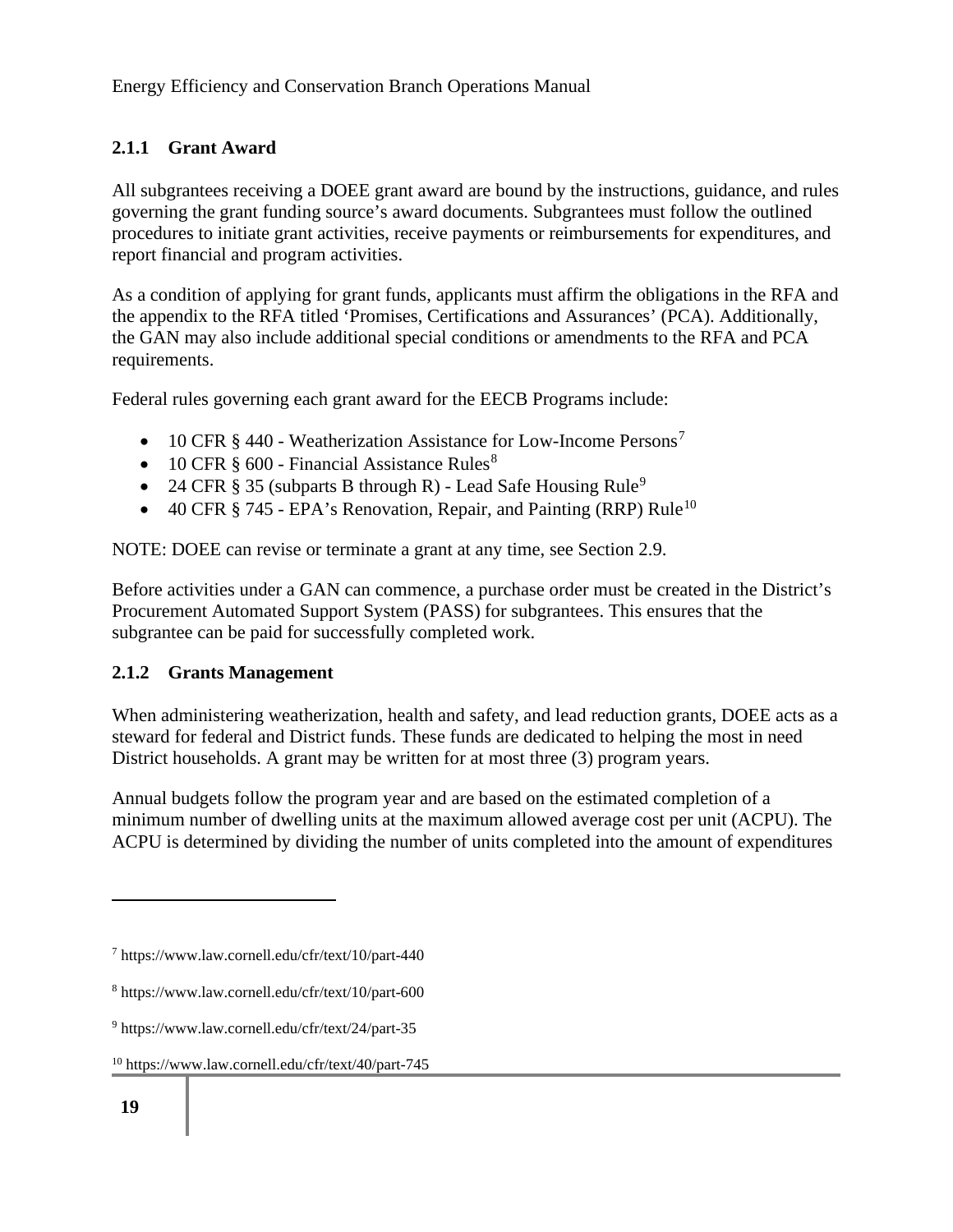reported. DOEE will analyze a subgrantee's spending throughout the fiscal year to assess whether there are excess funds in the budget that allow for additional dwelling units to be completed. It is the responsibility of the subgrantee to monitor the ongoing ACPU metric regardless of their participation in other projects and programs.

### **2.1.3 Subgrantee Budget**

DOEE requires subgrantees to report expenditures and unit completions throughout each fiscal year on a monthly or quarterly basis, as directed in the GAN, and to make any adjustments necessary to complete their production goal and fully expend the budgeted allocation.

DOEE also requires subgrantees to assess expenditures and completions at the mid-point of each budget period and again 90 days prior to the end date of the budget period. Each assessment should include expenditures and completion totals to-date as well as anticipated expenditures and completions through the end of the budget period.

If a subgrantee's budget will not be fully expended or production goals will not be completed by the end of the budget period, the subgrantee must inform DOEE immediately. DOEE will independently assess this information through work assignments provided to subgrantees and payments for completed work. DOEE will determine whether a budget amendment or a reduction in the allocation for that budget period will be required. If so, DOEE will issue an amended GAN to the subgrantee.

Subgrantees cannot be reimbursed by DOEE until all measures have been properly installed and inspected. Weatherization, health and safety, and lead reduction activities may be funded by multiple funding sources. When work on a dwelling is funded by multiple sources, the subgrantee must track the work done under each of the funding sources separately in order to document the energy, lead reduction, and health and safety measures completed and how they relate to each source of funds.

#### **2.1.4 Scope and Timeline Modifications**

Written DOEE approval is required for any changes to the scope or objectives of an approved project. If a subgrantee cannot complete the minimum production in accordance with the previously approved production schedule, written communication must be sent to DOEE stating the reason(s) why production goals cannot be met and include a proposal for a new production schedule.

Failure to comply with the production goals may result in the withholding of payments until the subgrantee is following the approved production schedule. The subgrantee must complete the minimum total number of dwellings required on or before the end date of the applicable project period.

## **2.1.5 Grant Award Payments**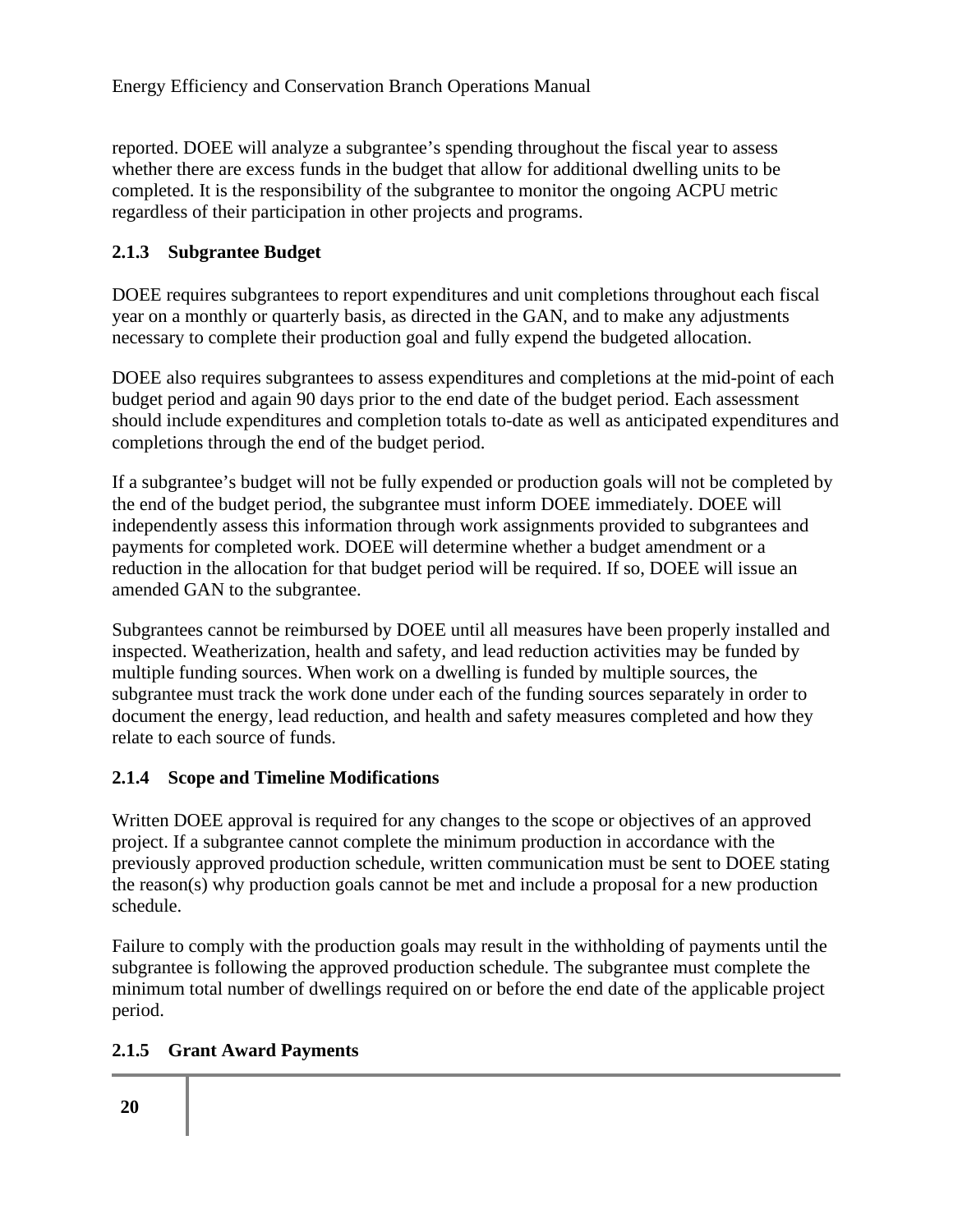DOEE only reimburses subgrantees for completed and approved energy efficiency, lead reduction, and health and safety service costs. DOEE must provide written approval for an advance payment for materials for multifamily projects. The work for these projects must be completed within the allowable period of ninety (90) days.

Subgrantees must adhere to the budget and production schedule that are provided in the award package. DOEE will only reimburse those expenditures that are incurred in accordance with the DOEE approved energy audit report or change order, the standards of 10 CFR § 440, 10 CFR § 600, 24 CFR § 35, 40 CFR § 745, and the Field Guide.

NOTE: The subgrantee may not exceed budget line items without the express written authorization of the DOEE EECB Chief. If the subgrantee requests reimbursement for administrative costs that exceed the approved percentage of expenditures for administration, DOEE staff must deny the request as an unauthorized expense.

In order to receive a reimbursement for work completed in the prior month, subgrantees must provide DOEE with progress reports by the fifth  $(5<sup>th</sup>)$  day of the following month, or the first  $(1<sup>st</sup>)$  working day thereafter if the fifth  $(5<sup>th</sup>)$  day falls on a weekend or holiday. Completion reports must include accurate reimbursement reports and supporting documentation as specified in the GAN.

Completion reports must be submitted to DOEE via email or mail. Completion reports must also be sent to the EECB Program Specialist and DOEE's Accounts Payable with all required supporting documentation. The EECB Program Specialist will verify all required supporting documents are included in the reimbursement report and that all documents accurately match the previously approved energy audit report.

Detailed invoicing and reimbursement guidance are provided in Section 3.5 of this Manual.

## **2.1.6 Post-Installation Inspections**

An EECB Quality Control Inspector (QCI) will conduct an in-progress inspection and a postinstallation quality control inspection of 100% of the total dwelling units completed by the subgrantee. During the in-progress inspection, DOEE will identify possible missed opportunities and verify compliance to OSHA standards, sequential order of installing measures, and other safety compliance concerns. The post-installation inspection will verify the quality and installation of the energy efficiency, lead reduction, and health and safety measures, the accuracy of the quantity and prices reported on the invoice, and the overall performance of the subgrantee and its contractors and relevant subcontractors. The results of the QCI post-installation inspection (whether pass or fail) and photographs of the installation will be documented in a QCI report. The QCI report will be uploaded into the DOEE QuickBase system for the subgrantee to review. In addition, the Program Specialist will email the subgrantee the QCI report and require the failed items be addressed within seven (7) calendar days in adherence with the grant award.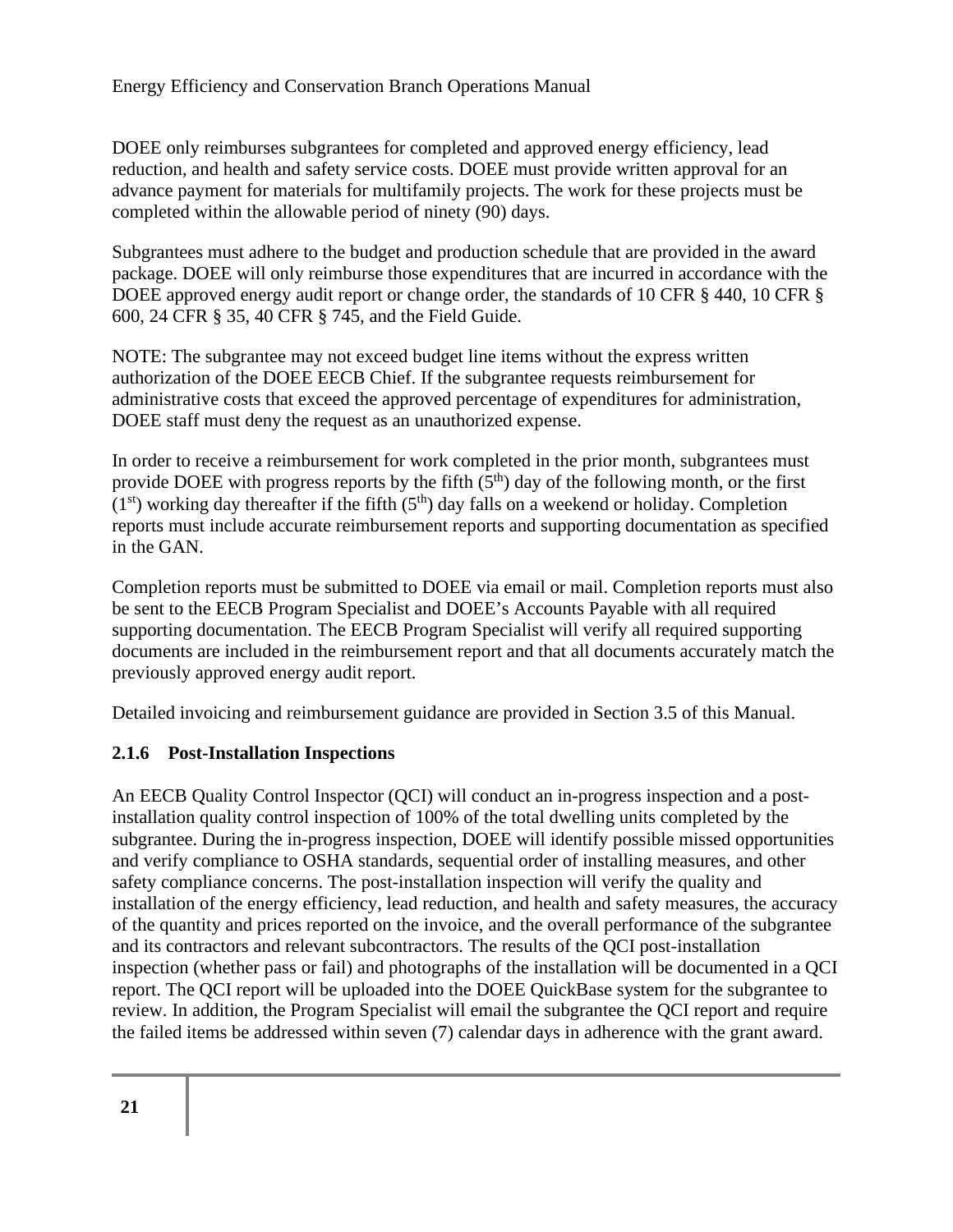The QCI will conduct a re-inspection to ensure failed items have been corrected. DOEE will track the QCI failure rate for all subgrantees to determine if additional training is required and if they are complying with the grant award conditions. In cases in which a subgrantee's measures continually fail inspection, the subgrantee's administrative allowable expenditures for the project will be reduced.

For further quality assurance, of the units that pass the post-installation inspection, EECB will conduct an in-office review of 100% of the subgrantee's client files to ensure the necessary documentation is in place and procedures were followed, and there will be a secondary in-person visit on 10% of the units. Prior to approving a subgrantee payment, the in-office review will be completed. This secondary visit will be conducted by an EECB Quality Control Inspector who is certified as a BPI Energy Auditor, and who conducted neither the initial Energy Audit nor the post-installation inspection.

### **2.1.7 Financial Audits**

Pursuant to 2 CFR § 200, Subpart F, a subgrantee that expends more than \$750,000 from combined federal sources annually is required to undergo an annual audit by a licensed Certified Public Accountant (CPA).

Subgrantees must submit a copy of the audit report to:

Department of Energy and Environment Energy Efficiency and Conservation Program Attn: EECB Chief 1200 First Street NE, 5<sup>th</sup> Floor Washington, DC 20002 Fax: 202-535-2881

The EECB Chief will provide a copy of the audit to the Office of the Chief Financial Officer (OCFO) and to DOEE's Grants Management Division (GMD) within five (5) days of receiving the report. These two offices will review the annual independent audit findings that require corrective action, if any. U.S. DOE may request the audit report in advance of its periodic reviews. DOEE staff should be prepared to provide the audit report upon request. The EECB Chief will report to the pertinent funding source and/or the District's Office of Inspector General (OIG), if the audit report has negative findings.

## **2.2 Insurance Requirements**

DOEE requires prospective subgrantees to purchase and maintain various types of insurance and submit proof of insurance to DOEE as a condition of receipt of grant awards and grant award payments and consults the Office of Risk Management to ensure that proper requirements are in place. Details on the minimum insurance requirements appear in the Promises, Certifications, and Assurances (PCA) appendix and special conditions sections of the GAN. Certificates of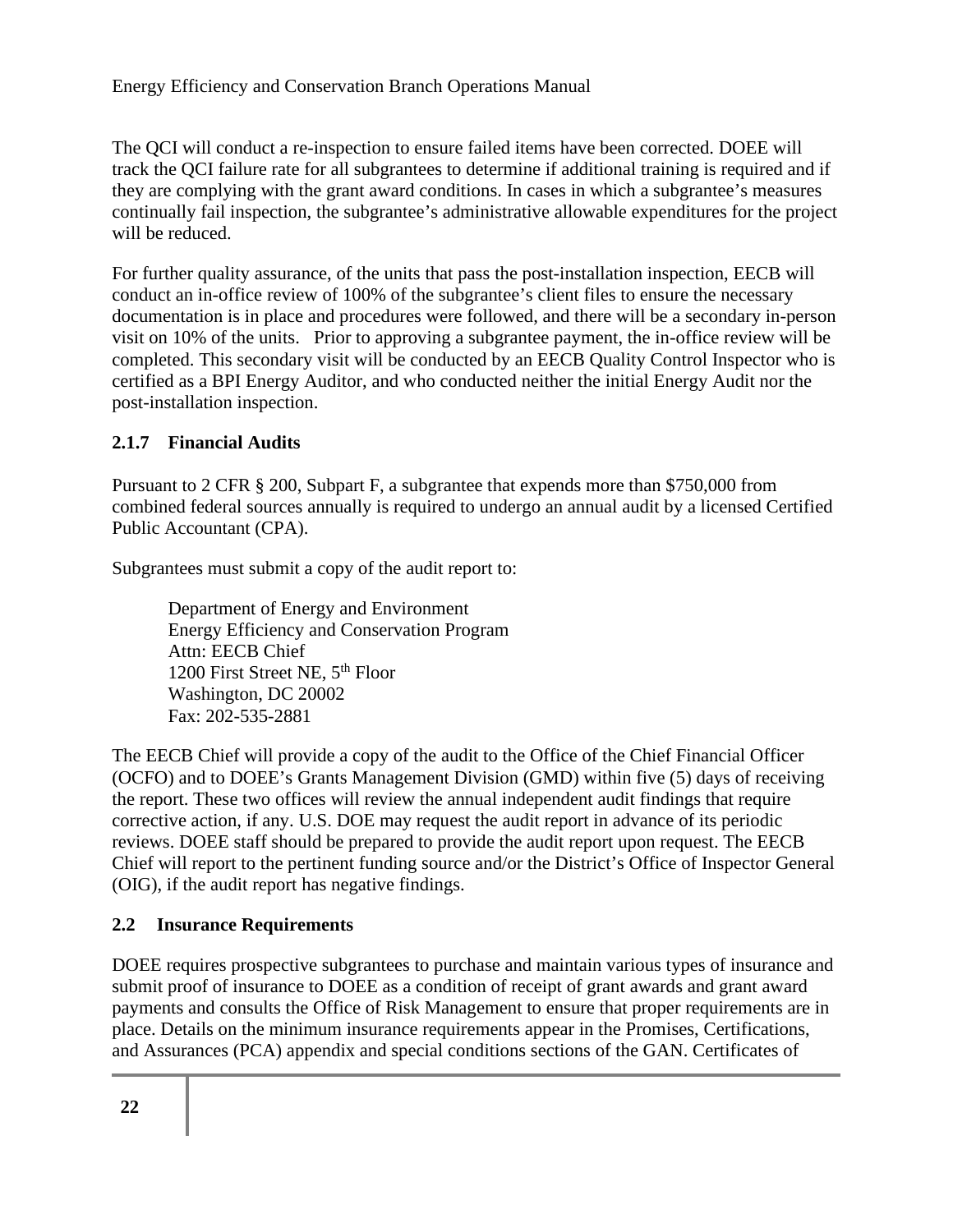Insurance in accordance with the minimum requirements that verify coverage must be on file with DOEE prior to the commencement of EECB Programs by a subgrantee. DOEE shall only make separate payments for insurance upon prior written approval by DOEE to the subgrantee.

#### **2.2.1 Types of Insurance Required**

The types of insurance required by DOEE and/or federal requirements include policies covering:

- Claims under worker's compensation, disability benefit, and other similar employee benefit acts;
- Claims for damages due to bodily injury, occupational sickness or disease, or death of its employees;
- Claims for damages due to bodily injury, sickness or disease, or death of any person other than its employees;
- Claims for damages insured by personal injury liability coverage which are sustained (a) by any person because of an offense directly or indirectly related to the employment of such person by the subgrantee, or (b) by any other person;
- Claims for damages, other than due to the work itself, due to injury to or destruction of tangible property, including loss of use resulting therefrom;
- Claims for damages due to bodily injury or death of any person or property damage arising out of the ownership, maintenance, or use of any motor vehicle;
- Claims for damages due to loss of money or other property sustained through any fraudulent or dishonest acts committed by any board members, officers, or employers of the subgrantee; and
- Other claims as may be directed by the District Office of Risk Management.

EECB requires that a subgrantee's contractors and relevant subcontractors also be adequately insured in accordance with the requirements stated above. In some cases, the owner of a multifamily dwelling may request to be named as an insured on a subgrantee's or (sub)contractor's policy, in which case the EECB Program Specialist should be consulted.

Subgrantees are required to purchase liability insurance, greater than \$3 million in the aggregate and \$1 million per occurrence, to cover the subgrantee's general liability requirements for the EECB Programs. Any deductibles and self-insurance retention may not be greater than \$25,000. Liability insurance procurement must follow applicable OMB Circulars, which requirements are in the PCA. Contractors and relevant subcontractors of a subgrantee must provide DOEE with proof of coverage.

NOTE: If the scope of the insurance is restricted to work under the Lead Reduction Program grant, the cost is a direct cost. If the scope of the insurance is not restricted to work under this grant, such as insurance for facilities or those costs covered under an indirect cost rate plan, the insurance cost is considered an indirect cost.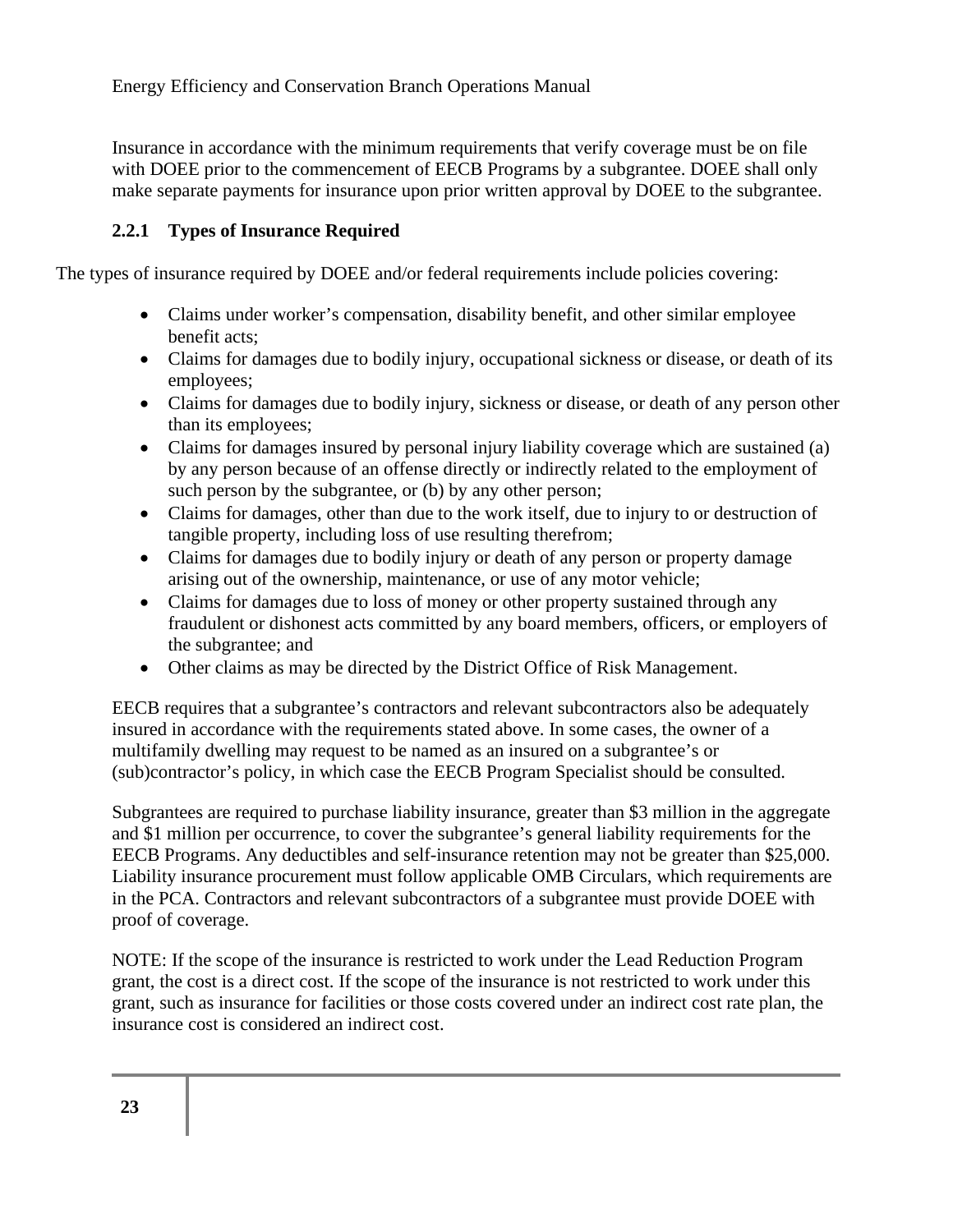## **2.2.2 Pollution Occurrence Insurance (POI)**

U.S. DOE strongly recommends Weatherization Assistance Program subgrantees purchase the Pollution Occurrence Insurance (POI) as a part of their general liability insurance (see Weatherization Program Notice  $11-1$ ,  $2010$ <sup> $11$ </sup> because many liability insurance policies do not cover particular health and safety measures such as lead and asbestos pollution. DOEE requires POI or its equivalent for liability purposes. POI is a reimbursable cost under the U.S. DOE funded program.

Subgrantees may purchase Pollution Occurrence Insurance (POI) as a part of, or an addendum to, general liability insurance however the policy cannot exclude lead if US DOE funds are used to purchase the policy.

If a subgrantee does not obtain POI coverage and damage occurs due to a failure to adhere to Lead Safe Weatherization procedures or the release of an environmental pollutant, the cost for remediation, clean up, relocation, medical expenses, or any other resulting costs will be the subgrantee's obligation.

Only subgrantees that receive U.S. DOE funding may receive a reimbursement for POI costs for EECB projects. Minimum coverage for pollution liability, each pollution condition, and general aggregate limits must meet U.S. DOE guidelines, which are subject to change on an annual basis.

Subgrantees that employ contractors to perform weatherization services must ensure that each private contractor and relevant subcontractor is adequately insured. Subgrantees shall review their existing policies to ensure that (sub)contractors have adequate coverage in accordance with the federal and District requirements. Further information can be found in the Weatherization Program Notice 02-6.<sup>12</sup>

## **2.2.3 Lead-Based Paint Requirements**

DOEE must comply with the lead-based paint evaluation and hazard reduction requirements of HUD's and EPA's lead-based paint rules (24 CFR part 35 and 40 CFR part 745), and with the District's lead-based paint requirements. As per U.S. DOE, all subgrantees, contractors, and relevant subcontractors must be EPA-certified firms.

<sup>&</sup>lt;sup>11</sup> For more information, please visit https://nascsp.org/wp-content/uploads/2018/02/wpn11-120final20grant20guidance.pdf

<sup>&</sup>lt;sup>12</sup> For more information, please visit https://nascsp.org/wp-content/uploads/2018/02/wpn-02-6-1.pdf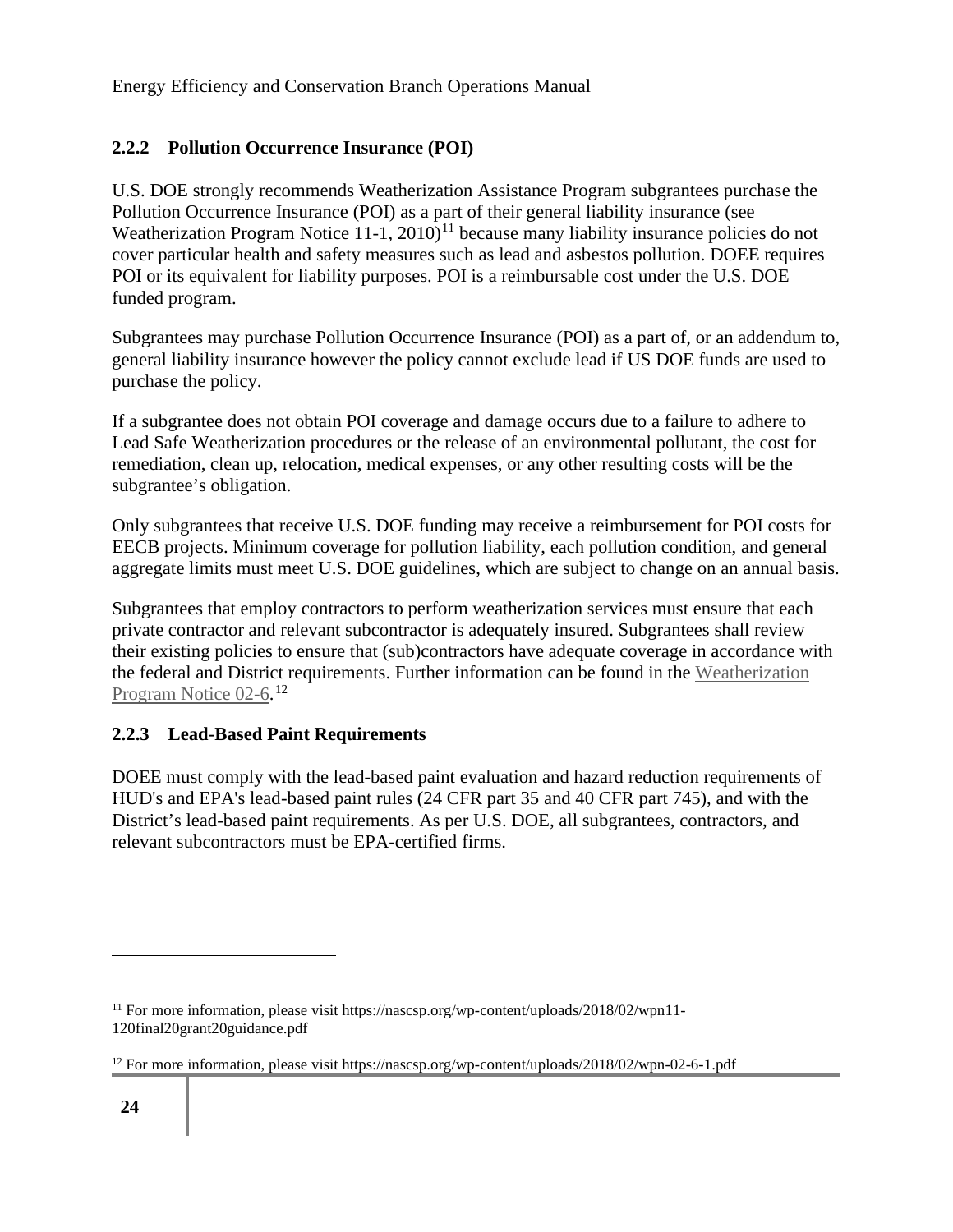## **2.3 Leveraged Funds**

Non-federal funds used in eligible homes are considered leveraged funds and shall be reported separately to DOEE by all subgrantees. Other potential sources of leveraged funds include the DC Sustainable Energy Utility (DC SEU) funds, District's appropriation of local funds, landlord or owner donations, volunteer labor, or contributions by other non-federal sources.

## **2.4 Training and Technical Assistance (T&TA)**

Training and Technical Assistance (T&TA) activities are intended to maintain or increase the efficiency, quality, and effectiveness of the EECB Programs at all levels. T&TA activities can be reimbursed if they are approved by DOEE ten (10) days prior to the course start date and funding is available in the subgrantee's T&TA or program support budgets.

The EECB QCI will conduct an in-progress inspection to identify opportunities for improvement and recommendations for potential training. In-progress inspection reports will be forwarded to the subgrantee(s) to inform them (in sequential order) if they have complied with the requirements for the installation of the measures. These requirements include OSHA and District lead safe work practices. If an issue of noncompliance is identified during the in-progress inspection, the EECB QCI will determine if it is an isolated incident that may require shadow training, or if a pattern exists that requires training at an Interstate Renewable Energy Council (IREC) accredited training facility.

U.S. DOE connects DOEE and subgrantees to training resources throughout the year on a variety of energy, lead, and health and safety-related topics. When topics involve a change in existing policies and procedures (e.g., new databases, changes to audit protocols, etc.), or emphasize an important program area, DOEE and subgrantee staff attendance may be mandatory. When training is mandatory, both parties are expected to assign appropriate personnel to attend.

DOEE may also recommend and approve training programs offered by other organizations. When the training is regional, or is otherwise limited to a certain group, DOEE will inform subgrantees if their attendance is required. If a subgrantee is unclear on attendance requirements, DOEE should be consulted.

The following training sessions are mandatory for the positions stated below. If a subgrantee hires a new employee into one of these positions or a current employee transfers into one of these positions, the employee must receive the required training within six (6) months of their start date. DOEE staff and subgrantee personnel who occupy these positions must attend these training sessions every three (3) years:

| <b>Contractor and Relevant Subcontractor Certifications</b> |
|-------------------------------------------------------------|
| <b>Training</b>                                             |
|                                                             |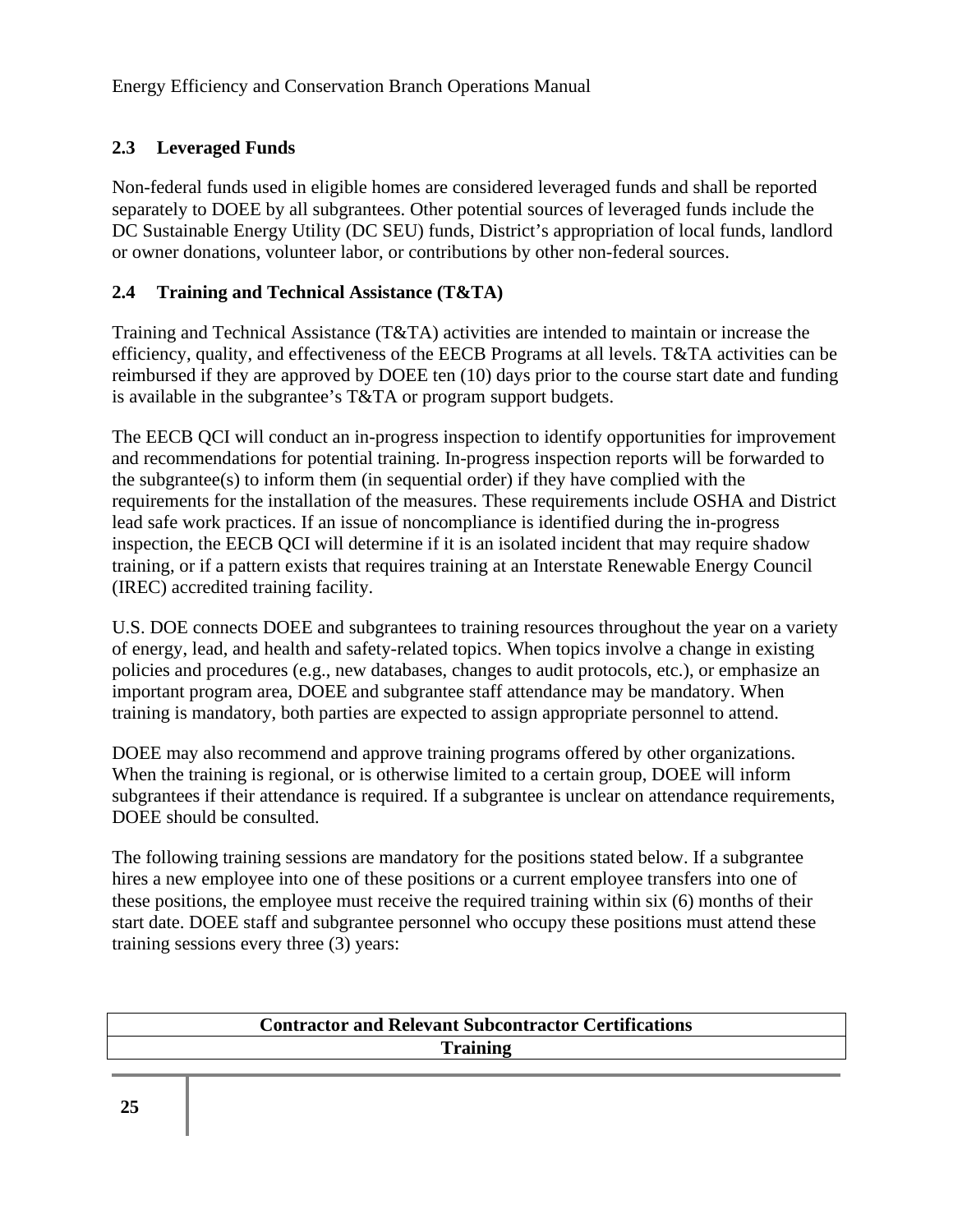| 2 Hour Asbestos Awareness                                                                       | Wx and<br><b>H&amp;S</b> work | <b>HVAC</b><br>work | <b>LRP</b> work | <b>Crew</b><br><b>Chief</b> |
|-------------------------------------------------------------------------------------------------|-------------------------------|---------------------|-----------------|-----------------------------|
| 8 Hour OSHA Confined                                                                            |                               |                     |                 |                             |
| Space                                                                                           |                               |                     |                 |                             |
| <b>OSHA 10 Hour Training</b>                                                                    |                               |                     |                 |                             |
| <b>OSHA 40 Hour Training</b>                                                                    |                               |                     |                 |                             |
| 1 Day EPA Lead Renovator                                                                        |                               |                     |                 |                             |
| (RRP)                                                                                           |                               |                     |                 |                             |
| 2 Day Mold Remediation                                                                          |                               |                     |                 |                             |
| Worker                                                                                          |                               |                     |                 |                             |
| 3 Day Mold Inspection and                                                                       |                               |                     |                 |                             |
| Assessment                                                                                      |                               |                     |                 |                             |
| 3 Day Mold Remediation                                                                          |                               |                     |                 |                             |
| Supervisor                                                                                      |                               |                     |                 |                             |
| 4 Day Asbestos Worker                                                                           |                               |                     |                 |                             |
| 5 Day Asbestos Supervisor                                                                       |                               |                     |                 |                             |
| <b>ASHRAE 62.2 Ventilation</b>                                                                  |                               |                     |                 |                             |
| for Single Family                                                                               |                               |                     |                 |                             |
| <b>BPI Retrofit Installer</b>                                                                   |                               |                     |                 |                             |
| <b>Technician from IREC</b>                                                                     |                               |                     |                 |                             |
| <b>Accredited Facility</b>                                                                      |                               |                     |                 |                             |
| <b>BPI Building Analyst</b>                                                                     |                               |                     |                 |                             |
| <b>Certification from IREC</b>                                                                  |                               |                     |                 |                             |
| <b>Accredited Facility</b>                                                                      |                               |                     |                 |                             |
| <b>Dust Sampling Technician</b>                                                                 |                               |                     |                 |                             |
| Training/Certification                                                                          |                               |                     |                 |                             |
| <b>Envelope and Duct Leakage</b>                                                                |                               |                     |                 |                             |
| <b>Ethics Training</b>                                                                          |                               |                     |                 |                             |
| Fraud, Waste, and Abuse                                                                         |                               |                     |                 |                             |
| <b>HVAC Duct Sizing from IREC</b>                                                               |                               |                     |                 |                             |
| <b>Accredited Facility</b>                                                                      |                               |                     |                 |                             |
| <b>HVAC Fundamentals from IREC</b>                                                              |                               |                     |                 |                             |
| <b>Accredited Facility</b>                                                                      |                               |                     |                 |                             |
| Lead Abatement Supervisor (RRP)                                                                 |                               |                     |                 |                             |
| <b>Lead Abatement Worker Certification</b>                                                      |                               |                     |                 |                             |
| Lead Inspector Technician Certification                                                         |                               |                     |                 |                             |
| <b>Lead Risk Assessor Certification</b>                                                         |                               |                     |                 |                             |
| Required company certifications: Business license, SAMs, EPA firm status, licensed electrician, |                               |                     |                 |                             |
| and Master HVAC License (if doing HVAC work).                                                   |                               |                     |                 |                             |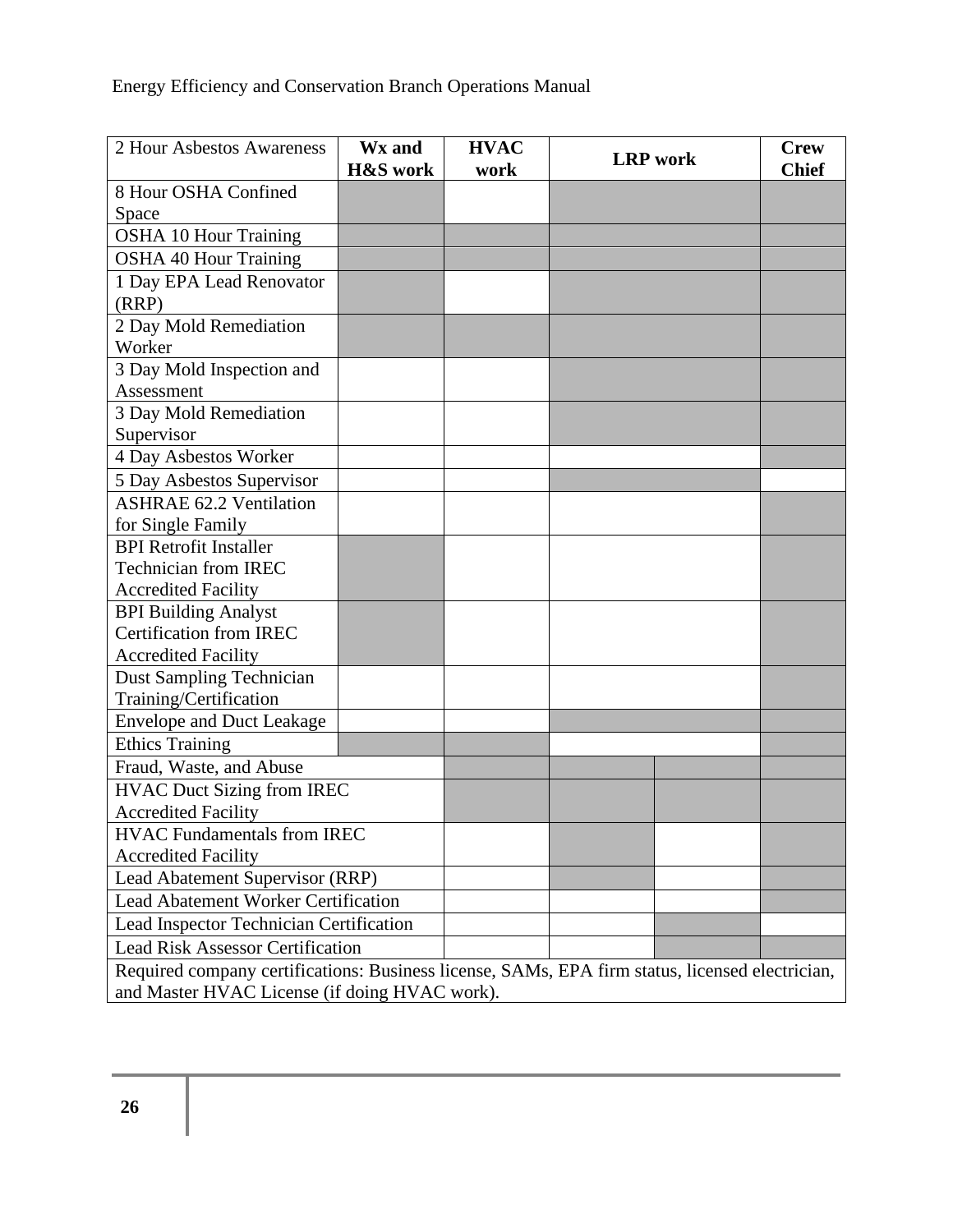| <b>Subgrantee Certifications</b>                                                         |  |  |  |
|------------------------------------------------------------------------------------------|--|--|--|
| Coordinator/Admin<br><b>Training</b><br><b>Inspector</b>                                 |  |  |  |
| 8 Hour OSHA Confined Space                                                               |  |  |  |
| <b>OSHA 10 Hour Training</b>                                                             |  |  |  |
| 1 Day EPA Lead Renovator                                                                 |  |  |  |
| 2 Day Mold Remediation Worker                                                            |  |  |  |
| 3 Day Asbestos Inspector                                                                 |  |  |  |
| <b>BPI Retrofit Installer Technician</b>                                                 |  |  |  |
| from IREC Accredited Facility                                                            |  |  |  |
| <b>Client Education from IREC</b>                                                        |  |  |  |
| <b>Accredited Facility</b>                                                               |  |  |  |
| <b>Ethics Training</b>                                                                   |  |  |  |
| Fraud, Waste, and Abuse                                                                  |  |  |  |
| <b>HUD Program Manager School</b>                                                        |  |  |  |
| <b>Weatherization Management</b>                                                         |  |  |  |
| Required company certifications: Business license, Certificate of Clean Hands, SAMs, and |  |  |  |
| EPA firm status.                                                                         |  |  |  |

Subgrantees must set aside necessary resources and accommodations for staff training to ensure staff can meet all certification requirements as outlined in the Grant Award Notification. DOEE allows subgrantee's staff the opportunity to achieve certification before the end of the fiscal year. In cases where subgrantee's staff and DOEE personnel have not obtained the necessary certification, such personnel cannot perform work under EECB Programs.

T&TA funds may be used to train DOEE staff, subgrantees, and their contractors and relevant subcontractors. While determining whether to pay for (sub)contractor training, subgrantees should secure a retention agreement in exchange for training. This agreement should stipulate that contractors will work in the program, at a minimum, for a specific amount of time and that time should align with the cost of the T&TA provided. Examples of (sub)contractor/agency agreements can be found at www.waptac.org<sup>13</sup>.

The activities listed in the following table can be considered eligible T&TA costs (and can also be charged as program support costs).

| <b>Activity</b> | <b>Allowable Costs</b>                                     |
|-----------------|------------------------------------------------------------|
| Conferences     | - Registration, travel, and lodging costs for conferences, |
|                 | seminars, workshops, and on-site training                  |
| Training        | - Costs incurred to provide training and professional      |
|                 | certification for grantee and subgrantee staff             |

 $13$  www.waptac.org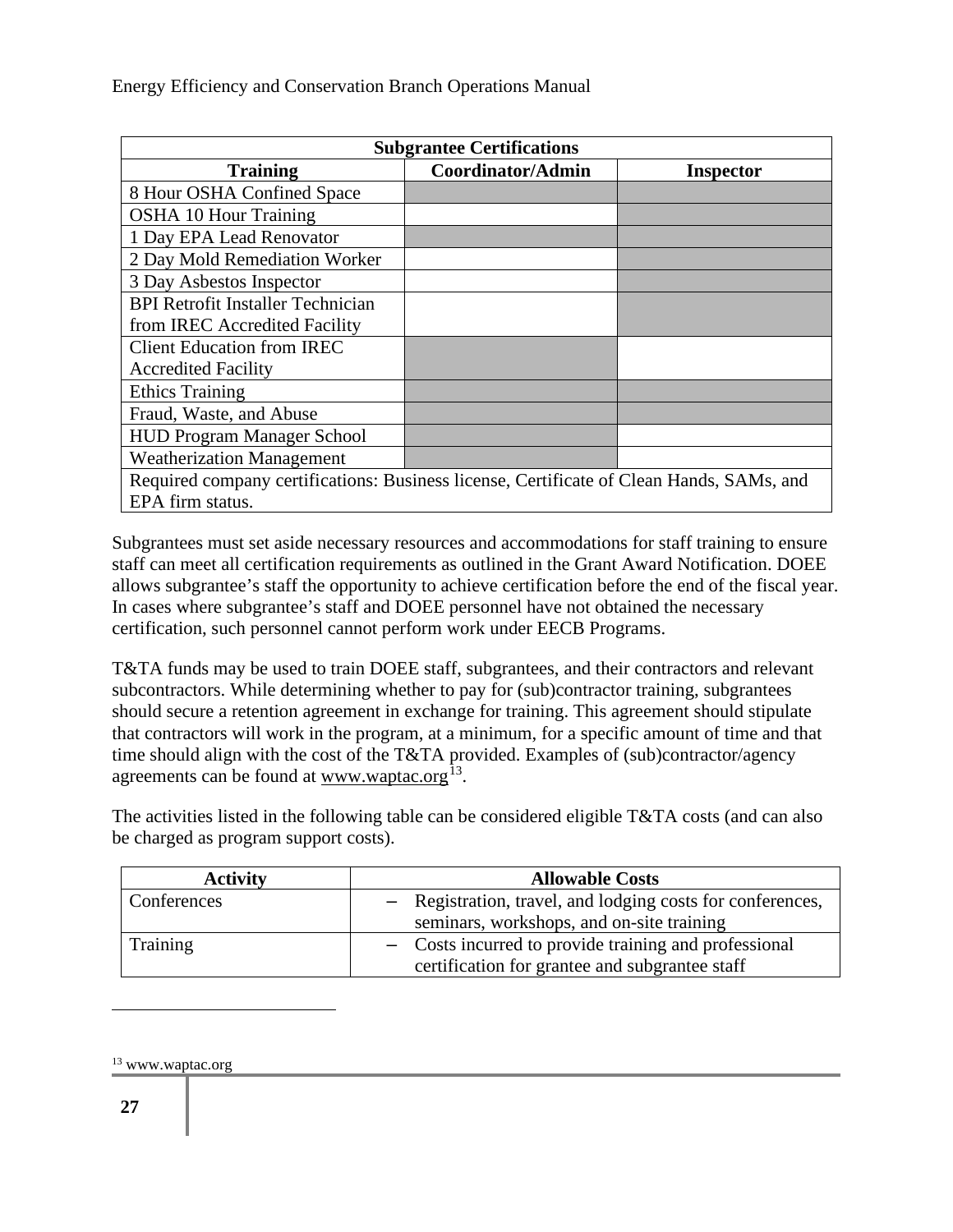| <b>Activity</b>                 | <b>Allowable Costs</b>                                                                                |  |  |
|---------------------------------|-------------------------------------------------------------------------------------------------------|--|--|
| <b>Weatherization Equipment</b> | Purchase of weatherization equipment utilized to<br>inspect/monitor work performed by contractors and |  |  |
|                                 | relevant subcontractors                                                                               |  |  |
| Membership and                  | Membership fees for weatherization-related                                                            |  |  |
| Subscriptions                   | organizations                                                                                         |  |  |
|                                 | Subscriptions to trade papers and magazines                                                           |  |  |
| Computer/Electronic Media       | Purchase of computer/electronic media equipment, and                                                  |  |  |
|                                 | the cost of training subgrantee staff to operate this                                                 |  |  |
|                                 | equipment                                                                                             |  |  |
| Data Gathering                  | Costs directly related to gathering, compiling, or                                                    |  |  |
|                                 | copying information to be used in providing fuel usage                                                |  |  |
|                                 | and savings analysis data                                                                             |  |  |
|                                 | Cost of inputting data in a historical database to track                                              |  |  |
|                                 | previously weatherized units                                                                          |  |  |
| <b>Client Education</b>         | Development and distribution of client education                                                      |  |  |
|                                 | materials or other forms of client education, such as                                                 |  |  |
|                                 | meetings, workshops, presentations, videos, etc.                                                      |  |  |

### **2.5 Prior Approvals for Certain Expenditures or Work**

DOEE written approval is required for the grant-related expenditures listed below:

- Out-of-state travel by a subgrantee or a subgrantee's personnel;
- Switching or converting an energy source;
- Participation in fee-for-service, lead reduction, health and safety, or WAP-related initiatives;
- Changes in the single or multifamily scope of work; or
- Purchase of any item costing more than \$5,000.

The following purchases are not allowable:

- Purchase or lease of a vehicle; or
- Purchase of capital equipment.

#### **2.6 Program Oversight and Monitoring**

The goal of the monitoring process is to: (1) ensure the proper and timely use of funds and the realization of expected benefits; (2) provide transparency and accountability; (3) provide quality control; and (4) provide technical assistance and training.

DOEE's monitoring goals include: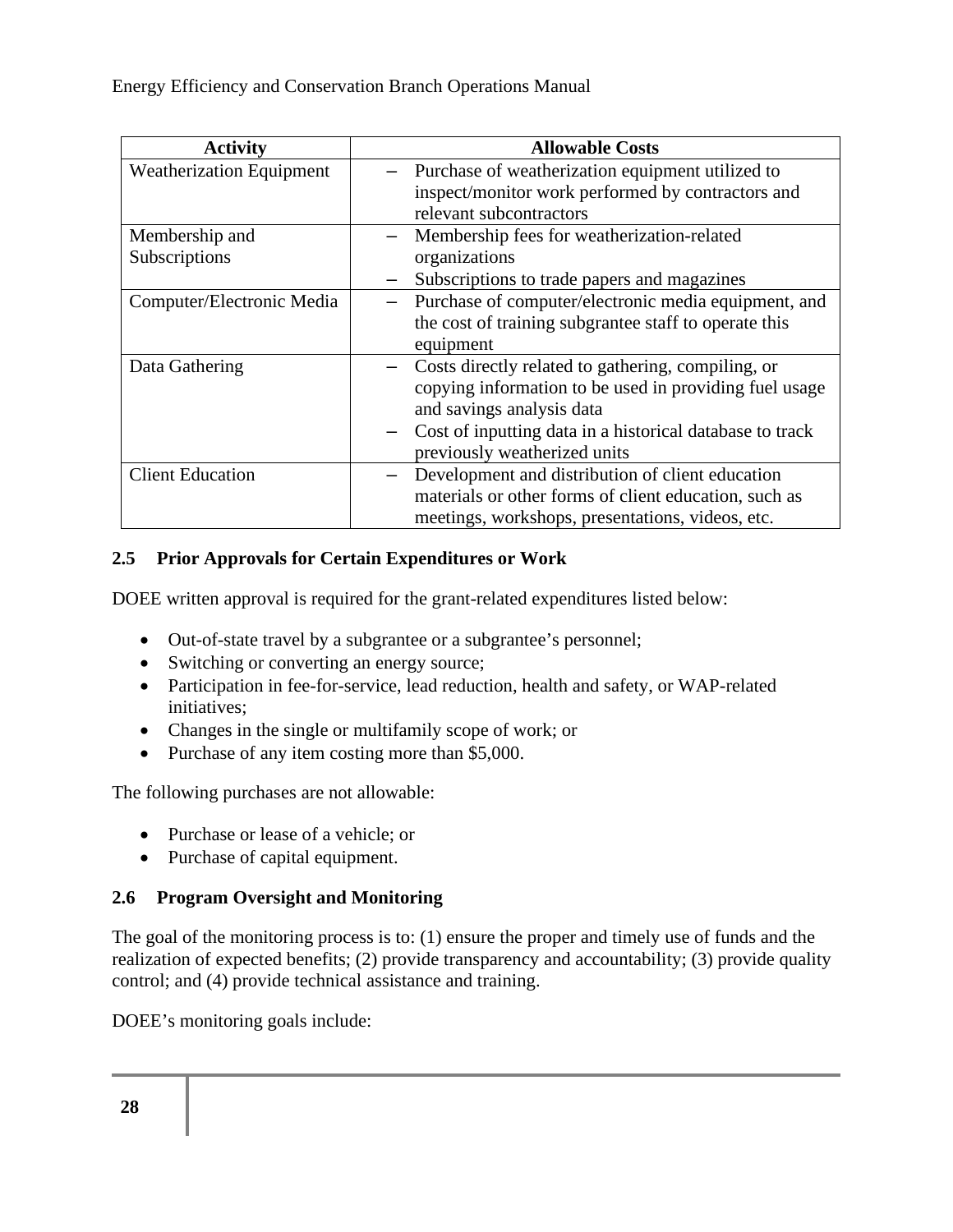- Monitoring is intended to be a constructive process and will be conducted in a professional manner with consistency, fairness, respect, and timeliness;
- DOEE staff is committed to fostering positive, open, and constructive working relationships. Monitoring is a two-way educational experience that promotes interaction, feedback, and improvement for both the District and the subgrantees;
- The subgrantee's staff shares the same goals of optimizing program funds and resources to best serve the low-income population, striving for program improvement, and providing the most cost-effective and best quality program services possible;
- DOEE staff will promote improvement through the monitoring process by providing programmatic and technical assistance, reinforcing strengths, and sharing successes, innovations, best practices, and experiences encountered by other subgrantees; and
- Monitoring reports will be consistent with U.S. DOE, HHS, and HUD policies, procedures, and standards.

## **2.6.1 Annual Monitoring**

In accordance with 10 CFR Part 440, DOEE is required to monitor all subgrantees at least once per year. Prior to the monitoring visit, DOEE's *On-Site Monitoring Checklist* is shared with the subgrantee. During the visit, the checklist is used to verify and review the subgrantee's programmatic and fiscal documents. A written report is issued to the subgrantee within thirty (30) days of the monitoring visit. The report includes the findings, concerns, recommendations, and best practices.

| Finding        | An observation of non-compliance with a federal regulation, or a<br>repeated or previously identified non-addressed correction or concern.<br>Examples include the misuse of funds, inadequate inventory control,<br>illegal procurement, or insufficient insurance.      |
|----------------|---------------------------------------------------------------------------------------------------------------------------------------------------------------------------------------------------------------------------------------------------------------------------|
| Concern        | A violation of guidance that is not a regulation, or a correction of a<br>minor problem. Examples include file omissions, failing to follow the<br>state plan, policies, and procedures or improper training of staff.                                                    |
| Recommendation | Suggestions to improve the merits of the program or the identification<br>of opportunities for training and technical assistance (T&TA) or<br>guidance. Improvements may be noted under recommendations if<br>corrections have been made since the last monitoring visit. |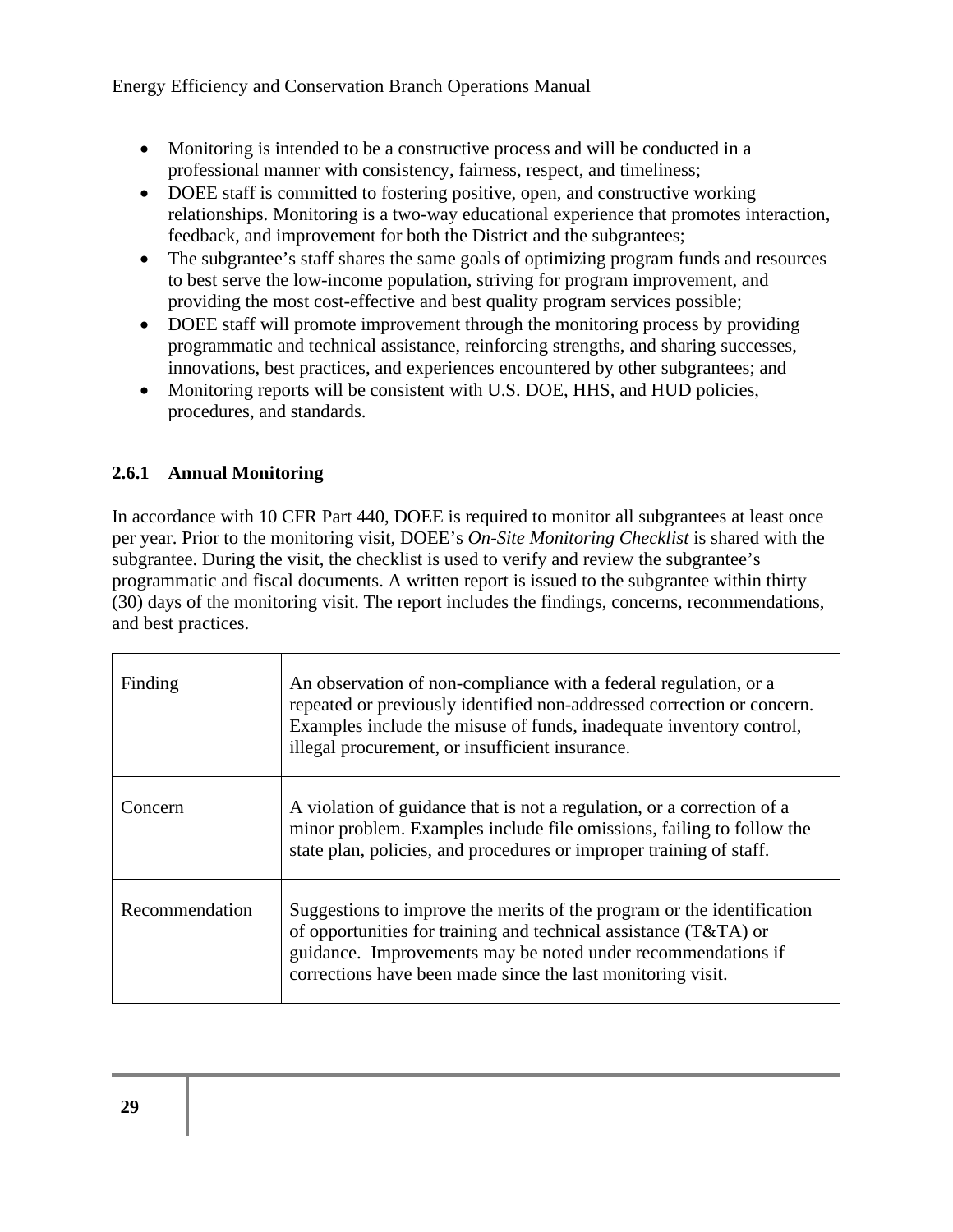| <b>Best Practice</b> | Unique ideas and implementation practices that could potentially be<br>shared with other network partners. |
|----------------------|------------------------------------------------------------------------------------------------------------|
|                      |                                                                                                            |

If there are findings, the relevant federal regulation, weatherization program notice<sup>14</sup> (WPN), HUD policy guidance<sup>15</sup>, or the grantee's award documents are cited. The subgrantee has fifteen (15) days to provide a written Corrective Action Plan (CAP) to DOEE. Corrective actions may also be requested for any concerns identified. For subgrantees with findings, additional monitoring visits may be scheduled. Files are maintained for all monitoring visits and are available for review by U.S. DOE, HHS, or HUD.

The monitoring visit will include, but is not limited to, the review and verification of documentation, implemented procedures, and EECB program operations to help eliminate fraud, waste, and abuse in the following areas:

- Reported expenditures by comparing periodic expenditure reports to a subgrantee's books and records;
- Documentation of program income and leveraged funds;
- Subgrantee financial statements;
- Source documentation for the purchase of any items charged against DOEE-provided funds;
- Distribution of costs charged to more than one program;
- Payroll costs for consistency with the latest approved budgets;
- Records to trace material purchases from invoices to inventory, or to specified jobs and to programmatic reports;
- Bid procedures and records;
- Subgrantee agreements, analyzing payment schedules to verify payments made to (sub)contractors and vendors;
- (Sub)contractors' cash balances;
- Subgrantee's internal control structure;
- Subgrantee's compliance with insurance requirements; and
- Subgrantee's safeguarding of fixed assets.

Each subgrantee must provide the EECB Program Specialist and Branch Chief with copies of the following documents five (5) days prior to the monitoring visit:

<sup>&</sup>lt;sup>14</sup> https://www.energy.gov/eere/wap/weatherization-program-notices-and-memorandums

<sup>&</sup>lt;sup>15</sup> https://www.hud.gov/program\_offices/healthy\_homes/lbp/pg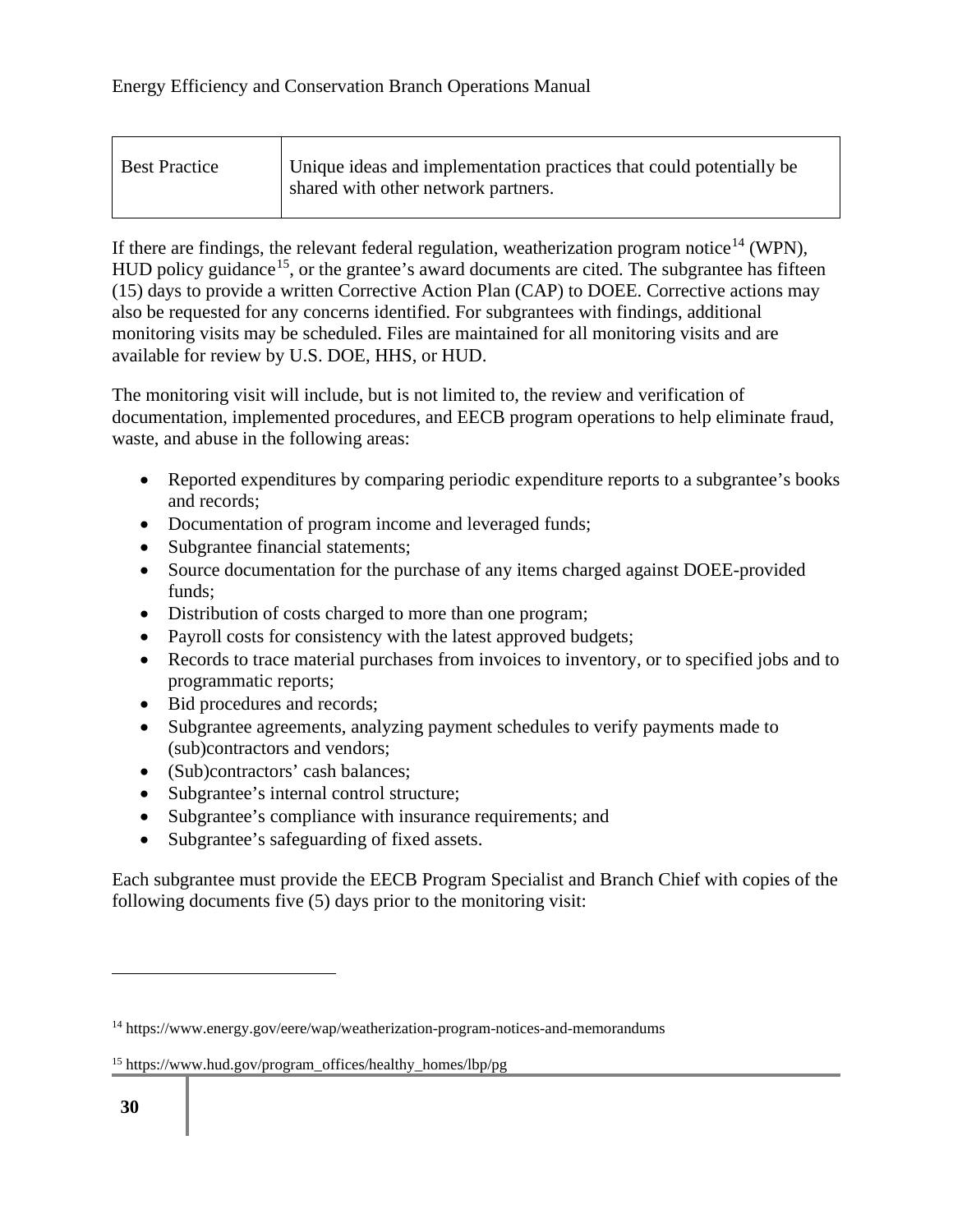- Contractor, relevant subcontractor, and vendor agreements;
- Lease agreements;
- Bids, solicitations for bids, notifications of bid awards, and vendor lists; and
- Books of account, including:
	- o Cash disbursement;
	- o Cash receipts;
	- o Payroll sheets or ledgers;
	- o General ledgers;
	- o General journals;
	- o Monthly general ledger trial balances;
	- o Monthly reconciliation to budget;
	- o Checking account reconciliations;
	- o Bank account authorization signature cards;
	- o List of all unpaid bills tied to the appropriate budget line item for which the cost was incurred; and
	- o Invoices for purchases made with grant funds, program income, and leveraged funds, if applicable.

### **2.6.2 Periodic Monitoring**

In addition to the annual monitoring, the EECB Program Specialist reviews the subgrantee's monthly reports and tracks production and expenditures monthly. Additionally, EECB staff will review monthly reports for accuracy and compliance criteria, including the average cost per completed dwelling unit (ACPU), the percentage of production goals achieved, and the percentage of total grant(s) and line items expended, including health and safety expenditures.

If necessary, DOEE will perform periodic in-person monitoring reviews of the subgrantee's programmatic and field operations. All findings from periodic monitoring reviews will be reported to the appropriate DOEE staff and funding project officer monthly. If the findings are egregious, then the information will be reported immediately to the DC Inspector General and/or the project officer(s) of the federal grant(s) affected.

The EECB Program Specialist will inform the subgrantee of program findings that require corrective written responses. Depending on the severity of problems reported, a subgrantee may receive a follow-up monitoring review that concentrates on prior deficiencies and required corrective action(s). Severe problems will be reported to DOEE staff, the District Office of the Inspector General, and/or the project officer(s) for the federal grant(s) affected. Work may be terminated based on consultations with DOEE and/or the project officer(s) of the federal grant(s) affected.

## **2.6.3 Field Monitoring**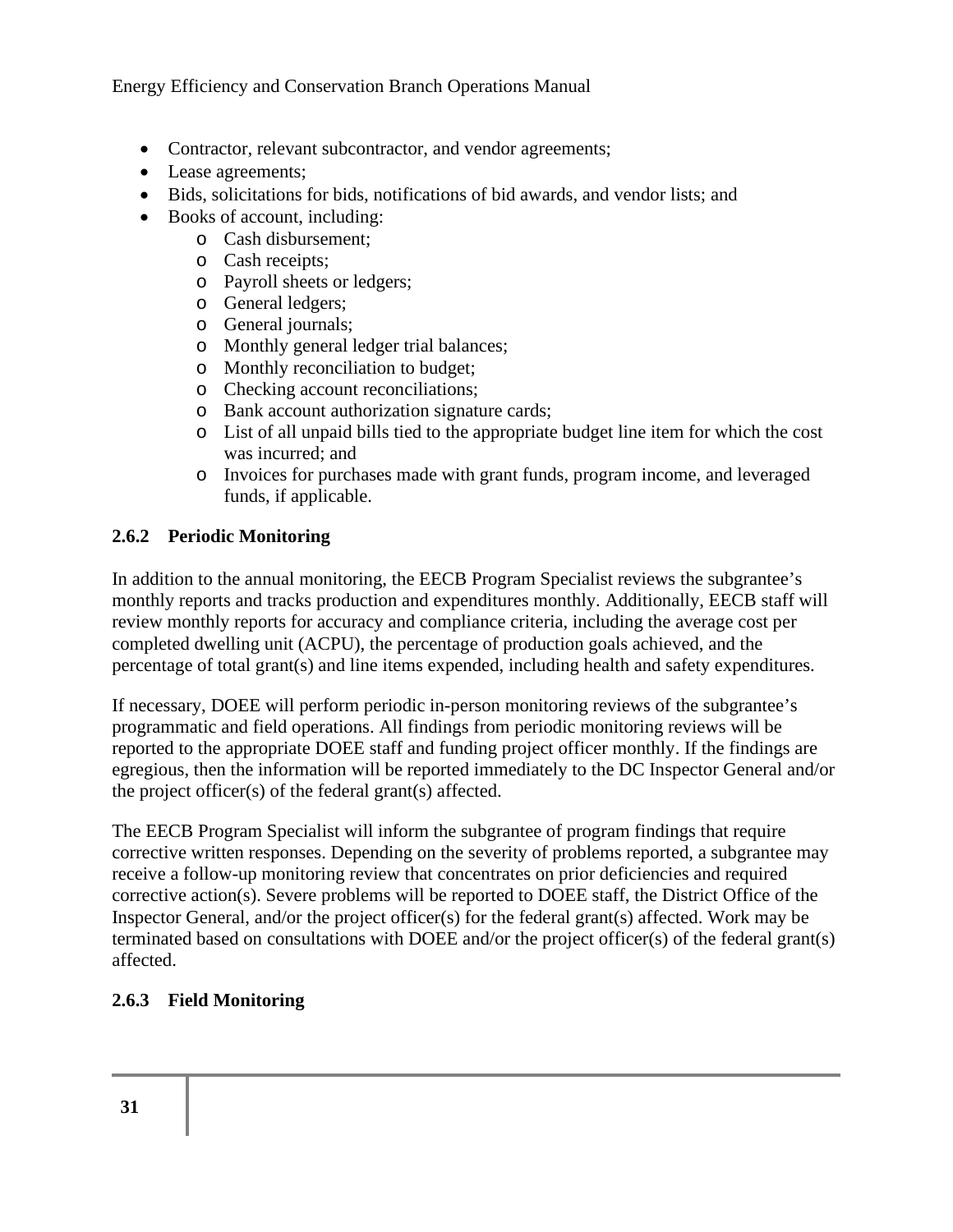Once the subgrantee reports a job as completed and uploads the required documentation into QuickBase, EECB's QCI conducts field monitoring and records the information on a Quality Control Inspection Form. Jobs will be inspected for overall effectiveness, workmanship, appearance, and compliance with the District's Weatherization Field Guide and applicable District laws and regulations. An overall assessment of the subgrantee's field practices are performed using the Standard Work Specification (SWS) Guidelines developed by the National Renewable Energy Laboratory (NREL) and U.S. DOE.

## **2.6.4 Subgrantee Inspection Responsibilities**

The post-installation inspection must be performed by a person who did not perform the installation.

The thoroughness and effectiveness of subgrantee inspections are important evaluation criteria and will be assessed during the field monitoring visit. Although the subgrantee is required to inspect all the completed projects, DOEE will conduct QCI inspections on 100% of dwellings reported completed to help eliminate fraud, waste, and abuse.

### **2.6.5 Performance Standards**

The levels of performance standards include:

- **1. High Performance Standard:** To meet the High Performance Standard, a subgrantee must: 1) meet all the requirements of the "Standard Performance" (see below); and 2) demonstrate performance standards during the monitoring visit that meet or exceed those commonly observed in the following areas:
- No more than one health and safety violation as identified in the previous monitoring report;
- No more than one procedural finding related to program rules, policies, and procedures;
- No annual program specific audit findings;
- Accurate monthly reports are always submitted on time; and
- Subgrantee provides cost-effective and comprehensive service in accordance with U.S. DOE, HHS, and HUD guidelines.
- **2. Standard Performance:** To meet the Standard Performance threshold, subgrantees must:
- Comply with major program requirements (i.e., lead-based paint procedures, cost allocation plan/indirect rate, and required (sub)contractor information);
- Receive no more than one specific program finding in the annual audit;
- Ensure that staff is well-trained in performance standards and specific job duties;
- Maintain complete and organized files;
- Complete all required scopes of work;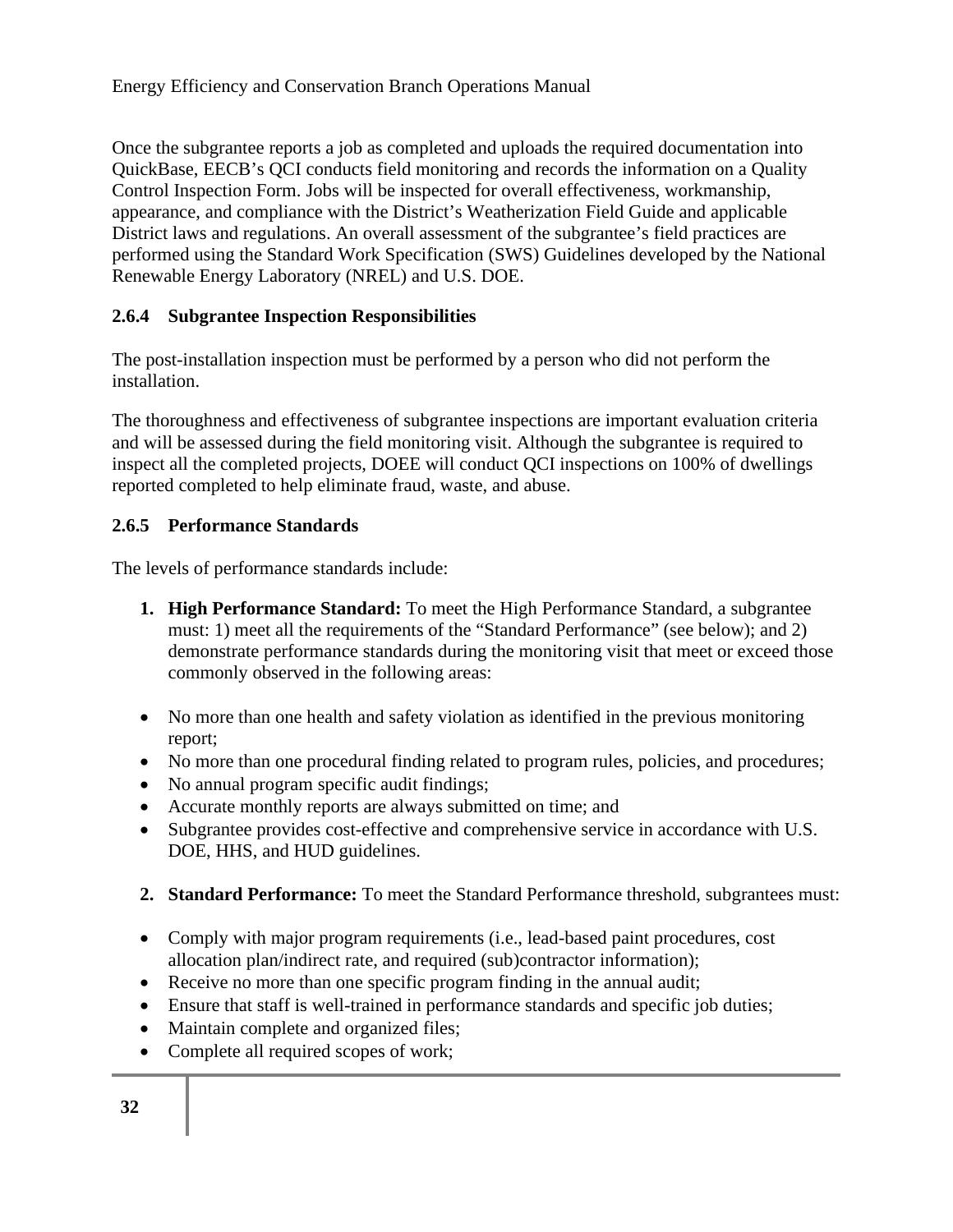- Ensure that all (sub)contractors and vendors have demonstrated proficiency in technical applications including diagnostics;
- Comply with all applicable safety rules;
- Maintain a professional working relationship with DOEE;
- Resolve all prior findings and report such corrections to DOEE in a timely manner; and
- Verify that none of the elements identified in the At-Risk Performance category (below) are present.
- **3. At-Risk Performance:** DOEE may categorize a subgrantee under At-Risk Performance for serious management and/or sub-standard field performance, including but not limited to any of the following findings:
- Unmet program goals;
- Misplaced or unaccounted-for program resources;
- Serious indications of misuse of funds, fraud, or theft;
- Non-compliance with EECB Program policies and procedures;
- Severely incomplete or disorganized files or records;
- Repeated major field findings with little to no improvement over a previous monitoring visit; or
- Delayed or unresponsive behavior regarding DOEE requests and deadlines.

When a subgrantee has been designated as At-Risk Performance status, DOEE will provide specific improvements that must be made by the subgrantee. The subgrantee will be instructed to submit a plan to identify the steps and timelines to make the noted improvements. When appropriate, related training and technical assistance will be provided by DOEE.

If the specified improvements in management or field practices are not instituted by the subgrantee within a specified period, DOEE will consider suspension or termination of the subgrantee agreement. DOEE will report At-Risk subgrantees to U.S. DOE, HHS, and/or HUD immediately.

## **2.6.6 Appeals of Monitoring Reports**

A subgrantee may appeal the findings of a DOEE monitoring visit to the EECB Chief. This appeal should be sent in writing within thirty (30) days of receipt of the inspection report.

A subgrantee may submit a subsequent appeal to the Affordability and Efficiency Division Associate Director.

## **2.7 Required File Documentation**

Subgrantees are required to keep the following documentation on file. This documentation must be presented to the EECB Program Specialist for review upon request: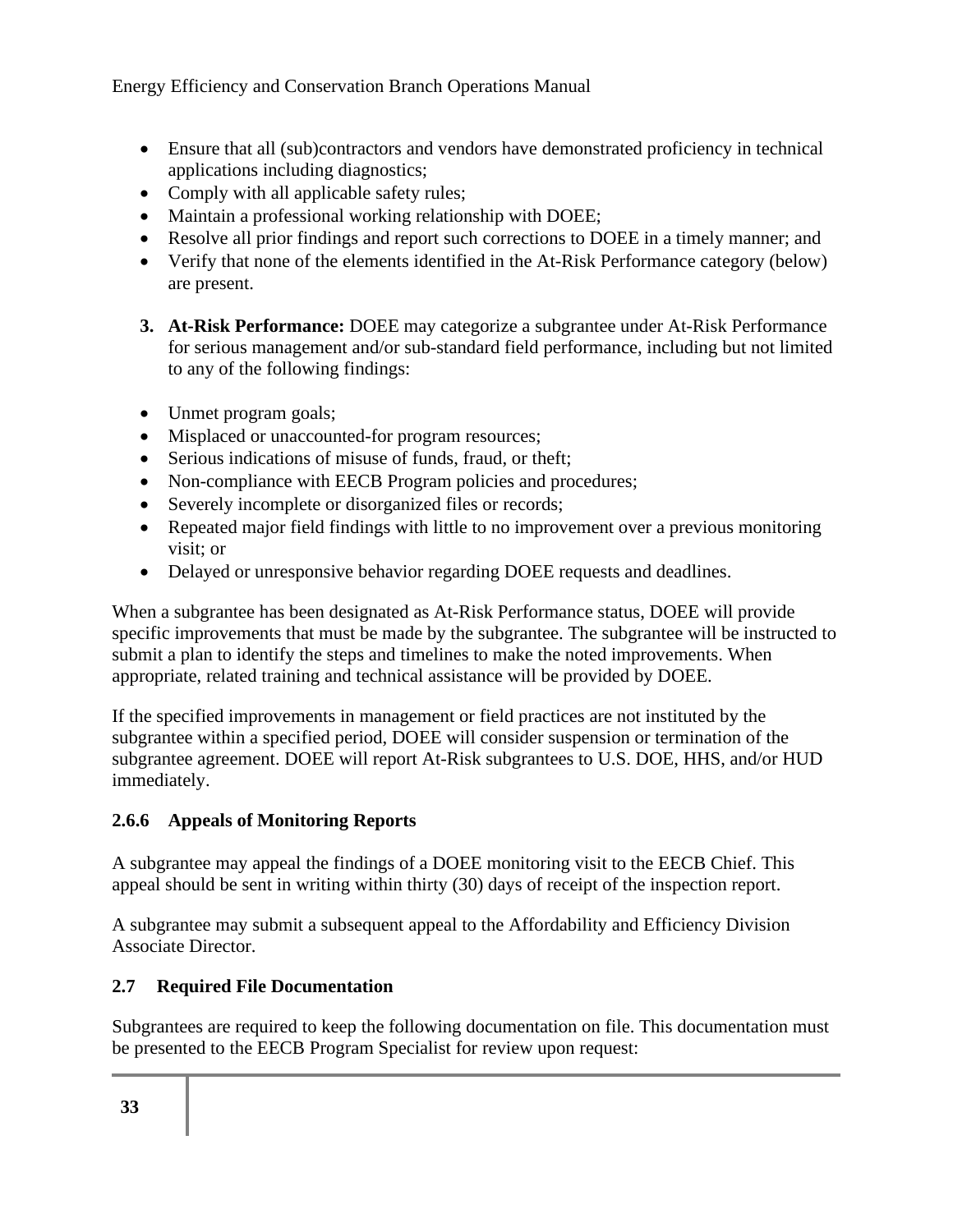- Contractor's Invoice (broken down by labor and material);
- Health and Safety Installation Acknowledgment Form;
- Contractor Assurance and Guarantee of Work Form:
- Blower Door Intermediate Reading Form:
- DCRA Permit and Inspection (if applicable);
- Contractor Combustion Tapes Form (if applicable);
- Contractor Spillage Test Form (if applicable);
- Lead Safe Renovation Recordkeeping Form;
- Decommissioning Form (if applicable);
- Customer Survey Form;
- Notice of Safety (if applicable);
- Deferral Form (if applicable); and
- Most Recent NEAT or TREAT Work Order.

#### **2.8 Conflict of Interest**

Subgrantees, their contractors and relevant subcontractors, acting either as individuals or under an agreement with a third party, may not solicit from, or provide additional services to, the lowincome clients assigned to them to conduct EECB Programs that are outside of the DOEEapproved scope of work.

Subgrantees and their contractors must have a written agreement outlining the scope of work to be completed under EECB Programs. Additionally, the contractor must agree to only complete the work specified in the contract. All DOEE's grant-funded work must be completed in its entirety, successfully pass the post-installation inspection, and be paid for in full prior to the commencement of any additional work or entering into additional third-party agreements.

The purpose of this policy is to avoid the appearance of, or the existence of, an actual conflict of interest related to DOEE EECB Programs' scope of work.

Subgrantees' provision of services under the all EECB programs to employees and relatives of employees may appear as a conflict of interest. In these cases, subgrantees must obtain prior approval from DOEE before rendering service(s).

#### **2.9 Subgrantee Termination**

DOEE may terminate subgrantees if they fail to comply with the terms and conditions of the RFA, PCA, and GAN for the grant awarded, or if DOEE determines that termination would be in the best interest of the District.

Reasons for termination include, but are not limited to, the following:

• Work performance fails to substantially adhere to the requirements of GAN;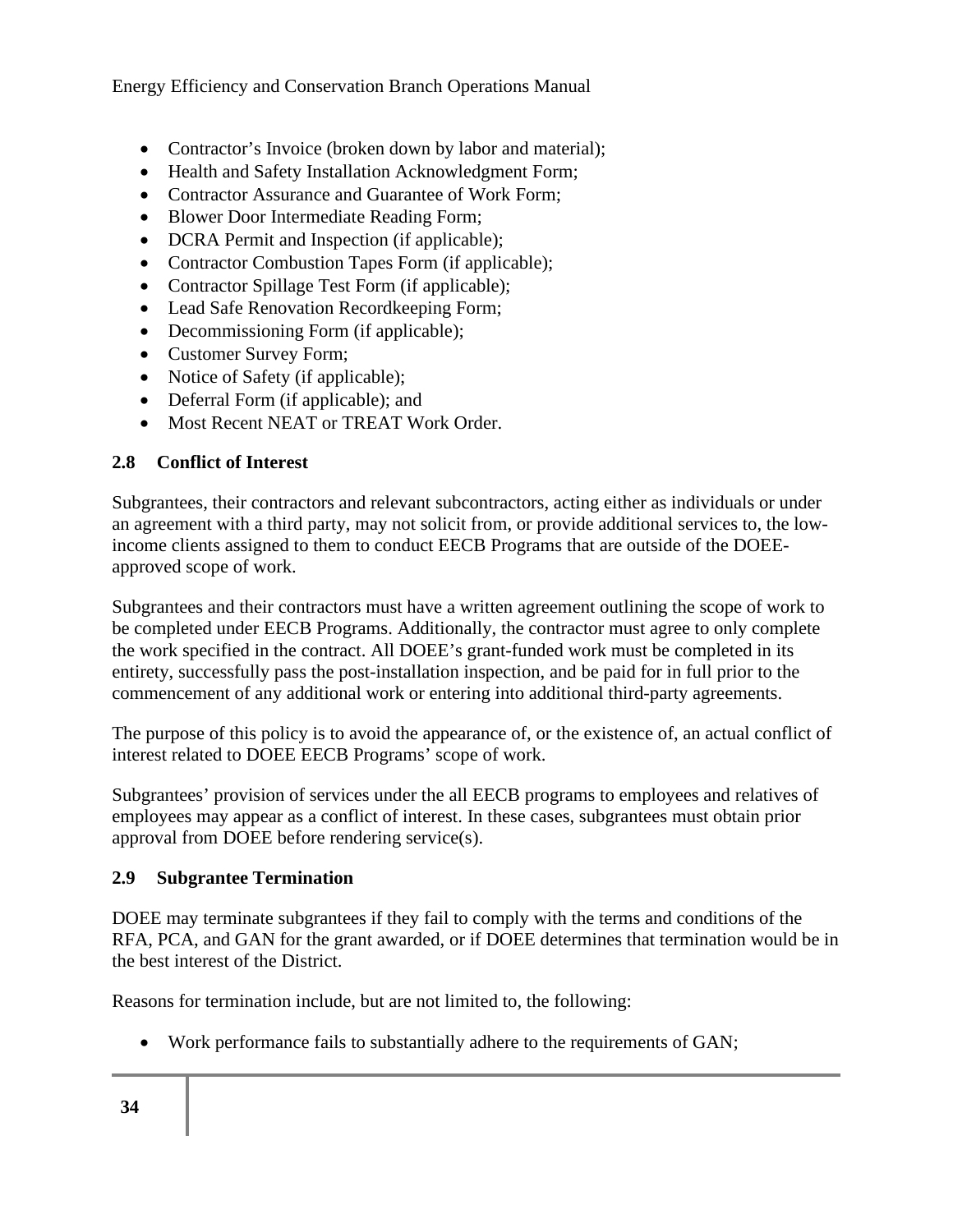- Refusal to proceed with or complete the work;
- Disregard for laws, rules, ordinances, or regulations set by DOEE;
- Misuse of dedicated account funds, including but not limited to failure to pay vendors, failure to notify DOEE of fraud or the allegation of fraud, embezzlement, misappropriation, or abuse of funds;
- Disregard of competitive bidding requirements; or
- Other cases of severe conflict of interest.

If a DOEE employee uncovers significant problem areas with the work or actions of a subgrantee, that DOEE staff member must document the problem areas and provide a report to the EECB Chief. The EECB Chief will immediately report the information to the appropriate DOEE or federal funding project officer.

If significant problems are not resolved within thirty (30) days, DOEE will transmit a letter of non-compliance to the subgrantee's leadership and executive management (such as a board chairperson, weatherization director, or executive director). This letter will cite specific section(s) of the RFA, PCA, or GAN with a requirement that the subgrantee provide a written corrective action plan within five (5) calendar days and implementation of the plan within ten (10) calendar days.

If DOEE does not receive a response within five (5) calendar days of the issuance of the letter of non-compliance, the plan for resolving the alleged noncompliance is unacceptable to DOEE, or the plan to resolve the alleged noncompliance is not followed, a notice of default and intention to terminate will be transmitted to the subgrantee's leadership and executive management team. Failure to respond to the notice of default and intention to terminate within ten (10) calendar days will result in the issuance of a notice of termination. With the notice of termination, a public review will be scheduled to inform the public of the termination of the subgrantee and to identify a new subgrantee through a RFA process to provide energy program services.

NOTE: Notwithstanding the above, DOEE may suspend or terminate a subgrantee without prior written notice upon a finding of substantial noncompliance, substantial breach of agreement, or at the discretion of the DOEE Director.

## **2.10 Appeals and Dispute Resolution**

## **2.10.1 Appeal Policy**

Any applicant or client of the EECB Programs may appeal to a subgrantee its decision to deny or delay services. Subgrantees must ensure that each client or applicant is aware of that right and of any applicable time restrictions in filing an appeal. The subgrantee must secure acknowledgement via signature of the client or applicant that indicates the client or applicant has been provided with notice of the appeal process. The client or applicant may withdraw a request for appeal if the subgrantee agrees to the results of a negotiated settlement.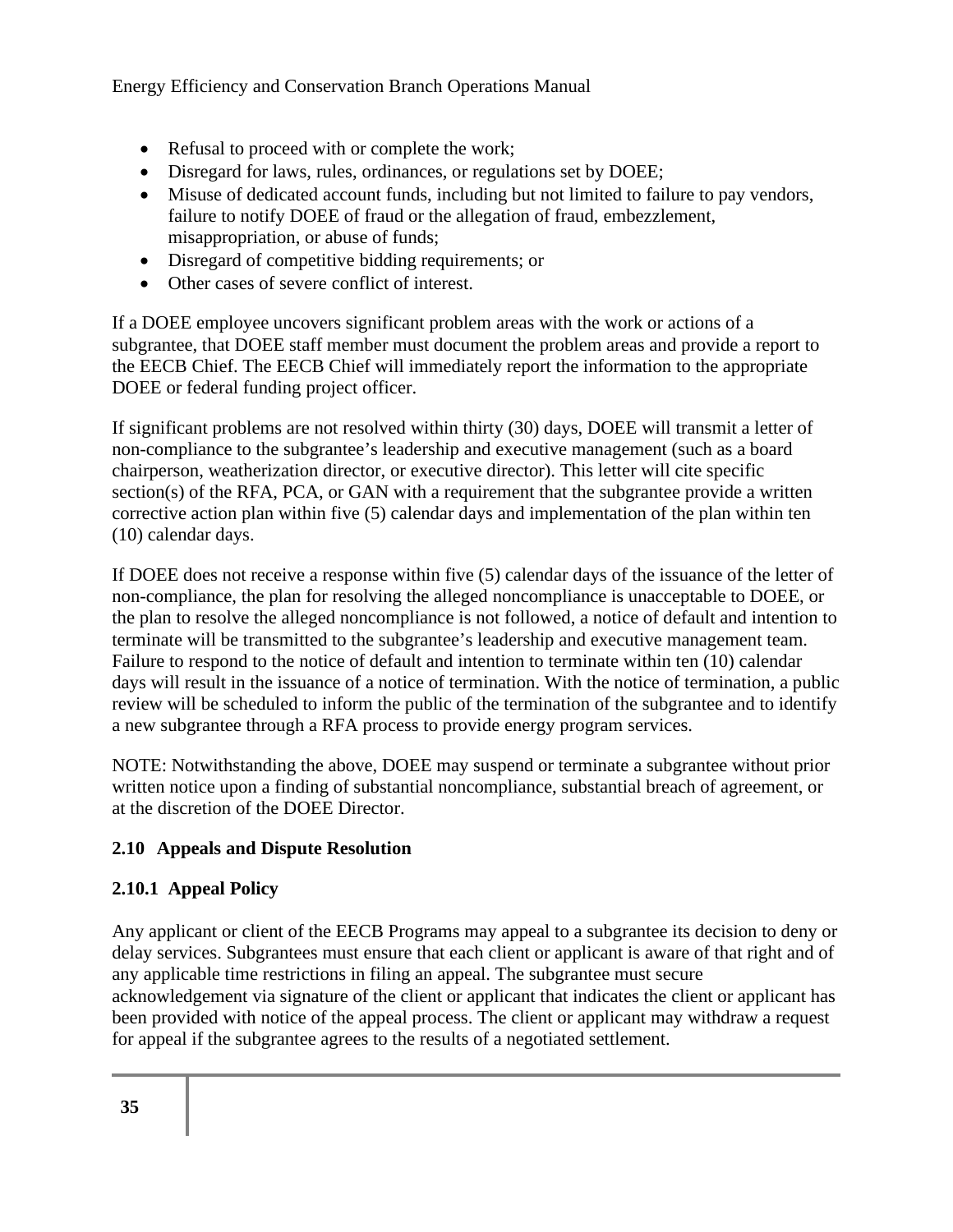#### **2.10.2 Complaint and Appeal Procedures**

Subgrantees must develop and maintain procedures for appeals which include instructions for informing applicants and clients of their right to appeal, as detailed in Section 2.10.1 of this Manual, and a procedure for negotiating the dispute prior to an appeal, including a timely negotiation which does not preclude the right to appeal. For rental units, the owner of the unit will be kept notified if they are not the complainant. Subgrantees are encouraged to include provisions in the procedures that allow for a review of the decision by the project coordinator (if the project coordinator did not make the initial determination which is appealed) and the executive director of the subgrantee. Subgrantees must include, at a minimum, the following elements in their appeal procedures:

- 1. The client or applicant must log a complaint with the subgrantee's project coordinator;
- 2. The subgrantee must review the client complaint and any documentation pertaining to the client case and decide;
- 3. The subgrantee must send a copy of their decision to the client, EECB Chief, and Program Specialist; and
- 4. If the client does not agree with the subgrantee's decision, a request for appeal to DOEE must be submitted in writing to the EECB Chief and Program Specialist within thirty (30) calendar days of receipt of the subgrantee's decision.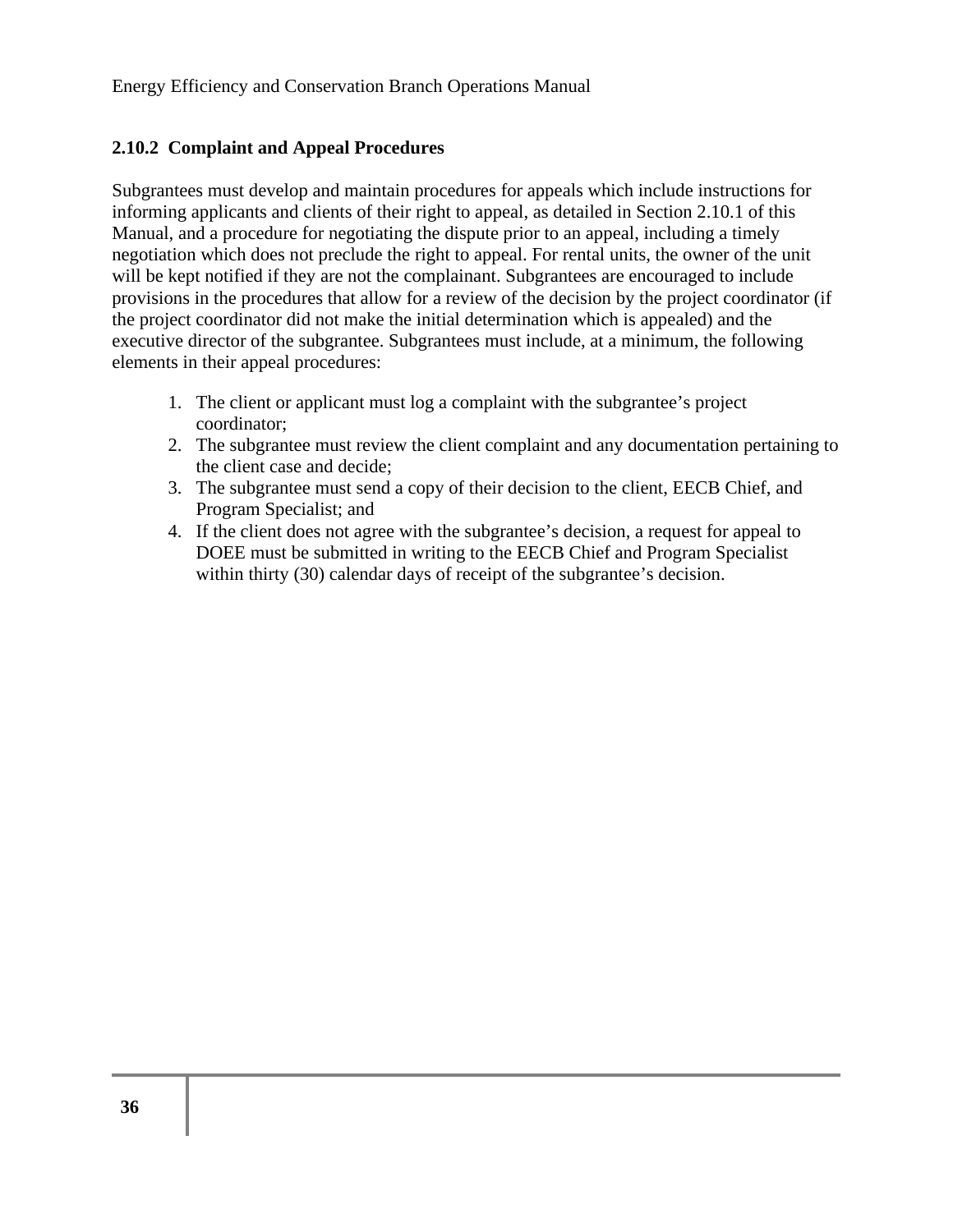Once DOEE receives the request for appeal:

1. Upon receipt of the request for appeal, DOEE will provide a copy of the request to the subgrantee whose decision has been appealed;2. The subgrantee will be required to supply any documents relevant to the decision within seven (7) calendar days of receipt of the notice of the appeal by DOEE;3. DOEE will forward the client complaint to the Office of General Counsel (OGC) and any other relevant parties; 4. DOEE will review the request for appeal and any supporting documents and will respond in writing to the applicant or client within thirty (30) calendar days of DOEE's receipt of the appeal; and5. If the client is dissatisfied with DOEE's decision, they will be informed they may appeal to the District Office of Administrative Hearings (OAH) or the court system and may include additional documentation appropriate for review.

If a client or applicant contacts DOEE directly with a complaint, the following procedures will take place. DOEE will:

- 1. Log the client complaint on a client complaint form;
- 2. Schedule a site visit and/or obtain necessary documentation pertaining to the complaint from the client;
- 3. Assign the originating Energy Inspector to review documentation and/or prepare the necessary report based on the site visit and submit this information to the EECB Program Specialist;
- 4. Assign the EECB Program Specialist to notify the subgrantee that DOEE received the complaint;
- 5. Request the subgrantee forward DOEE all documents pertaining to the client file including correspondence, pictures, etc., within seven (7) calendar days of when the subgrantee was notified of the complaint;
- 6. Review all relevant documents pertaining to the client;
- 7. Provide notice of a decision to the client and the subgrantee;
- 8. Provide the subgrantee with written recommended steps for corrective action;
- 9. Verify that the subgrantee responds to the client complaint within a specified timeframe; and
- 10. Verify that the subgrantee sends a statement of findings and a resolution to DOEE and the client within thirty (30) calendar days.

In instances where the renter disagrees or dislikes the material to be installed or that was installed, the owner has the sole responsibility to resolve the issue.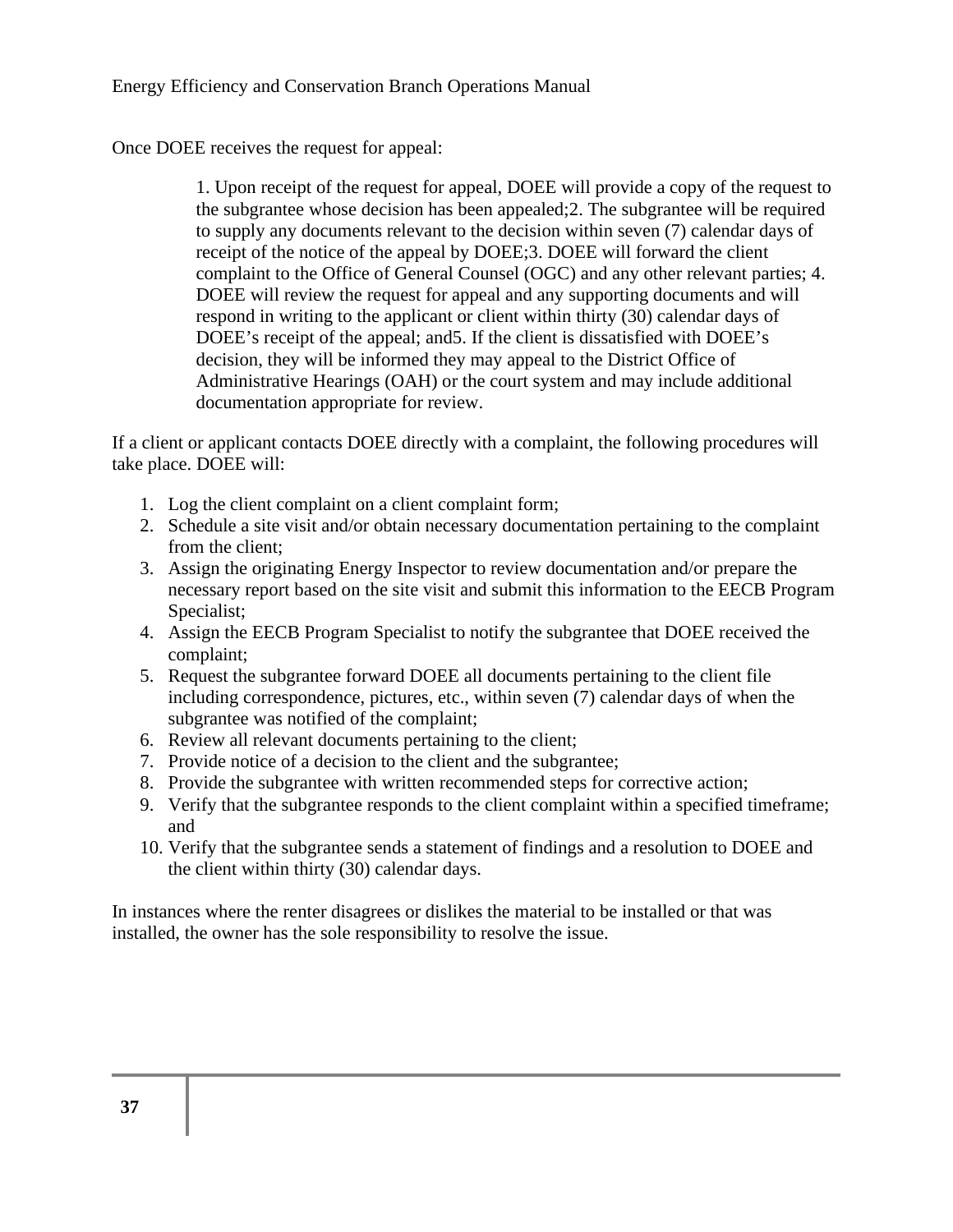# **Required Activities for EECB Programs**

#### **3.1 Service Provisions**

### **3.1.1 Required Activities for EECB Programs**

Three activities must be conducted for every dwelling unit addressed (weatherized, lead reduction, and/or health and safety) in the District:

- 1. All health measures, safety measures, and activities necessary to ensure the security of the occupants and installation personnel working in the home;
- 2. General heat waste reduction activities that increase the energy efficiency of the dwelling and reduce the household energy burden; and
- 3. Client education with information and tools they need to operate and maintain the weatherization, lead reduction, and/or health and safety measures installed. Through education outreach, clients can actively participate in reducing their home's energy consumption and improving their homes overall health.

For the technical aspects of each category, please refer to the District's Weatherization Field Guide.

#### **3.1.2 Activities and Reasons to Use Leveraged Funds or for Deferrals**

No federal grant funds will be expended on the following; however, leveraged funding may be used for:

- Animal feces present in the area where contractors will be working;
- Evidence of vermiculite insulation which is assumed to contain asbestos;
- Excessive clutter in area(s) where contractors will be working;
- Excessive mold or moisture;
- Excessive carbon monoxide (CO) levels exceeding the scope of weatherization;
- Sewage or sanitary issues;
- Situations where performing work would endanger the residents;
- Building structures, electrical systems, plumbing systems, or mechanical systems that prohibit effective and durable weatherization work from being completed;
- Residences with health and safety violations;
- Residences with dangerous levels of lead-based paint that could increase health and safety issues;
- Residences where the client is threatening, abusive, or uncooperative to the crew, (sub)contractors, auditors, inspectors, or program management; or
- Roof leaks, structural damage, and other house shell damage.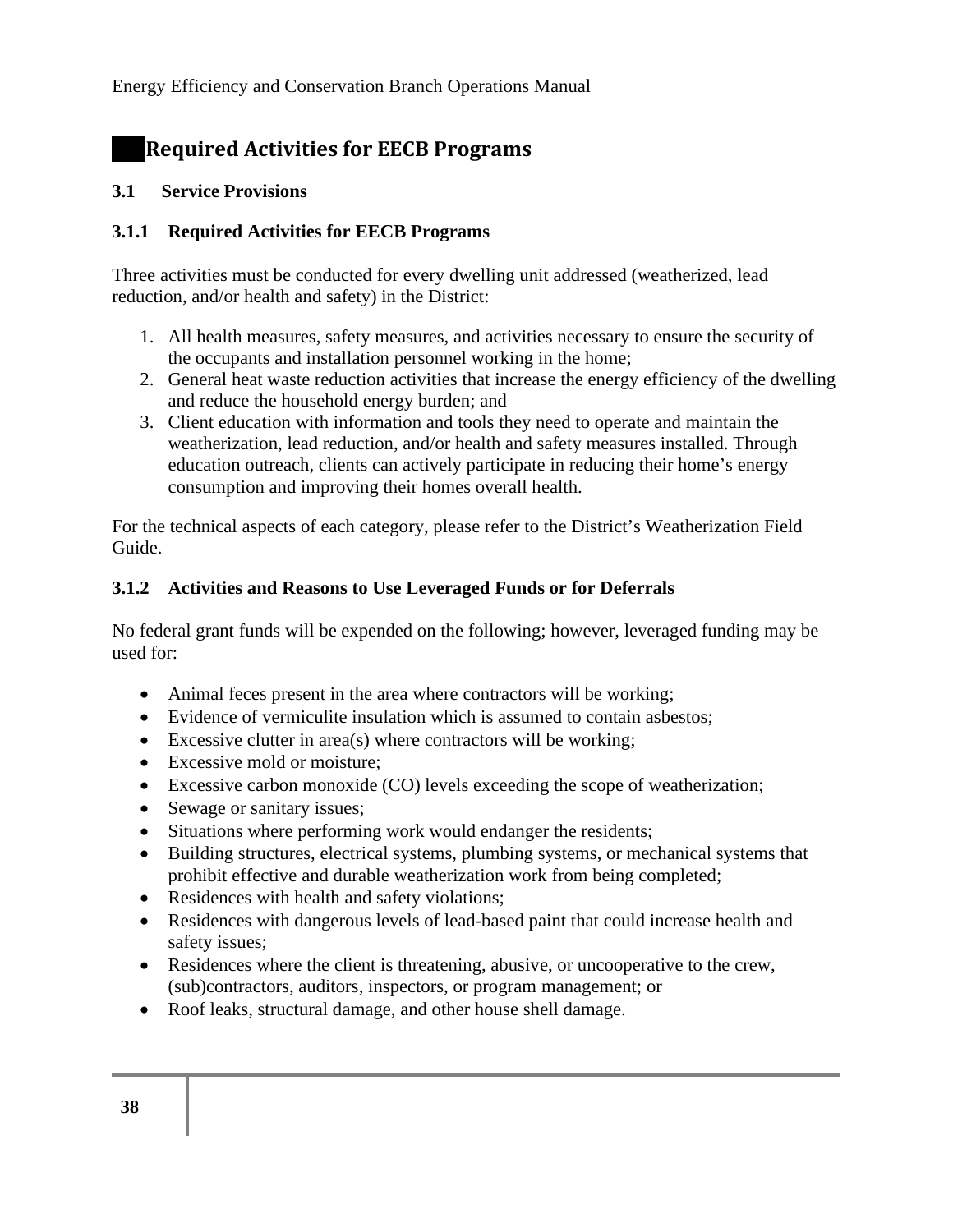### **3.1.3 Client Education**

Initial client education takes place during the DOEE Energy Audit and/or initial lead inspection and risk assessment. The inspector (either energy or lead) walks the client through the home to explain energy efficiency, lead safe practices, and health and safety preventive action. After the DOEE Energy Audit and/or initial lead inspection, the client and inspector (either energy or lead) sign an acknowledgement document highlighting education and materials shared with the client. Once the subgrantee receives the client information, they provide additional client education during the weatherization and/or remediation process. The client education includes:

- The weatherization, health, and safety, and/or lead reduction treatments installed, and how to use and maintain the installations properly to maximize savings and safety;
- Information on conserving energy, health, and safety, lead safe practices, and increasing comfort levels; and
- Materials that describe energy-savings behavior not directly related to the weatherization measures installed (thermostat setting/manual setback, energy efficient lighting, water conservation, etc.), health and safety, and/or lead safe practices.

Materials may include videos, CDs, coloring books, calendars, pamphlets, flyers, and brochures.

#### **3.1.4 Incidental Repairs**

Incidental repairs are those repairs necessary for the effective performance and preservation of weatherization, lead reduction, and health and safety materials. These costs are included in the cost of installing the proposed EEMs in each dwelling and those EEMs, including the related incidental repair costs, must have an SIR of 1.0 or more when using U.S. DOE funds. Local and/or leveraged funds can be used to address health and safety concerns such as asbestos, mold, and pest management.

### **3.1.5 Health and Safety Measures**

Subgrantees must provide weatherization, health and safety, and lead reduction services that minimize risk to their workers and clients. Although the EECB Programs are not capable of providing solutions to all health and safety issues, awareness of potential hazards is essential to providing quality services. Subgrantees are required to adhere to the U.S. DOE-approved current fiscal year WAP State Plan for the District, HUD's Lead Safe Housing Rule, and U.S. EPA's Lead Renovation, Repair and Painting (RRP) Rule.

Procedures to address potential health and safety issues include:

- Each dwelling must be individually assessed to determine the existence of potential hazards to workers and clients;
- Subgrantees and their representatives must take reasonable precautions against performing work on dwellings that will introduce the client to health and safety risks.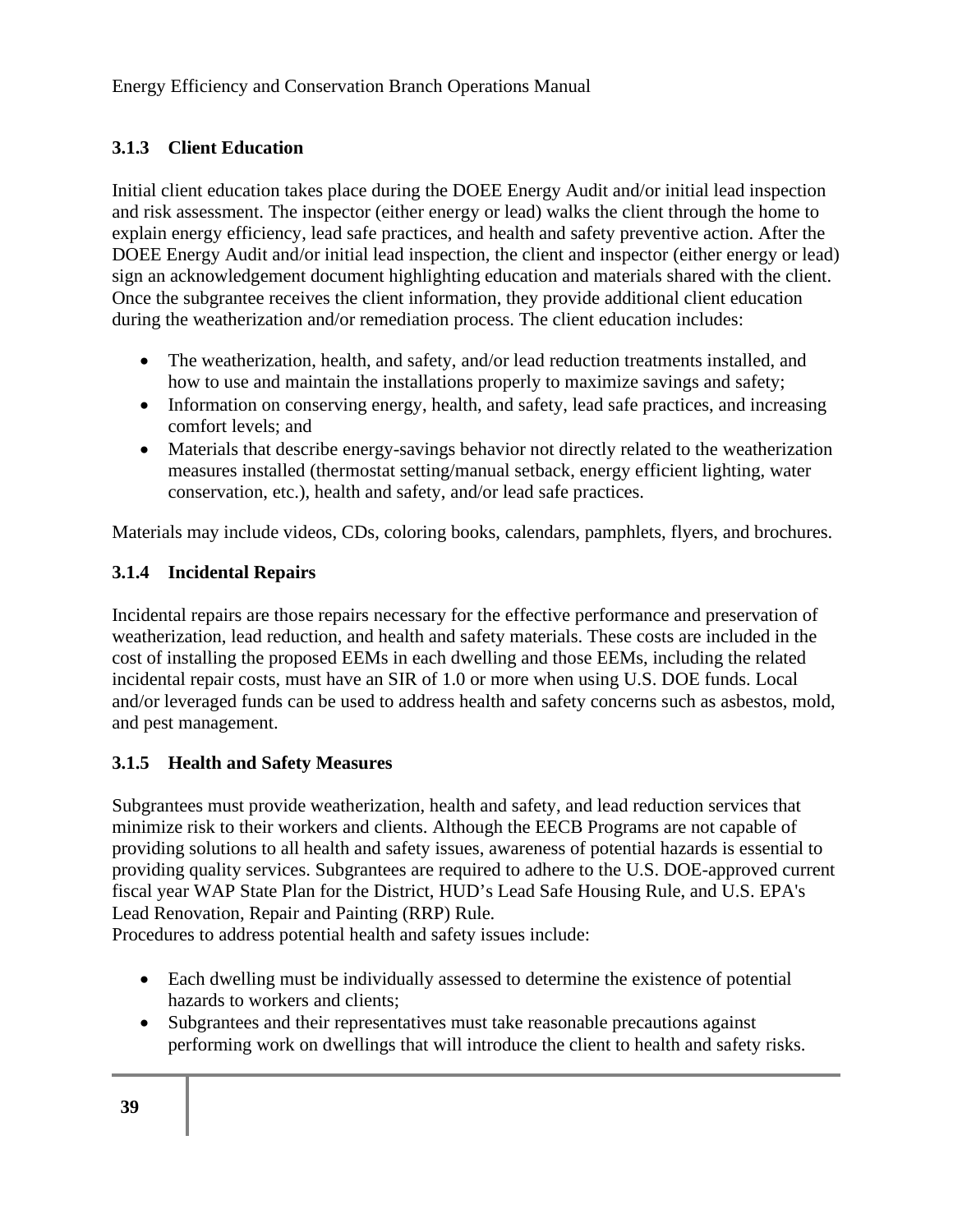When work activities constitute a health and safety hazard, action is required to limit or avoid measures that may exacerbate a health and safety problem. If a health and safety problem cannot be abated, the dwelling may be rejected from WAP, but may be eligible for services in DOEE's Healthy Homes Program;

- Subgrantees must maintain awareness of potential immediate and long-term hazards associated with the weatherization, lead reduction, and/or healthy homes process. Specifications regarding the health and safety of workers in the construction industry can be found in U.S. Department of Labor's Construction Industry OSHA Safety and Health Standards (29 CFR § 1926, 1910). Subgrantees are not permitted to engage in practices prohibited under HUD's Lead Safe Housing Rule at 24 CFR 35.140, EPA's RRP Rule at 40 CFR 745.83(a)(3), or EPA's lead abatement rule at 40 CFR 745.227(e)(6); and
- DOEE provides technical waivers for the non-performance of audits, installations, and/or inspections if, in the subgrantee's best judgment, such action will expose workers to unsafe or unhealthy conditions. Health and safety measures to be addressed by the client prior to any weatherization service include, but are not limited to:
	- Animal feces present in the area where contractors will be working;
	- Evidence of excessive amounts of garbage, rats, mice, roaches, fleas or other rodents or pests where contractors will be working;
	- Excessive clutter in area(s) where contractors will be working;
	- The presence or use of controlled substance in the residence where contractors will be working;
	- Pets not kenneled, leashed, or isolated where contractors will be working;
	- **Threats of violence to EECB staff member during the audit and/or** inspection process;
	- $\blacksquare$  Major remodeling projects in progress;
	- Roof and/or plumbing leaks;
	- Mold or excessive moisture present; or
	- Evidence of vermiculite insulation which is assumed to contain asbestos.

Additional program requirements concerning health and safety are addressed in the District's Weatherization Field Guide.

Costs for the aforementioned health and safety measures under WAP will be those material and labor costs neither supported by energy savings of a weatherization measure(s), nor expended for the purposes of incidental repairs that do not exceed the approved ACPU for health and safety measures.

#### **3.1.6 Final Inspection**

Subgrantees are required to inspect 100% of units before reporting them as ready for QCI. Subgrantees are responsible for inspecting the completed work and obtaining a completed satisfaction verification signature from the client. The verification signature will be included in the permanent client file. Additionally, the client file will include the verification that the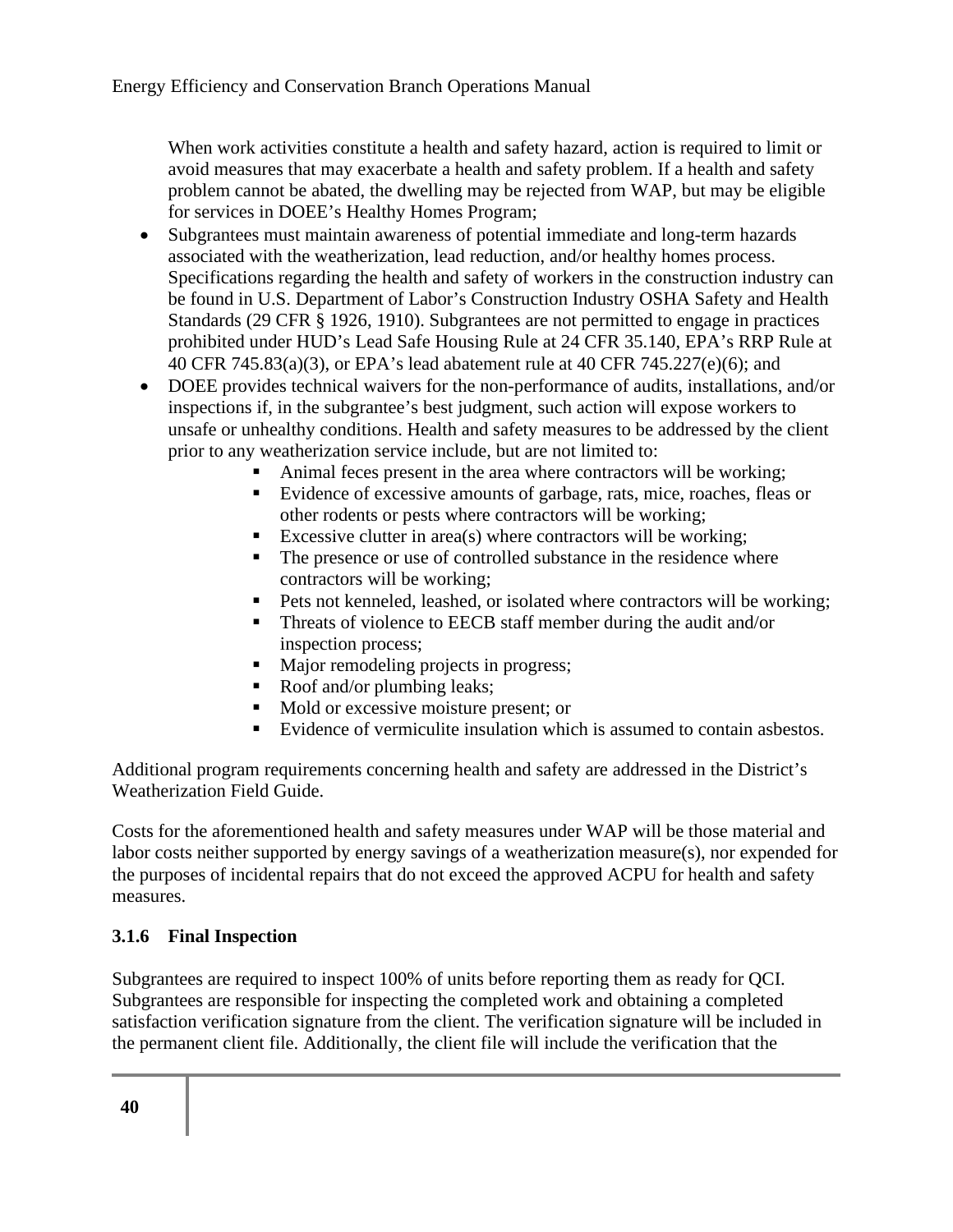installed measures (energy efficient, health and safety, and/or lead reduction) were explained to the client and verification of delivery of the educational package.

For monitoring purposes, the Post Installation Inspection Form and documentation of the units inspected are to be shared with DOEE. To assess the quality of work, each subgrantee's Crew Chief/Leader is to participate in on-site inspections on a representative number of units as determined by the Crew Chief/Leader, U.S. DOE, or U.S. HUD.

DOEE may impose more stringent requirements regarding final inspection if weaknesses are identified during the monitoring process. Although the subgrantee is required to inspect all their completed projects, DOEE will conduct an independent QCI of 100% of the subgrantee's total completed projects to help eliminate fraud, waste, and abuse.

If a quality inspection or client sign-off cannot be performed due to an uncooperative client, attempts to secure these documents must be thoroughly documented. The subgrantee must send a letter to the client indicating that the client has ten (10) business days to contact the subgrantee. The subgrantee will submit all documentation to DOEE for DOEE to schedule a quality control inspection.

### **3.1.7 Reporting a Unit as Ready for QCI**

When subgrantees report a unit as Ready for QCI, all units in buildings containing  $1 - 4$  units qualify as single-family projects and all units in buildings containing 5 or more units qualify as multifamily projects. In eligible multifamily buildings that contain fewer than 100% incomeeligible units, both income-eligible and non-income-eligible units are reported as part of the project.

A dwelling unit cannot be reported to DOEE as ready for QCI until a final inspection is performed and signed by the subgrantee's designated Crew Chief/Leader. If rework is needed, the subgrantee must communicate this need to the client. If no additional work is necessary, the subgrantee must obtain a signed and dated customer satisfaction form from the client.

### **3.1.8 Budgetary and Per-Unit Expenditure Limitations**

DOEE has established limitations on allowable costs for the installation of EECB measures in accordance with the following:

- Expenditures for materials and operating costs (support and labor combined) may not exceed the ACPU, as defined by to 10 CFR  $\S$  440.18(a) and (c). [ACPU = (Program Support + Labor + Materials) / number of completed units]; and
- Expenditures for health and safety activities are a separate cost category and are not included in the cost per unit average cost limit. The health and safety per-unit expenditure limitation cannot exceed the allotted amount as outlined in the U.S. DOE-approved WAP State Plan unless written approval is received from DOEE.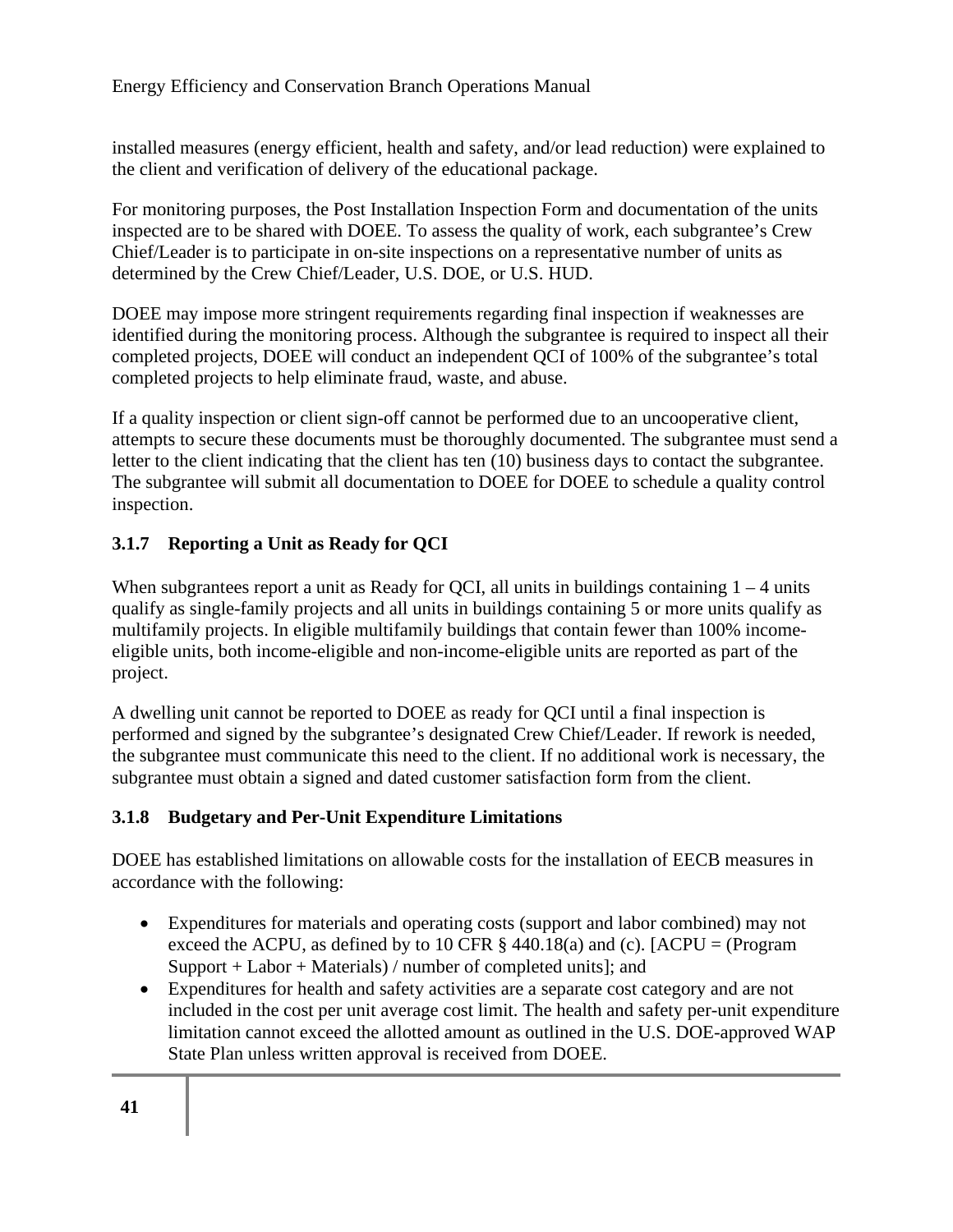For DOEE's per unit limitation for the Lead Reduction Program and Healthy Homes Program, refer to the HUD-approved Policies and Procedures, which will be provided when subgrantees receive their grant awards. These costs include coverage for lead dust testing, soil and paint-chip testing, XRF testing, lead-based paint inspections, risk assessments, clearance examination, lead abatement measures (including temporary relocation for clients if needed), identification of unhealthy home conditions, and remediation/abatement of unhealthy home conditions.

### **3.2 Allowable Expenditures**

Subgrantees must expend and report all U.S. DOE, U.S. HHS, U.S. HUD, and District general fund expenditures under the three (3) allowable cost categories of administrative costs, program support, and program operations, listed in this section.

Allowable expenditures are defined as the total of all qualifying expenditures in accordance with the terms and conditions of the U.S. DOE rules published at 10 CFR §§ 440, 600 and according to all other pertinent guidance from U.S. DOE, U.S. HHS, U.S. HUD, and DOEE, including this Manual. All expenditures must be properly documented as costs incurred on eligible dwelling units in the subgrantee's records.

### **3.2.1 Administrative Costs**

Pursuant to 42 U.S.C. §  $6865(a)(1)$  and 10 CFR § 440.18(e), no more than ten percent (10%) of any grant made to a State may be used by the subgrantee for administrative purposes. Subgrantees may negotiate an indirect cost rate that adheres to the Office of Management and Budget's (OMB) Uniform Administrative Requirements, Cost Principles, and Audit Requirements for Federal Awards<sup>16</sup>. In accordance with 10 CFR  $\S$  440.18(e), subgrantees receiving less than \$350,000 may receive an additional five percent (5%) of the award for administrative purposes.

Administrative costs are the expenses a subgrantee incurs that are not directly tied to the U.S. DOE, HHS, and/or HUD funded projects, but are necessary for the organization to operate the EECB Programs. Administrative costs include payroll processing costs, costs to administer health insurance programs, data processing costs, and indirect costs as allowable under the grant agreement, and bank service fees. As with the other weatherization cost categories, those costs applied to administration must be allowable under applicable federal regulation(s). DOEE only authorizes payments for the following items:

<sup>&</sup>lt;sup>16</sup> https://www.ecfr.gov/cgi-bin/text-idx?tpl=/ecfrbrowse/Title02/2cfr200 main 02.tpl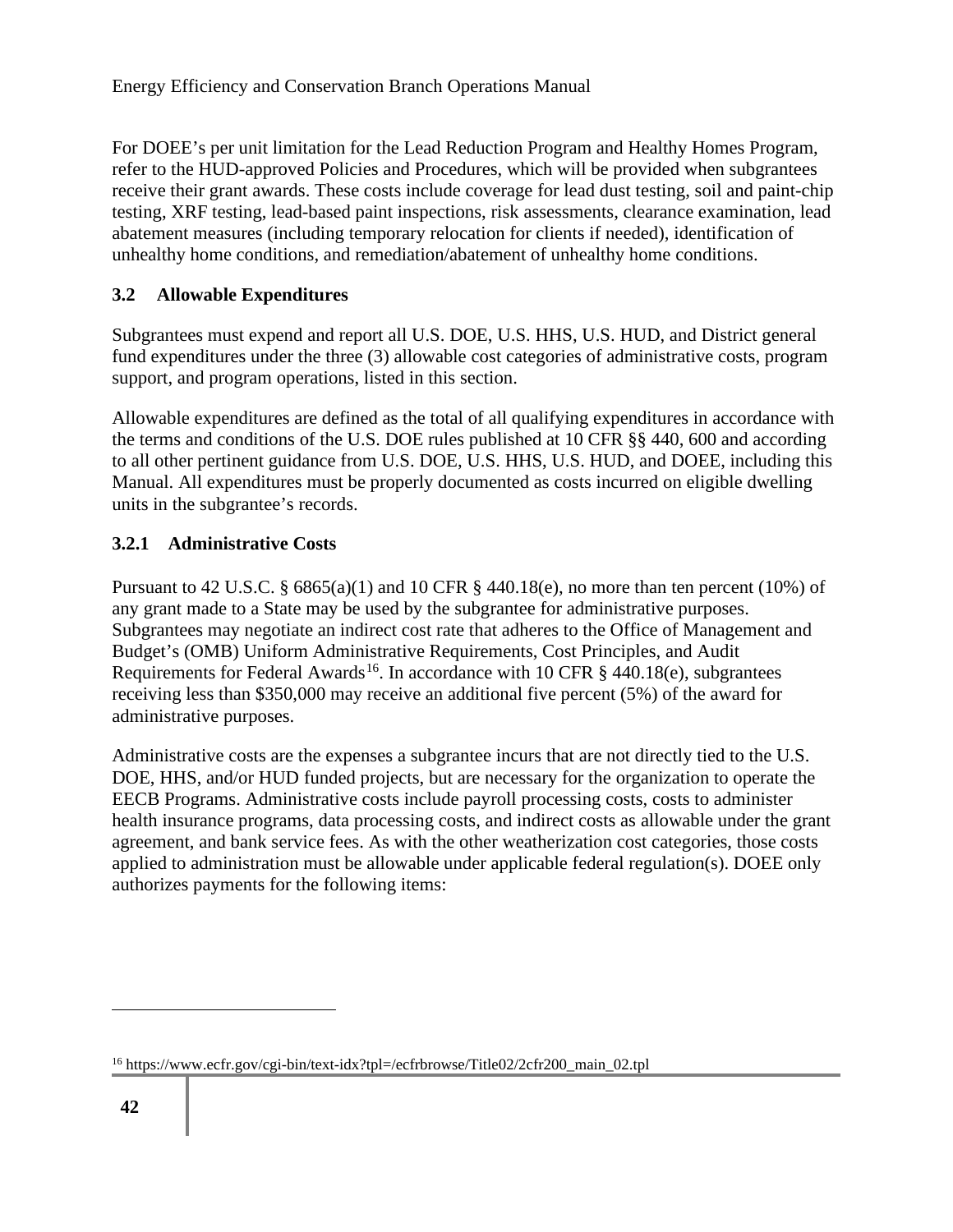- **Salaries and wages:** Payments of a fixed compensation for subgrantee's administrative, financial, and accounting personnel and any other employees performing subgrantee's administrative duties regardless of title.
- **Space, utilities, and telephone:** Payments made in accordance with approved budget for telephone, utility, and space costs incurred by the weatherization operations.
- **Travel:** Payments for mileage, per diem, and subsistence for positions listed in direct salaries and wages. All travel and subsistence payments must be in accordance with the subgrantee's travel policy.
- **Copier, postage, and computer costs:** Payments must be made in accordance with an appropriate cost allocation plan or approved indirect cost plan for positions listed above. Computer costs may include, but are not limited to, online services, computer supplies, and maintenance agreements.
- **Other costs:** Payments made for other costs related to direct salaries and wages which benefit the weatherization program. Other costs are those not included in the material or program support budget line items that are direct program costs.
- **Audit costs:** The cost of audits that are made in accordance with the provisions of OMB Circulars are an allowable cost under the U.S. DOE grant; however, the Subgrantee must request reimbursement of this cost thirty (30) days in advance. These charges may be considered a direct cost or an allocated indirect cost. Audit procurement must follow applicable OMB Circulars. The amount of funds expended by the subgrantee during the fiscal year should not exceed the total amount of costs charged to federal assistance programs for single audits.

### **3.2.2 Program Support**

Program support costs are the direct expenditures incurred to provide energy efficiency upgrades, health and safety, and/or lead reduction and lead reduction measures to a dwelling unit. Allowable program support expenditures may include items such as utilities, telephones, or similar costs that are directly attributable to program support personnel. DOEE only authorizes payments for program support items listed below. Program support category costs exclude the labor category.

Direct costs may include:

- **Maintenance:** Repairs of tools and vehicles used in EECB Programs.
- **Purchase of tools:** Subgrantees must receive prior written approval from DOEE for equipment purchases of \$5,000 or more. All requests must include:
	- o A brief narrative and description of the item;
	- o A list of similar equipment that the subgrantee owns, including the condition of each item;
	- o The purpose of the equipment and the benefits for the EECB Programs; and
	- o Copies of requests for bids and responses received.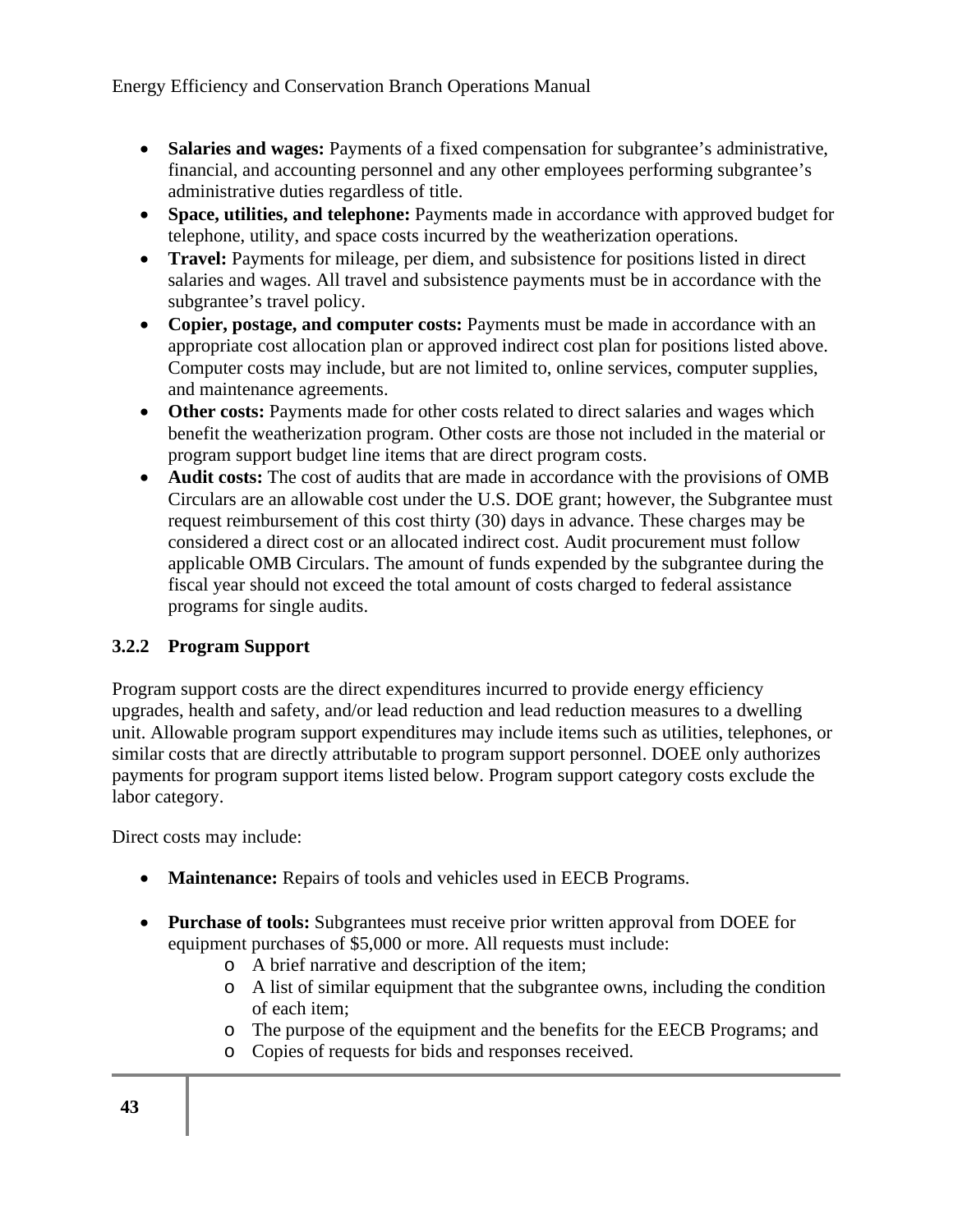NOTE: Award recipients that purchase (XRF) analyzers must submit the General Services Administration's annual Tangible Personal Property Report, and its components, Standard Form (SF) 428 and SF 428-A through 428-D, the Annual Report, the Final (Award Closeout) Report, and the Disposition Report/Request, and, if needed, the Supplemental Sheet.<sup>17</sup>

### *3.2.2.1 Salaries and Wages*

Salaries, wages, and fringe benefits for program support staff may be charged for the portion of time related to program support activities, except when the position is included in an indirect cost rate or cost allocation plan.

NOTE: Inspectors, on-site supervisors, and clerical support typically perform program support functions. If a subgrantee position is classified as administrative, is not a part of an indirect cost pool, and performs program support activities, that position may be charged as program support direct cost. Subgrantees must maintain detailed time records which must be made available to DOEE's monitors and inspectors for EECB Programs.

### *3.2.2.2 Space, Utilities, and Telephone Supplies:*

DOEE reimburses for approved program support expenditures. Costs are to be allocated in accordance with a cost allocation basis as determined by the Office of Management and Budget (OMB).

### **3.2.3 Program Operations Costs**

Program operations costs are direct material costs for implementing weatherization, health and safety, and/or lead reduction measures. Examples of costs include energy efficiency measures, health and safety measures, lead remediation, and weatherization-related repair measures.

### *3.2.3.1 Labor*

DOEE authorizes payments in the approved subgrantee's budget and the items listed below:

- Payments to supplement wages paid to training participants;
- Crew worker expenditures for installing materials;
- Employment of on-site supervisory personnel installing materials; and
- Labor costs to install weatherization, health and safety, and/or lead reduction measures when agreements are issued in accordance with all appropriate federal and District procurement and contracting rules and regulations.

<sup>17</sup> https://www.gsa.gov/reference/forms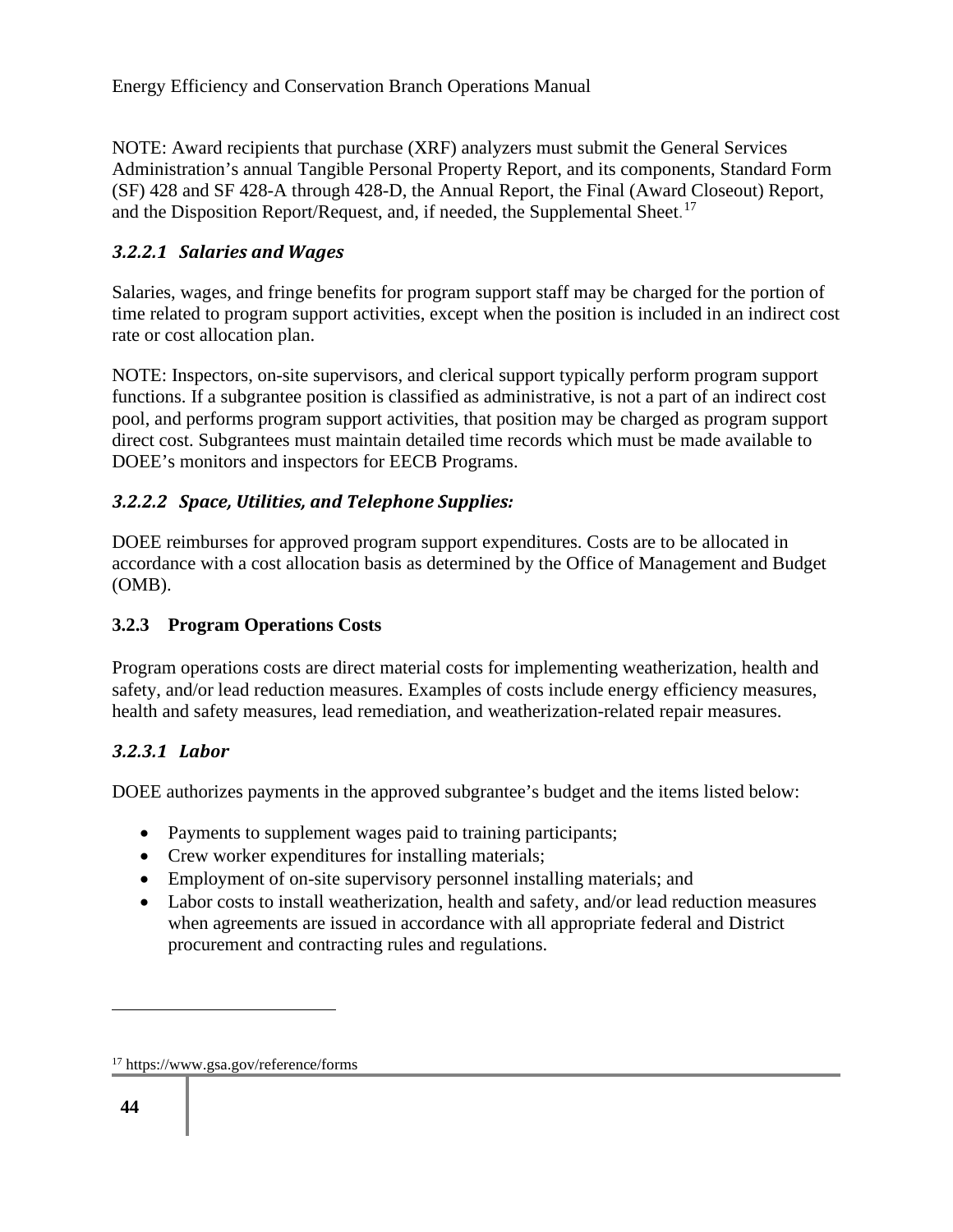### *3.2.3.2 Materials*

As published in 10 CFR § 440, revised Appendix A, all weatherization materials must meet the latest weatherization standards. Materials listed in 10 CFR § 440, Appendix A, are cost effective and are allowable material costs. Subgrantees, (sub)contractors, and vendors must obtain and keep current Material Safety Data Sheets (MSDS) for each inventoried material item purchased.

Allowable material costs include costs for the:

- Purchase and delivery of materials;
- Transportation to a storage site or work site;
- Storage of weatherization, health and safety, and/or lead materials;
- Incidental repair materials needed to protect or aid in the installation of weatherization, health and safety, and/or lead materials. Subgrantees must give preference in their purchases to products containing the highest level of recovered or recycled materials; and
- Incidental repair costs, not to exceed 10% of the total material cost of the unit unless approved by DOEE. Repair materials are to protect or aid in the installation of weatherization, health and safety, and/or lead materials and are part of the total allowable expenditure.

### *3.2.3.3 Health and Safety*

The cost of materials and labor used to abate health and safety hazards before, or because of, the installation of weatherization materials, or to comply with OSHA requirements are allowable costs for the following items:

- Repair of combustible gas leaks inside a dwelling unit, including the installation of the appropriate type of gas line piping;
- Repair of combustion appliance vent systems to ensure adequate draft, provide required clearances to combustible materials, and comply with applicable building codes;
- Mitigation of indoor air quality problems. This includes installing/providing additional combustion air and/or ventilation fans; and
- Installation of a smoke detector(s) in a living space that is attached to a garage.

DOEE requires the installation of one smoke detector in each home and on each floor, and carbon monoxide alarms in dwellings that do not have an operable, existing detector.

Health and safety measures are not required to be cost-justified under WAP but must remain below the amount stated in the District's WAP State Plan.

#### **3.3 Procurement Practices**

#### **3.3.1 Procurement Requirements**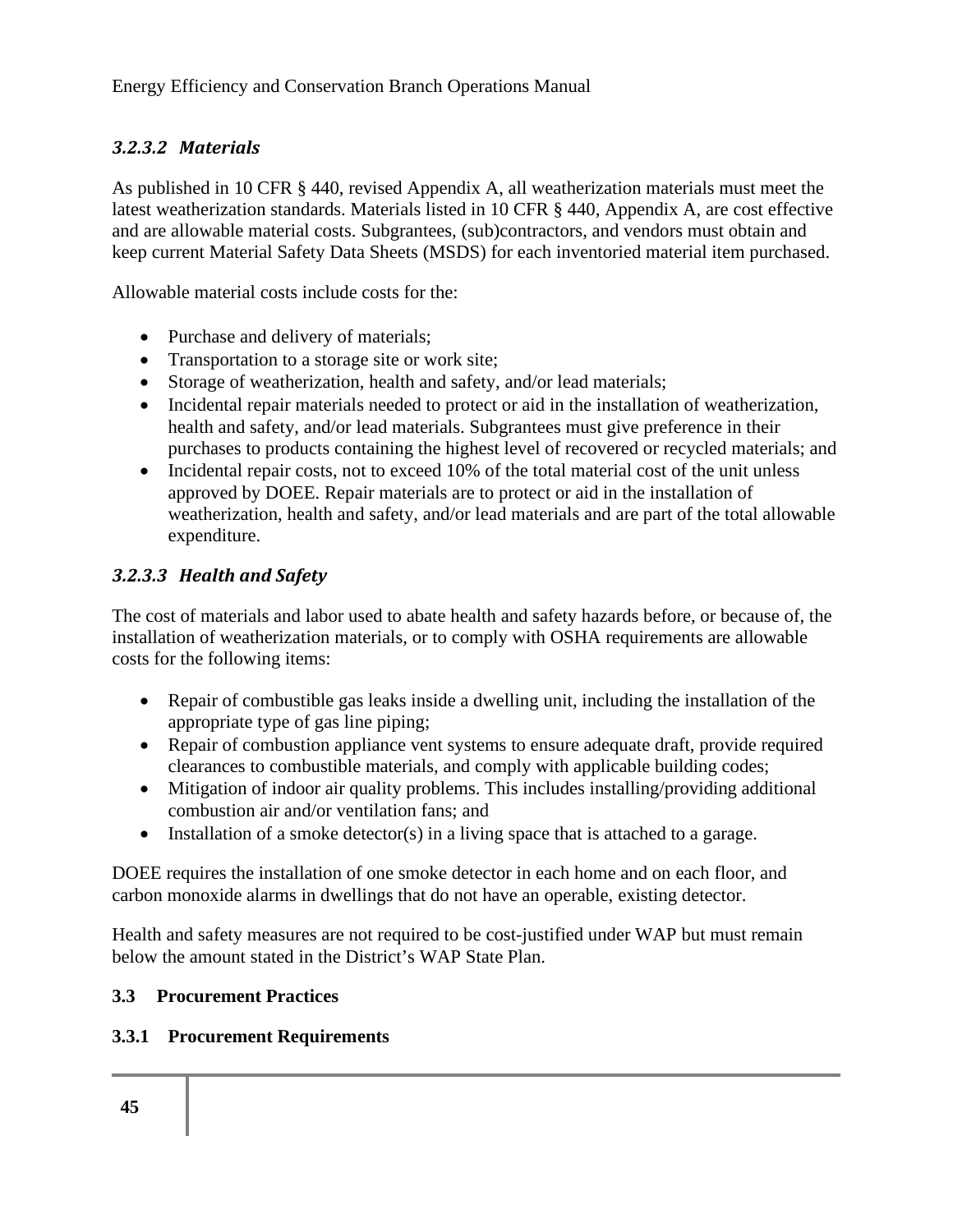All procurement items with EECB program funds must be made in accordance with 10 CFR § 600 Subpart C "Uniform Administrative Requirements for Grants and Cooperative Agreements with Institutions of Higher Education, Hospitals, and Other Non-profit Organizations" for nonprofits, 10 CFR § 600 Subpart B "Uniform Administrative Requirements for Grants and Cooperative Agreements to State and Local Governments" for state and local governments, and applicable sections of DC Municipal Regulations, which are identified in the Field Guide provided to subgrantees.

Subgrantees must establish and maintain written procurement procedures which reflect the grant agreement, applicable federal and District policies, and the standards identified in Section 3.3 of this Manual.

Subgrantees must maintain an administrative system agreement with contractors and relevant subcontractors to ensure they are performing in accordance with the terms, conditions, and specifications of their agreement(s) or purchase order(s) outlined by the subgrantee. Under the administrative system agreement, subgrantees must evaluate each (sub)contractor's performance and document, as appropriate, whether (sub)contractors have met the terms, conditions, and specifications of the agreement(s) or purchase order(s).

#### **3.3.2 Procurement Standards**

Subgrantees will award contractors who are able to successfully perform under the terms and conditions of a proposed procurement. Consideration will be given to the contractor's integrity, compliance with public policy, record of past performance, financial resources, and technical expertise.

#### *3.3.2.1 Procurement Records*

Subgrantees must maintain sufficient records of the procurement history process. These records must include, but are not necessarily limited to:

- The rationale for the selected method of procurement;
- Justification for the selected type of agreement;
- Reasons for the selection or rejection of a contractor;
- Justification for the lack of competition when competitive bids or offers are not obtained; and
- The basis or calculation of the agreement price.

Subgrantees award contracts to provide EECB Program services to organizations most suitable to the subgrantee's requirements, considering price, quality of service, and other factors. All solicitations for bids must clearly outline the requirements that the contractor must fulfill to be evaluated by the subgrantee. Subgrantees may reject any bid that fails to meet the subgrantee's requirements.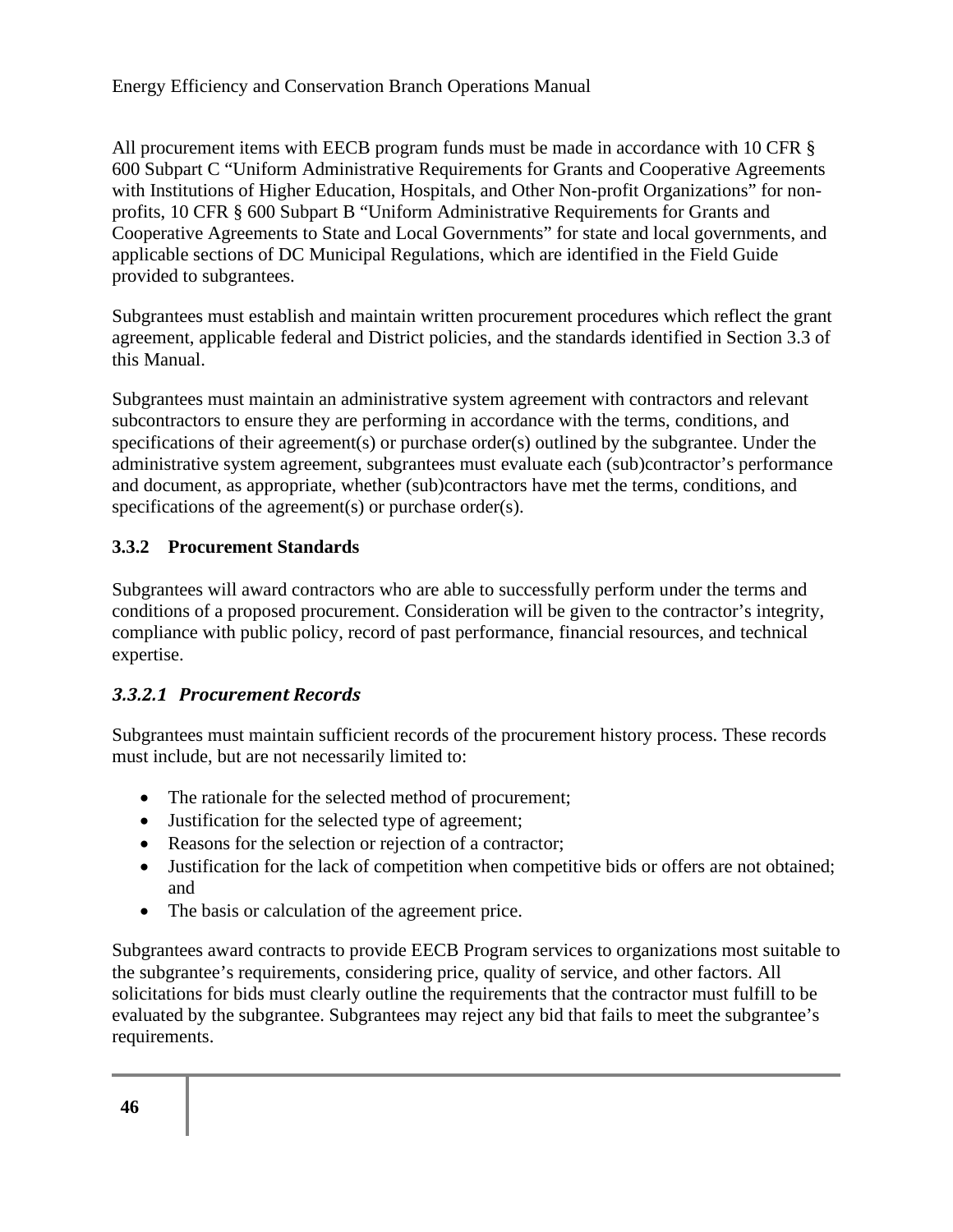## *3.3.2.2 Full and Open Competition*

Subgrantees must conduct procurement to ensure open competition is following federal and District procurement regulations. Scenarios that restrict competition include:

- Placing unreasonable requirements on firms for them to qualify to do business;
- Requiring unnecessary experience and excessive bonding;
- Noncompetitive pricing practices between firms or between affiliated companies;
- Noncompetitive awards to consultants that are on retainer agreements;
- Organizational conflicts of interest;
- Specifying only a "brand name" product instead of allowing an equal product to be offered; and
- Arbitrary action in the procurement process.

### *3.3.2.3 Written Procedures*

Subgrantees must have written procedures for all procurements which reflect applicable state and local laws and regulations. The written procedures ensure that all solicitations incorporate a clear and accurate description of the technical requirements for the material, product, and service to be procured. Detailed product specifications should be avoided. When it is uneconomical to make an accurate description of the technical requirements, a "brand name or equal" description may be used to define the performance requirements of procurement.

Procedures should also include:

- Methods to avoid the purchase of unnecessary or duplicative items,
- Analysis of lease and purchase alternatives, and
- Preference for products and services that conserve natural resources and protect the environment.

Subgrantees are encouraged to give preference to minority firms, women's business enterprises, and labor surplus area firms. There must be a cost or price analysis for every procurement action. Subgrantees must make proposed procurement technical specifications available upon request by the funding source. The bonding requirements of a subgrantee will be accepted if the funding source interest is adequately protected.

Agreements in excess of the small purchase threshold (over \$10,000) must contain contractual provisions or conditions that allow for administrative, contractual, or legal remedies as may be appropriate in the event that a contractor or relevant subcontractor violates or breaches the terms of the agreement. See Section 3.2.2 of this Manual for additional information.

## *3.3.2.4 Code of Conduct*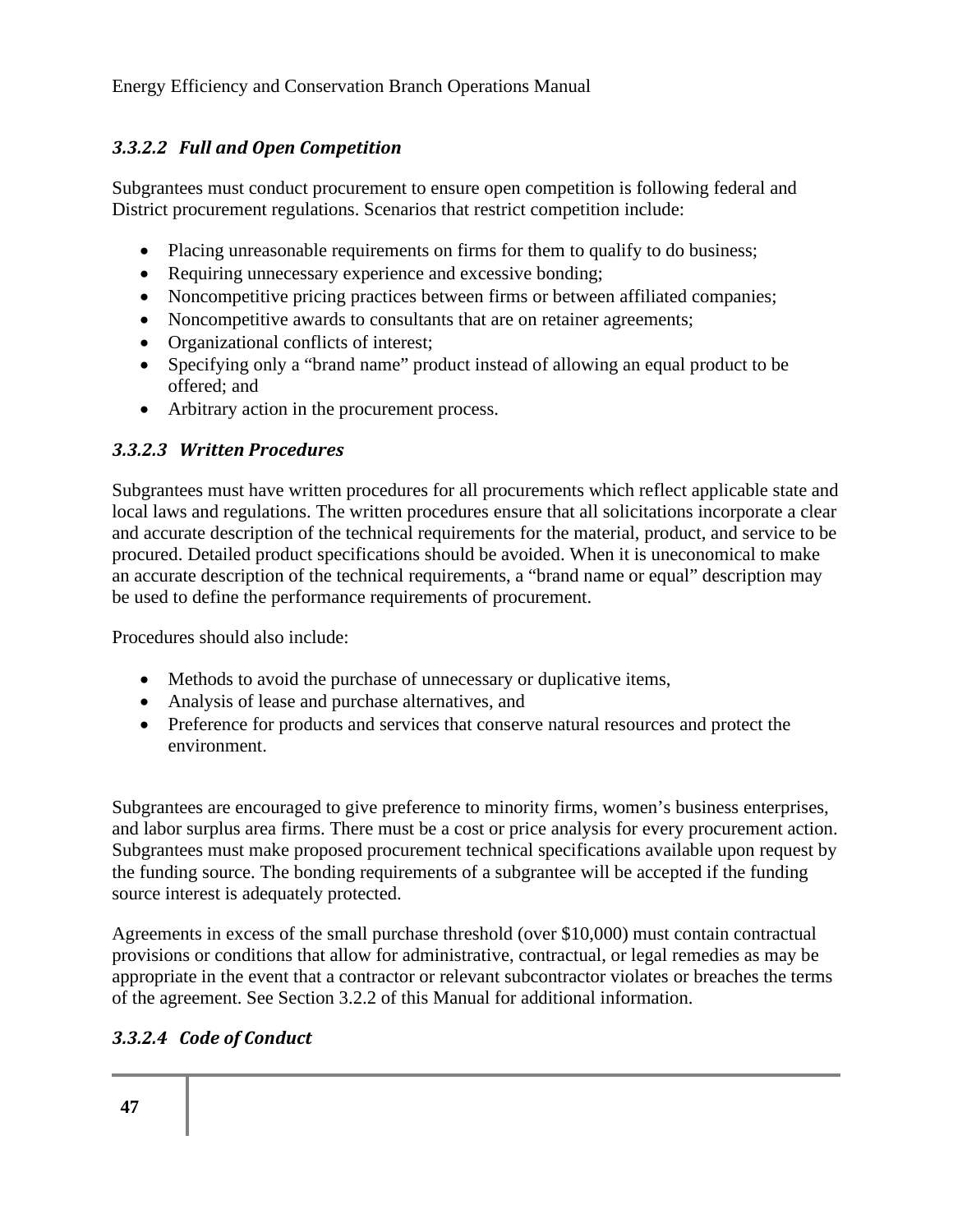Subgrantees must maintain a written code of standards employees conducting procurement activities for the subgrantee. No employee, officer, or agent of the subgrantee will participate in the selection, award, or administration of an agreement supported by federal funds if a conflict of interest, real or apparent, would occur. A conflict can arise if the employee, officer, or agent, any member of his/her immediate family, his/her partner, or an organization which employs, or is about to employ, any of these parties, has a financial or other interest in the firm selected for award.

Subgrantee's officers, employees, or agents must neither solicit nor accept gratuities, favors, or anything of monetary value from contractors or potential contractors.

### *3.3.2.5 Materials Standards*

Any procured materials must meet the standards described in Section 3.3.3.2 of this Manual.

### **3.3.3 Types of Procurement**

### *3.3.3.1 Procurement by Small Purchase Procedures*

Small purchase procedures follow a procurement process for securing services, supplies, or other property that do not cost more than \$10,000 over the term of the agreement. A contracting officer shall obtain at least three (3) written quotations for procurements over \$10,000 but less than or equal to \$100,000 (see 27 DCMR § 1800.4).

For small purchase procedures, subgrantees must obtain and document price or rate quotations from an adequate number of qualified sources. At a minimum, documentation must include the name of the bidder, a description of the product or services, the date of solicitation, total quantity, per unit price, and the aggregate costs. Procurement of equipment more than \$10,000 requires prior approval from DOEE and U.S. DOE, HHS, and/or HUD, except for the purchase of tools.

Refer to Section 3.2.2 Program Support for additional information.

### *3.3.3.2 Procurement by Sealed Bids*

After subgrantees publicly solicit bids, a firm fixed-price agreement (lump sum or unit price) will be awarded to the responsible bidder whose offer, conforming to all the material terms and conditions of the invitation for bids, is the lowest in price. For sealed bidding to be feasible, the following conditions must be present:

- 1. A complete, adequate, and realistic specification or purchase description;
- 2. Two (2) or more responsible bidders who can compete effectively for the business; and
- 3. The procurement lends itself to a firm fixed-price agreement and the selection of the successful bidder can be made principally based on price.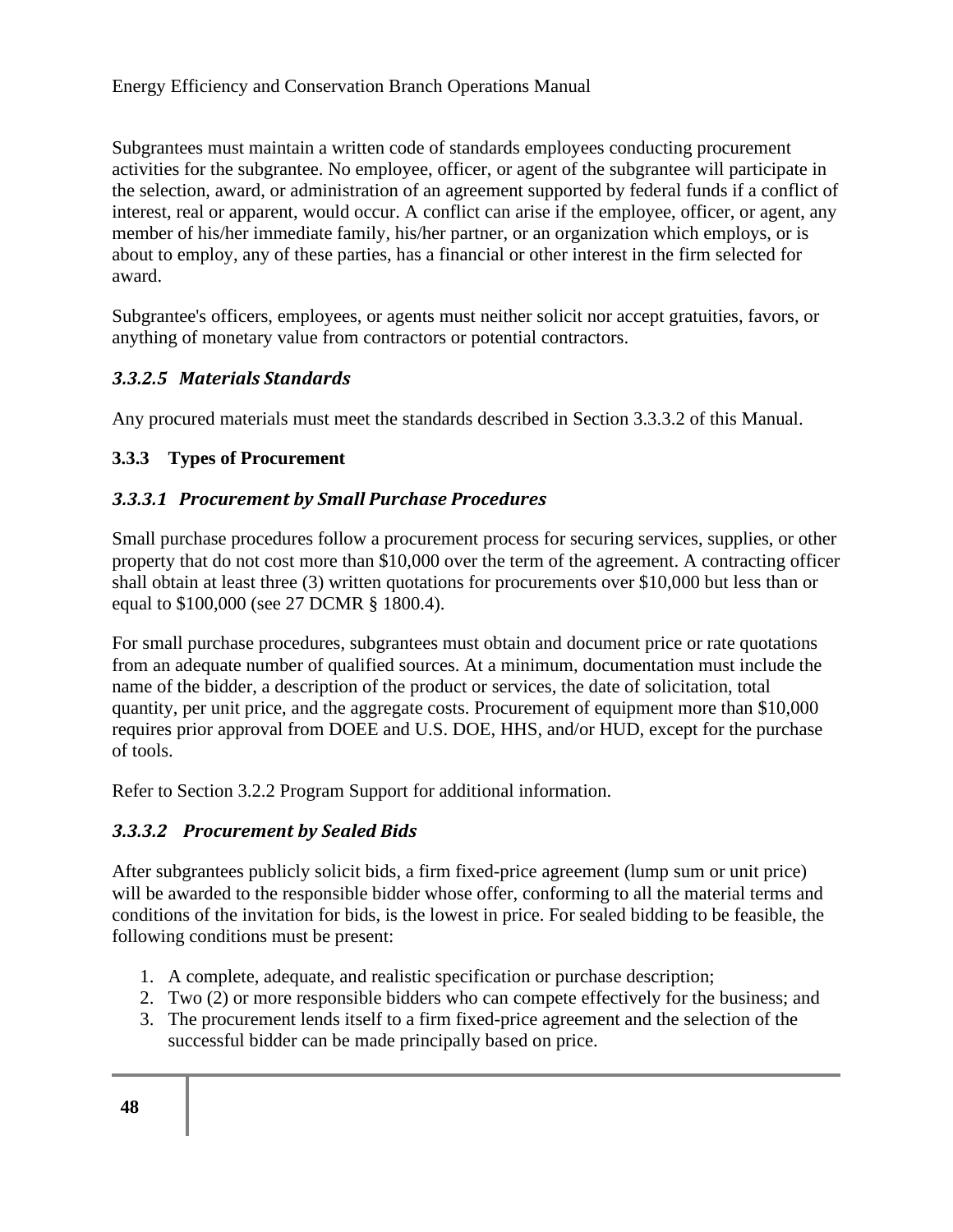If sealed bids are used, the following requirements apply:

- 1. The invitation for bids, which must be publicly advertised, bids must be solicited from an adequate number of known suppliers, and bidders must be provided with sufficient time to respond prior to the date set for opening the bids;
- 2. The invitation for bids, which must include any specifications and pertinent attachments, must define the items or services to be provided to allow for the bidder to properly respond;
- 3. All bids will be opened publicly at the time and place prescribed in the invitation for bids; and
- 4. Bids may be rejected if there is a sound documented reason.

### *3.3.3.3 Procurement by Competitive Proposals*

The procurement method of competitive proposals occurs when more than one source submits an offer and an agreement are awarded. This method is generally used when conditions are not appropriate for the use of procurement by sealed bids.

If procurement by competitive proposals is used, the following requirements apply:

- Requests for proposals must be publicized and all evaluation factors and their relative importance must be identified. Any response to publicized requests for proposals will be considered;
- Proposals must be solicited from a minimum of three (3) qualified sources;
- Subgrantees must conduct technical evaluations of the proposals received and for selecting awardees; and
- Awards will be made to the bidder whose proposal is most suitable to the program, with price and other factors considered.

### *3.3.3.4 Procurement by Noncompetitive Proposals*

The procurement by noncompetitive proposals is an award granted through the solicitation of a proposal from a single source, or when, after the solicitation of several sources, the competition has been determined to be inadequate.

Procurement by noncompetitive proposals may only be used when the award of an agreement is not feasible under small purchase procedures, sealed bids, or competitive proposals. Additionally, one of the following circumstances applies:

- The item is only available from one source;
- The public exigency or emergency for the requirement will not permit the time needed for a competitive solicitation;
- The awarding subgrantee authorizes noncompetitive proposals;
- After solicitation from several sources, the competition is determined inadequate; or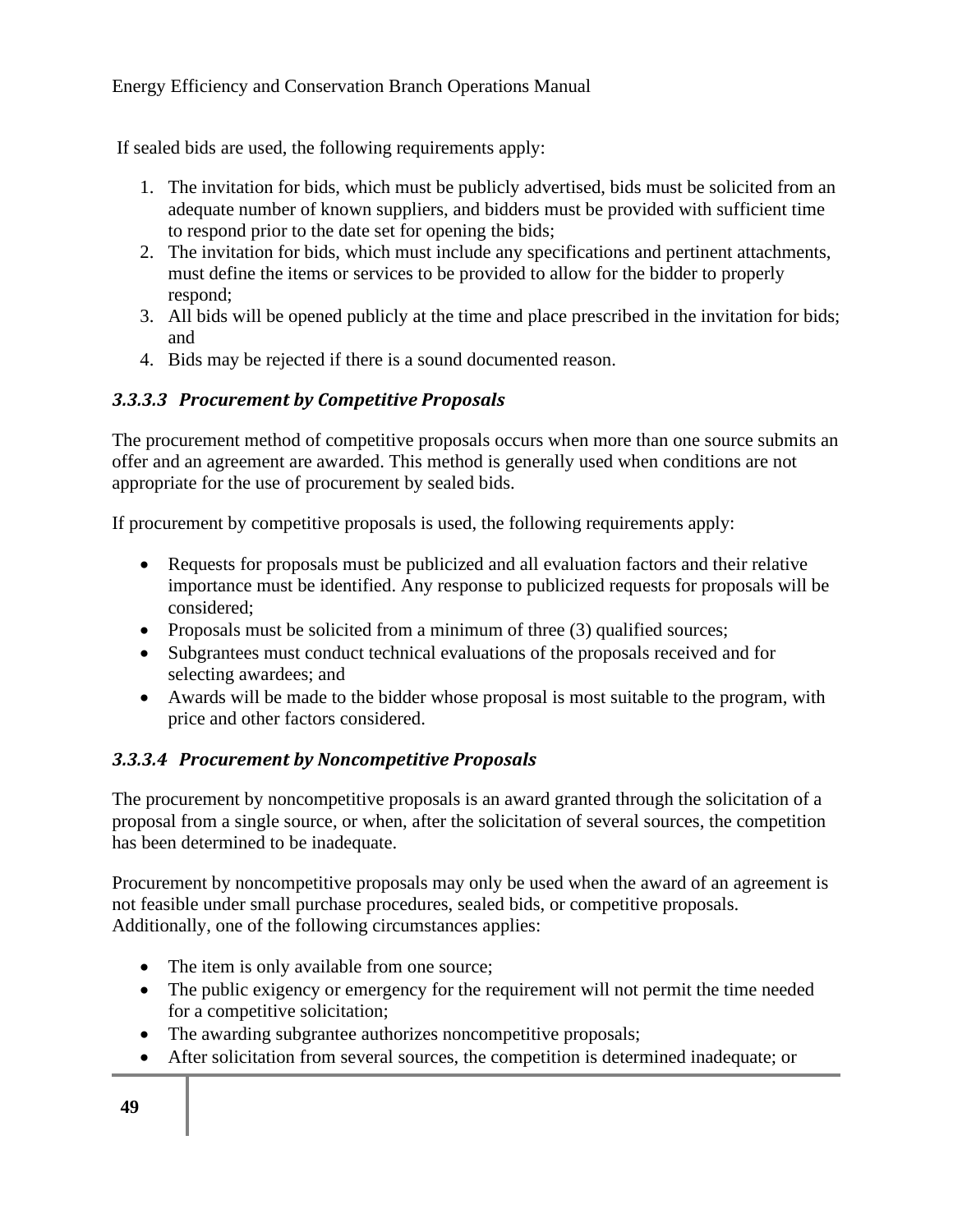• A cost analysis is required as part of the procurement by noncompetitive proposal process.

Subgrantees may decide the type of procurement procedure. The selected procurement procedure must be appropriate for the service or material required and for promoting the best interest of the program or project involved.

### **3.4 Contractor Procedures**

Contracting under EECB Programs are subject to all procurement policies provided in 10 CFR § 600. Procurement by sealed bids (formal advertising) may not be appropriate due to the need to procure services on an on-going and timely basis. When more than one qualified contractor is necessary to meet the production needs of the subgrantee, procurement through competitive proposals is an allowable means to secure services.

All provisions of the subgrantee's EECB program grant award is applicable to contractor agreements. Contractor agreements must clearly state appropriate program policies, applicable federal laws and regulations, applicable District laws and regulations, and expectations for each party.

After determining the desired contracted services, the subgrantee must develop a list of specifications for the items or services. Additionally, the price analysis using historical data, commercial pricing, and sales information must be included so the subgrantee can verify the price is market value.

Subgrantees must develop a Request for Proposal (RFP), including the scope of work, job specifications with an itemized price list, contractor qualifications, and contract expectations. Notice of available RFP's should be advertised on the subgrantee's website and sent directly to companies that the subgrantee believes meet the qualifications.

Subgrantees must develop written rating standards to be used to certify a contractor's program eligibility. This rating system must be an objective evaluation system for potential contractors.

After the eligibility determination, subgrantees must send written notification to all bidding contractors indicating their RFP acceptance or rejection. Each contractor 's eligibility will be based on their overall rating. In addition, subgrantees will consider their production needs and requirements needed when selecting the number of eligible contractors. Subgrantees may provide applicants with the opportunity to revise their proposal to meet the requirements of the RFP. A notice of rejection must include an appeal procedure with a cut-off date for those contractors who fail to meet the eligibility criteria.

All acceptance notices must indicate a date and time for an initial contractor meeting. The agenda for the meeting must include, but is not necessarily limited to, a review of the: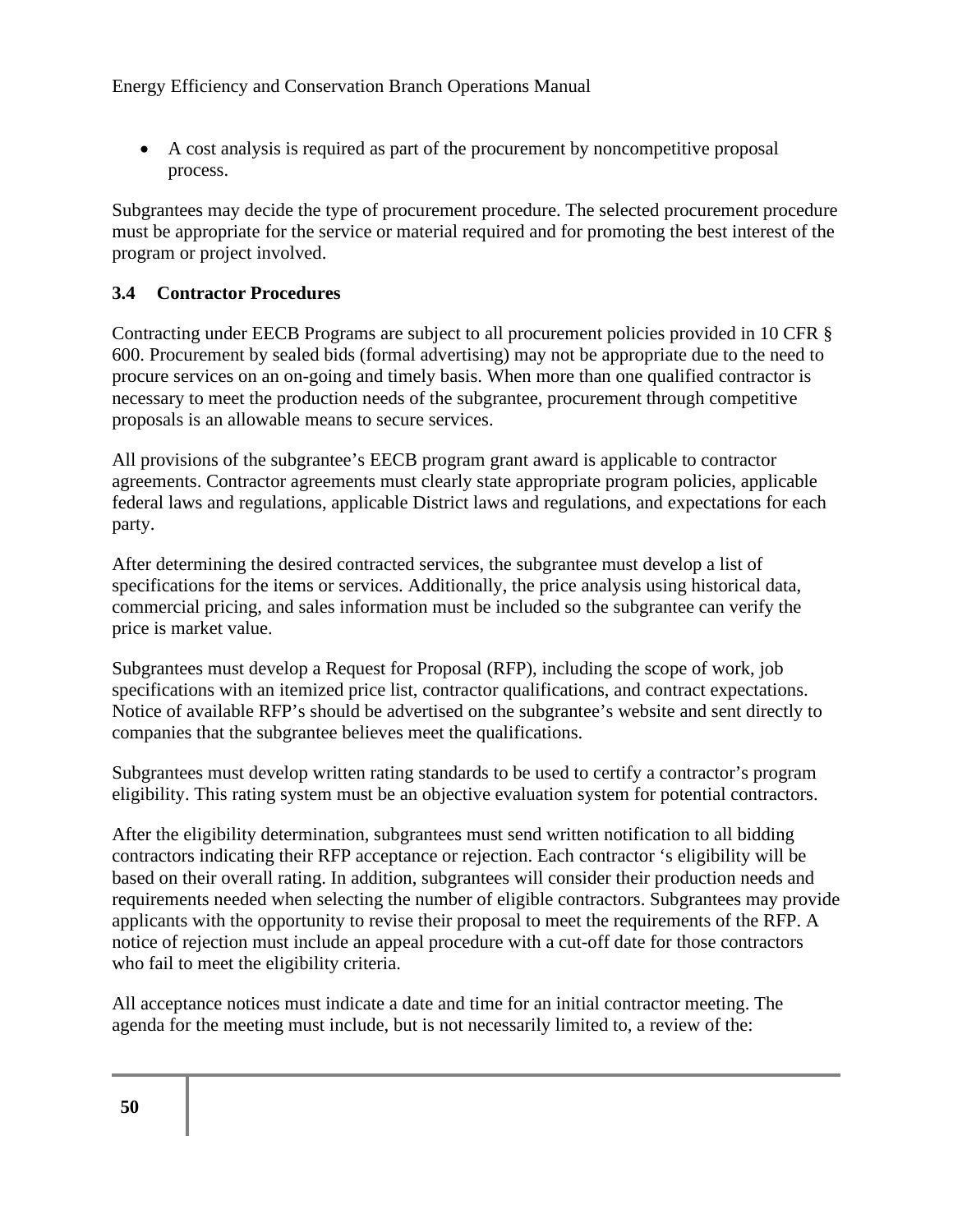- Program description;
- Anticipated production and the amount of work that may be afforded to the contractors;
- Content and requirements of the subgrantee agreement;
- Obligations of the subgrantee and the contractor;
- Scope of work, job specifications, and technical requirements of the program;
- Work scheduling, issuance of work orders, provisions for issuing and documenting change orders;
- Procedures for clearance testing, quality inspection, callbacks, and final signoff; and
- Invoicing and payment procedures.

During the initial meeting, the contractor's RFP price lists must be reviewed and compared to the subgrantee's cost analysis. After this meeting, the subgrantee can determine a fixed price for the contractor's services.

Once the subgrantee and a contractor agree to the necessary terms and conditions, a contractor agreement must be executed between the two parties. The subgrantee should provide each contractor with all necessary procedural background, technical information, and required forms to fulfill the terms of the agreement (including a copy of the District's Weatherization Field Guide).

If, after a subgrantee has fulfilled all the requirements of a competitive bid process, there is insufficient competition, the subgrantee may proceed to secure services through noncompetitive procurement (see Section 3.3.3.4). In this case, a cost analysis must be conducted to determine the market rate of the compensation requested by a contractor. Noncompetitive procurement, other than small purchases (less than \$10,000 over the life of the agreement), requires prior approval from DOEE.

## **3.5 Reimbursements**

### **3.5.1 Request for Payment and Reimbursement**

DOEE will not reimburse subgrantees for any work completed prior to the execution of the DOEE award or after the award end date. According to DOEE's Advance Payment Policy and Procedures for Grants, in limited cases, DOEE may pay start-up costs at the beginning of a large project (i.e., a multifamily dwelling). Subgrantees seeking start-up payments should explain the request in their proposal.

The subgrantee may submit a reimbursement request, or invoice, at any time during their grant award period.

Subgrantees must adhere to the following:

1. The following documentation must be uploaded to QuickBase: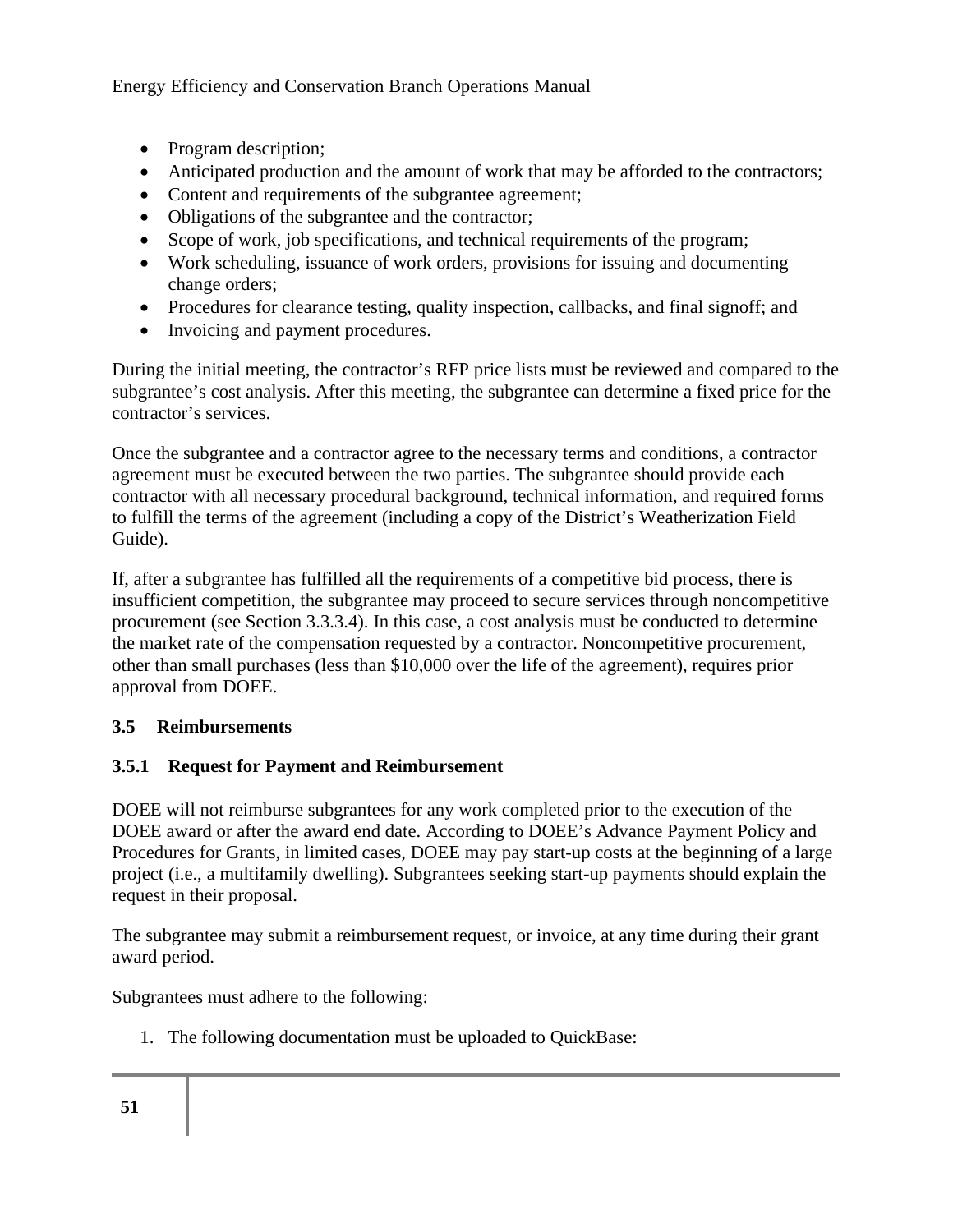- a. Contractor's Invoice (broken down by labor and material);
- b. Health and Safety Installation Acknowledgment Form;
- c. Contractor Assurance and Guarantee of Work Form;
- d. Blower Door Intermediate Reading Form;
- e. DCRA Permit and Inspection (if applicable);
- f. Contractor Combustion Tapes Form (if applicable);
- g. Contractor Spillage Test Form (if applicable);
- h. Lead Safe Renovation Recordkeeping Form (if applicable);
- i. Lead Assessment (if applicable);
- j. Lead Testing (if applicable);
- k. Lead Clearance Testing (if applicable);
- l. Appropriate Lead Permits (if applicable);
- m. Decommissioning Form (if applicable);
- n. Customer Satisfaction Form;
- o. Notice of Safety (if applicable);
- p. Deferral Form (if applicable); and
- q. Most Recent NEAT or TREAT Work Order.
- 2. Monthly Progress Reports must:
	- a. Be submitted to the EECB Program Specialist and Branch Chief;
	- b. Be postmarked or transmitted electronically by the fifth  $(5<sup>th</sup>)$  day of each month, or the first working day thereafter if the fifth  $(5<sup>th</sup>)$  day falls on a weekend or holiday;
	- c. Include the work completed in the month prior; and
	- d. Be complete and adhere to DOEE's approved format, which includes details of the services performed and problems identified with the energy services, budget, schedule, or remedial action plan.
- 3. Subgrantees must submit, within ten (10) days after the program's specific end date, a financial report that provides an accounting of expenditures to close-out the program year. This report must include:
	- a. A summary of the cumulative obligations and disbursement of funds to each contractor and vendor; and
	- b. A signed financial statement from each contractor identifying funds received and expended for each category of service for the term of the subgrantee award. Reports must include an accounting of all relevant funds, property, and other assets. Reports must be originals and contain signatures of all appropriate persons. Information reported must be consistent and relevant throughout all reports submitted.

### **3.5.2 Reimbursement Process**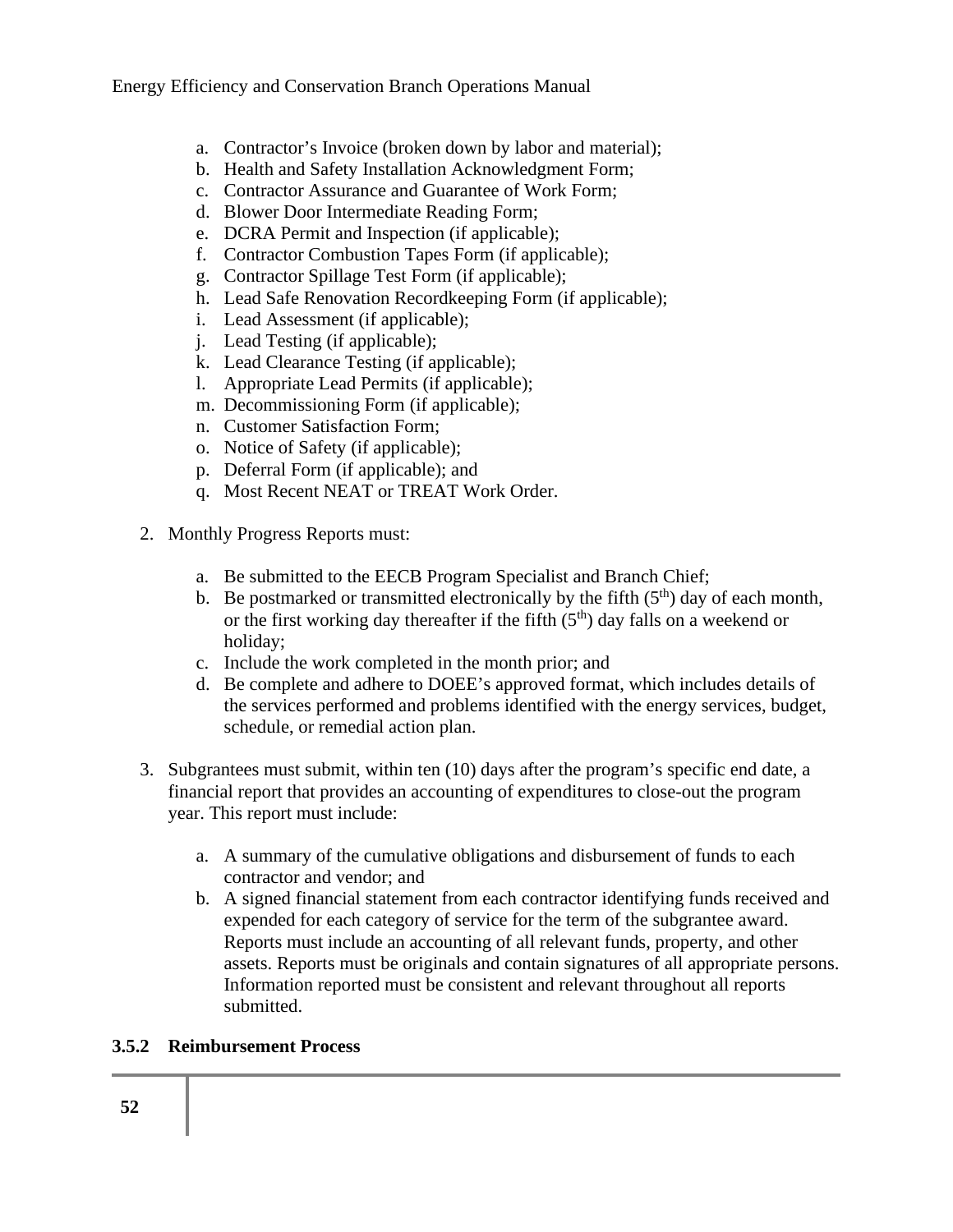The subgrantee and contractor contract shall include a provision that incorporates the payment and interest clauses in paragraphs (1) and (2) of DC Official Code §2-221.02(d). The subgrantee shall require its contractors to include in their contracts with any lower tier contractors or suppliers the payment and interest clauses in paragraphs (1) and (2) of DC Official Code §2- 221.02(d).

Upon receipt of a subgrantee's reimbursement request, DOEE will complete the following steps:

- 1. The EECB QCI will verify that all required supporting documents are included in the reimbursement report and match the previously approved energy audit report.
- 2. The EECB Program Specialist will verify the contractor was paid for work performed.
- 3. Approved reimbursements will be issued to the address or account on file for the subgrantee within thirty (30) calendar days of receipt in accordance with the Quick Payment Act, D.C. Official Code §2-221.01 et seq.

### **3.5.3 Withholding Payment**

DOEE may delay a payment due to, but not limited to, the following reasons:

- Inaccurate reports;
- Untimely reports;
- Unsigned reports;
- Information submitted on an improper reporting form;
- Unable to verify contractor was paid; or
- Unavailability of federal funds or a delay in receiving quarterly allocations.

### **3.5.4 Cash Balance Review**

DOEE reserves the right to periodically review the subgrantee's funds balance and evaluate the balances in accordance with 10 CFR § 600.122. DOEE may take remedial action if necessary, which may include reducing payments due under this Manual.

### **3.5.5 Disallowed Program Expenditures**

Program funds cannot be expended in any manner that is inconsistent with these policies and procedures and such funds will be considered disallowed program expenditures.

#### **3.5.6 Non-Reimbursement**

DOEE will not reimburse for the following items including, but not limited to:

• Third party claims against the subgrantee or any of its contractors or vendors for labor, materials, or equipment claims;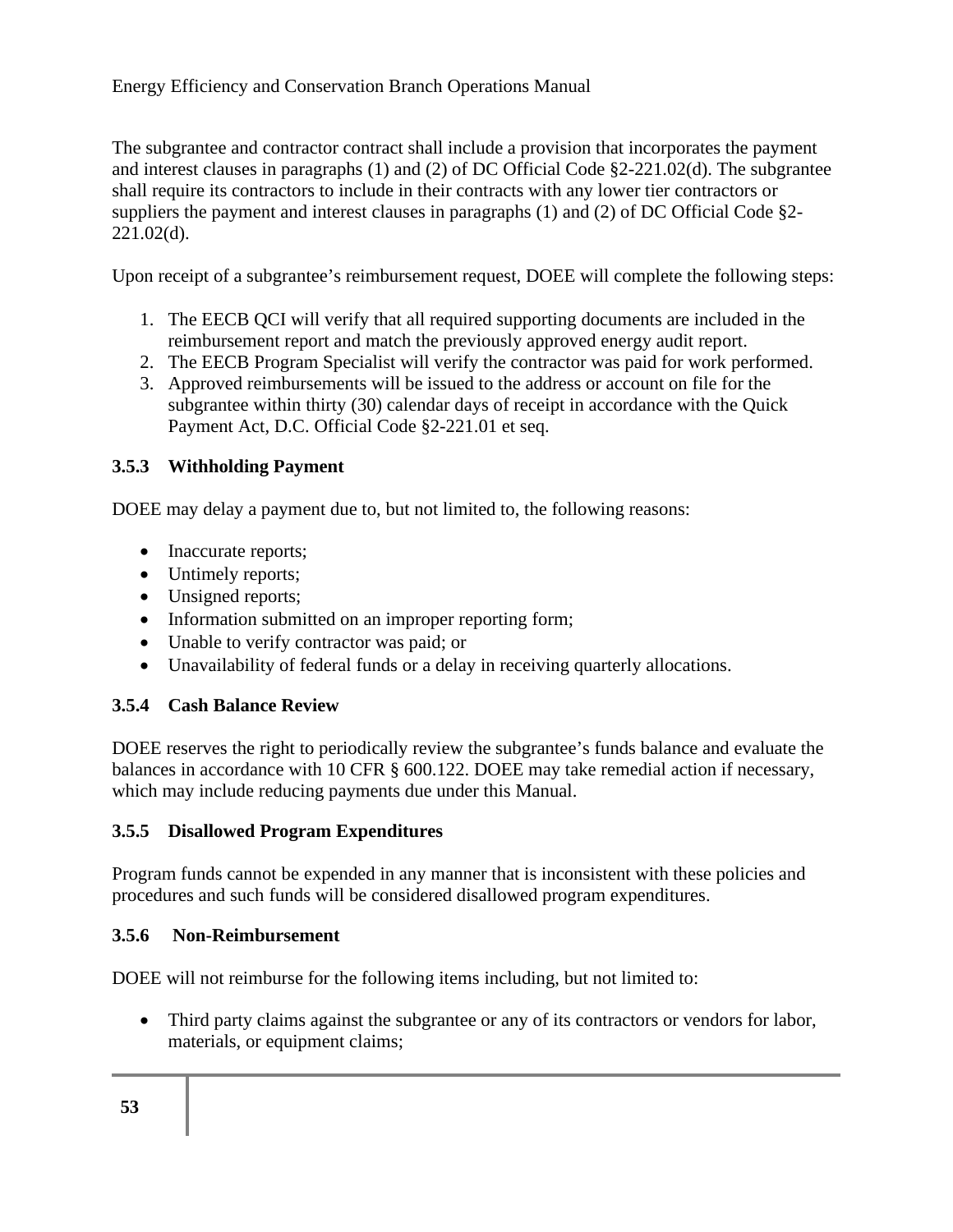- Costs incurred due to misrepresentation of materials such as work not performed or materials not supplied. Misrepresentation constitutes an event of breach in the subgrantee GAN and will be reported to the appropriate DOEE personnel and grantor; or
- Expenditures that may be expended on an eligible dwelling unit if the installation worker performed in an inappropriate manner, the materials installed do not conform to the materials specifications set forth in 10 CFR § 440, Appendix A, or the work is substandard and was not repaired after receiving written notice from DOEE.

### **3.6 Client Service**

### **3.6.1 Outreach**

When promoting EECB Programs in publications and advertisements, subgrantees must include statements to indicate that the program funding is provided by DOEE.

Subgrantees must coordinate EECB program outreach for all eligible households in their service area, including those with concentrations of minority groups or others that are not likely to apply without targeted outreach to encourage awareness of the EECB Programs. This may include outreach to neighborhoods or areas other than the one in which the subgrantee is located.

### **3.6.2 Priority Client Groups**

Services will be provided to eligible clients on a first-come, first-serve basis; however, should a waiting list arise, priority will be given to emergency applications and to applications for the chronically ill, the elderly, persons with disabilities, families with children, and affected individuals during a state of federal declaration of a disaster.

In situations where the subgrantee is aware of an emergency, the subgrantee should contact DOEE for a case-by-case determination.

## **3.7 EECB Program Eligibility**

Applicants receiving work funded by U.S. DOE and/or HHS must meet the Low-Income Home Energy Assistance program (LIHEAP) income qualifications. If an applicant receives SSI or TANF, they are categorically eligible.

The District has determined that occupants of dwelling units who are at or below 200% of the Federal Poverty Level, or who are at or below 60% of the District's median income level (as determined under the HHS eligibility guidelines), whichever is higher, are considered to be eligible for EECB services funded under U.S. DOE, LIHEAP-Federal and District general funds programs. Applicants must provide proof of income for all household members, including:

• A recent payroll stub or other proof that shows current gross income for thirty (30) days and is valid within the last ninety (90) days;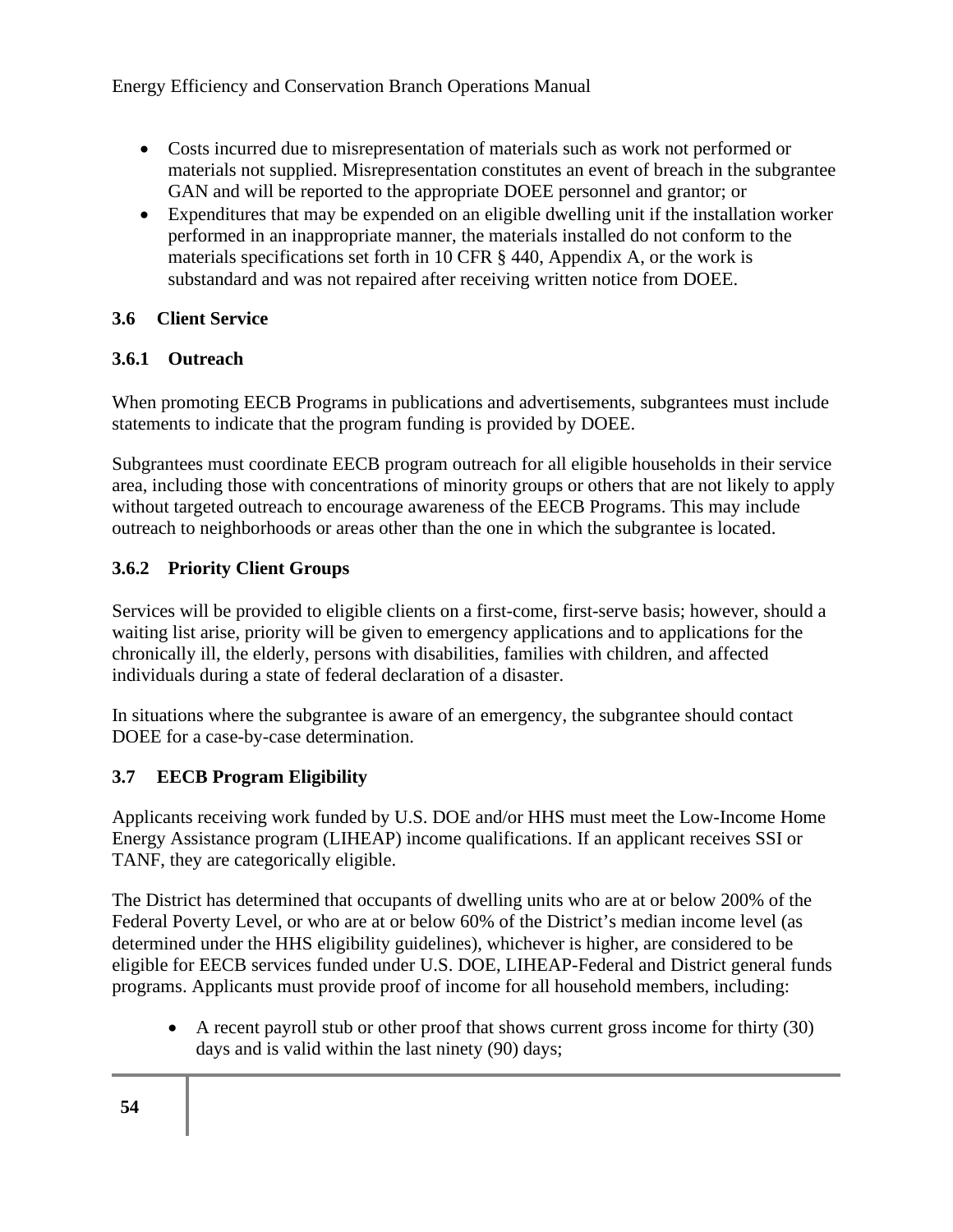- Documentation showing income from Social Security, unemployment insurance, pension funds, disability, etc.;
- Proof of present address (e.g., rent receipt, lease or deed, property tax bill);
- Proof of total members living in the household (e.g., birth certificates, school records, etc.);
- Social Security cards (or documents with the Social Security number, such as a pay stub or birth certificate) for all members of the household; and
- Current Government-issued photo identification for the applicant.

Applicants receiving work funded by HUD must meet the eligibility requirements as outlined in the Lead Reduction Program Policies and Procedures.

### **3.7.1 Income Eligibility & Criteria**

The federal poverty levels and definition of income are provided annually by HHS. The determination of income eligibility is based on the total income of all adult members residing in a dwelling unit and shall be calculated according to the District's approved LIHEAP State Plan. Applicants receiving work funded by HUD must meet the income requirements as outlined in the Lead Reduction Program Policies and Procedures.

### **3.7.2 Proof of Eligibility**

To the maximum extent practicable, proof of income eligibility and the associated documentation should be included in the client file. Proof of eligibility includes:

- LIHEAP approval;
- LIHEAP denial with proof of SSI and/or TANF; and/or
- Lead Reduction Program (LRP): Program Approval Letter.

### **3.7.3 Limitations on Dwelling Eligibility**

A dwelling unit will not be considered eligible for U.S. DOE funding, although it is occupied by an eligible household if:

- The dwelling has been damaged by fire, flood, or natural disaster;
- A federal, state, private, or local program designates the dwelling for acquisition or clearance within twelve months from the date weatherization of the dwelling unit is scheduled to be completed; or
- The cost exceeds the allowable cost per unit.

## **Weatherization Assistance Program**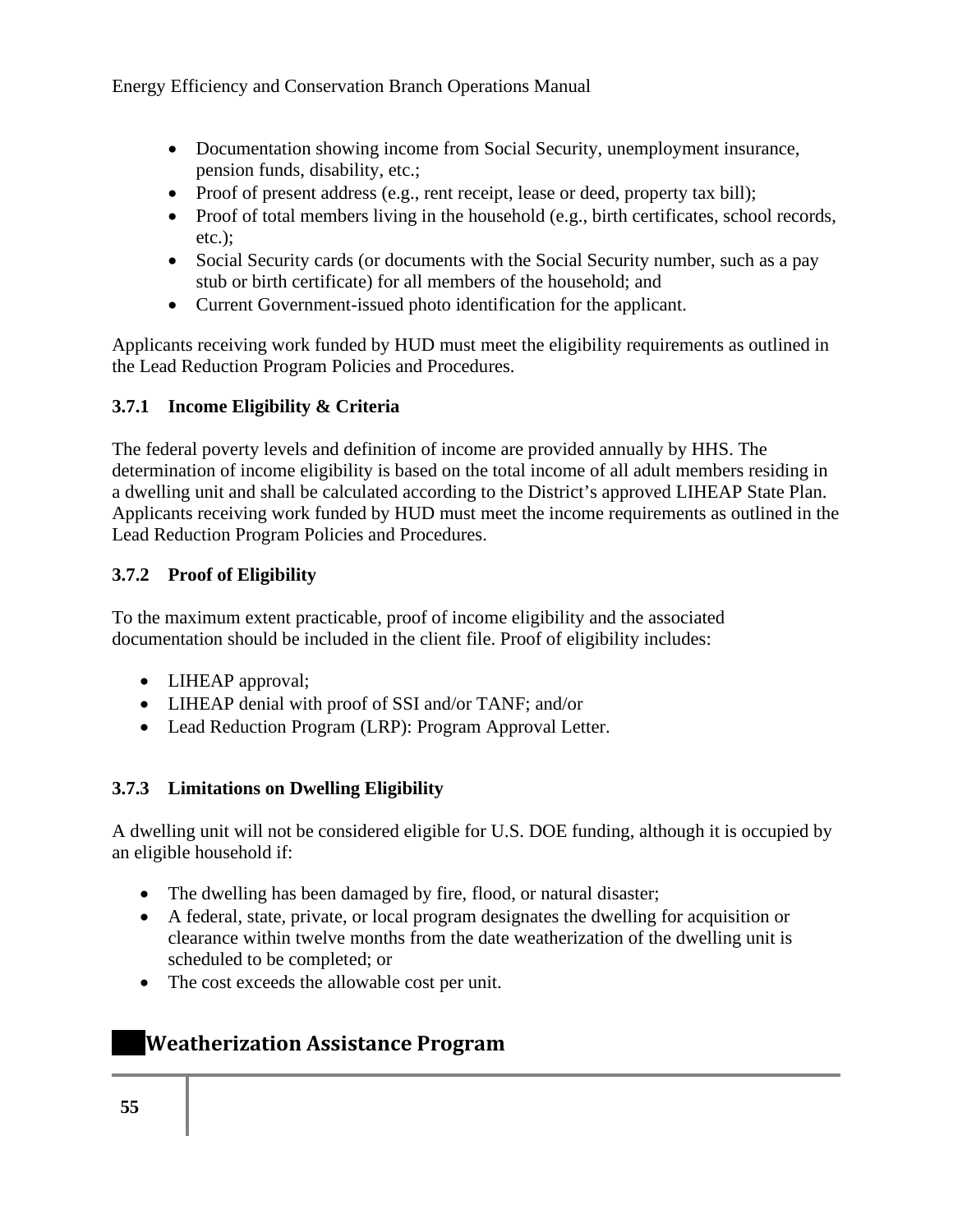The Weatherization Assistance Program (WAP) reduces energy costs for low-income households by increasing the energy efficiency of their homes while ensuring their health and safety. WAP is funded by the United States Department of Energy (U.S. DOE), the United States Department of Health and Human Services (HHS), and the District general fund. The District works with local non-profit organizations to leverage resources and provide weatherization services throughout the District.

In the past, DOEE has received leveraged funding to expand services provided through the program from the following funding sources; the United States Department of Housing and Urban Development (HUD) Community Development Block Grant (CDBG) funds through the Department of Housing and Community Development (DHCD), and the District's Renewable Energy Development Fund (DC Code § 34-1436).

### **4.1 WAP Policy Advisory Council and State Plan**

Each year, DOEE prepares and submits a WAP State Plan to U.S. DOE that details how WAP will be administered within the District during the program year, July  $1<sup>st</sup>$  to June  $30<sup>th</sup>$  of the following year. DOEE also submits a LIHEAP State Plan to HHS detailing the established percentage of LIHEAP funds (up to 15%) that will be allocated for weatherization activities. The State Plans address the District's goals and objectives related to each grant; the amount of funding available; and how the District will comply with federal regulations, meet production level requirements, provide staff training, monitor the work of subgrantees, and provide energy services to the elderly, persons with disabilities, and families with children.

As required by federal regulations (10 CFR § 440.17), a Policy Advisory Council (PAC) assists in the development and implementation of the WAP State Plan and advises DOEE on a broad range of issues relating to the WAP. The PAC is comprised of individuals who reflect the relevant groups related to the WAP, low-income households, the elderly, persons with disabilities, and families with children. PAC meetings are normally held twice each fiscal year.

District stakeholders interested in the operations of the weatherization program may either volunteer or be invited to participate as a PAC member. Stakeholders will receive a packet that identifies the roles and responsibilities of membership. Each fiscal year, DOEE contacts the interested parties to confirm their commitment of membership. The PAC is required to provide comments on the WAP State Plan prior to DOEE's submission of the plan to U.S. DOE.

The WAP State Plan is reviewed by PAC, DOEE's Office of the General Counsel (OGC), the Office of the Chief Financial Officer (OCFO), and DOEE's Grants Management Division (GMD). In addition, DOEE holds a public hearing to obtain comments on the WAP State Plan. The hearing provides an opportunity for potential subgrantees and District residents to provide input regarding current program operations.

Steps for finalizing the WAP State Plan: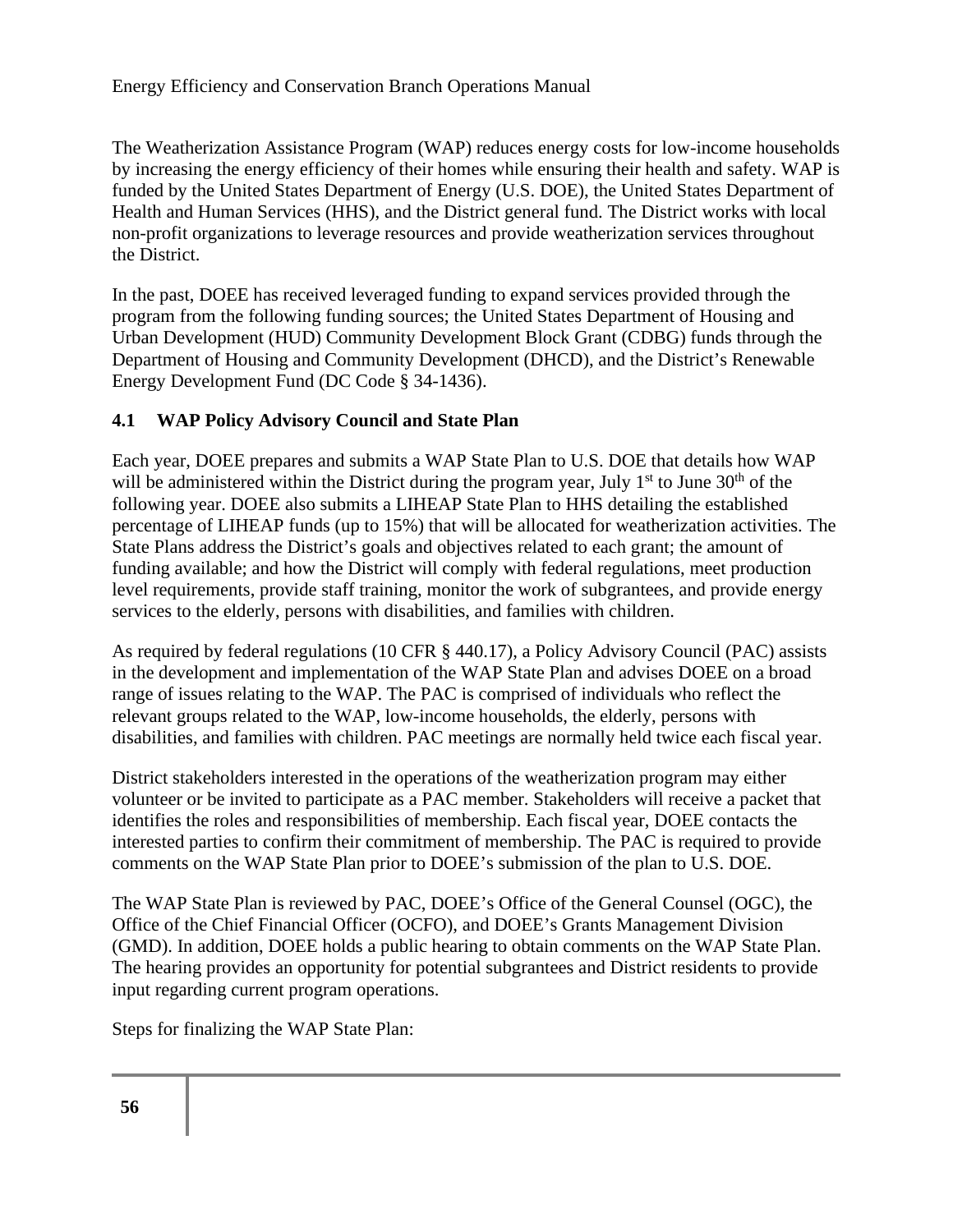- 1. Once the draft WAP State Plan has been internally approved, DOEE schedules a public hearing, posts the draft WAP State Plan on DOEE's website, and posts the draft in the DC Register at least 30 days prior to the public hearing, in accordance with 10 CFR § 440.14.
- 2. DOEE provides PAC members with a copy of the draft WAP State Plan and public hearing participation information.
- 3. DOEE accepts comments from PAC members and other interested parties at the public hearing, by mail or via email prior to the public hearing.
- 4. DOEE convenes the public hearing as scheduled. The public hearing will be transcribed by a court reporter. DOEE will obtain a sign language interpreter for the public hearing upon request.
- 5. The EECB Chief or Program Specialist updates the WAP State Plan based on the comments received from the PAC and the public.
- 6. The updated WAP State Plan is reviewed internally.
- 7. DOEE submits the WAP State Plan to U.S. DOE 30-60 days prior to the established U.S. DOE deadline.

During its review of the WAP State Plan, U.S. DOE may have questions or comments that require DOEE to make additional modifications or changes to the WAP State Plan.

If approved by U.S. DOE, DOEE can request to carry over funds from the previous fiscal year. DOEE will repeat the steps for publication, notice, comment, and hearing for the WAP State Plan. DOEE will then submit the updated WAP State Plan to U.S. DOE for approval.

### **4.2 Allowable Weatherization Measures**

EECB Programs are designed to reduce dwelling energy consumption through the installation of U.S. DOE approved energy efficiency measures (EEMs) based on their savings-to-investment ratio (SIR). Additional measures are approved as incidental repairs necessary to the safe and effective installation of EEMs, or to assure health and safety in conjunction with the installation of EEMs in accordance with 10 CFR § 440.18(d).

The specific methodologies used to accomplish the program measures are based on the condition and design of the dwelling. These methodologies are further directed by the results of blower door air-sealing tests and the analysis and inspection of the heating system(s).

### **4.2.1 Energy Audit**

DOEE's EECB Energy Inspectors apply a holistic approach when conducting site-specific energy audits using one of two U.S. DOE approved auditing tools:

- National Energy Audit Tool (NEAT) for single-family homes; and
- Targeted Retrofit Energy Analysis Tool (TREAT) for multifamily dwellings.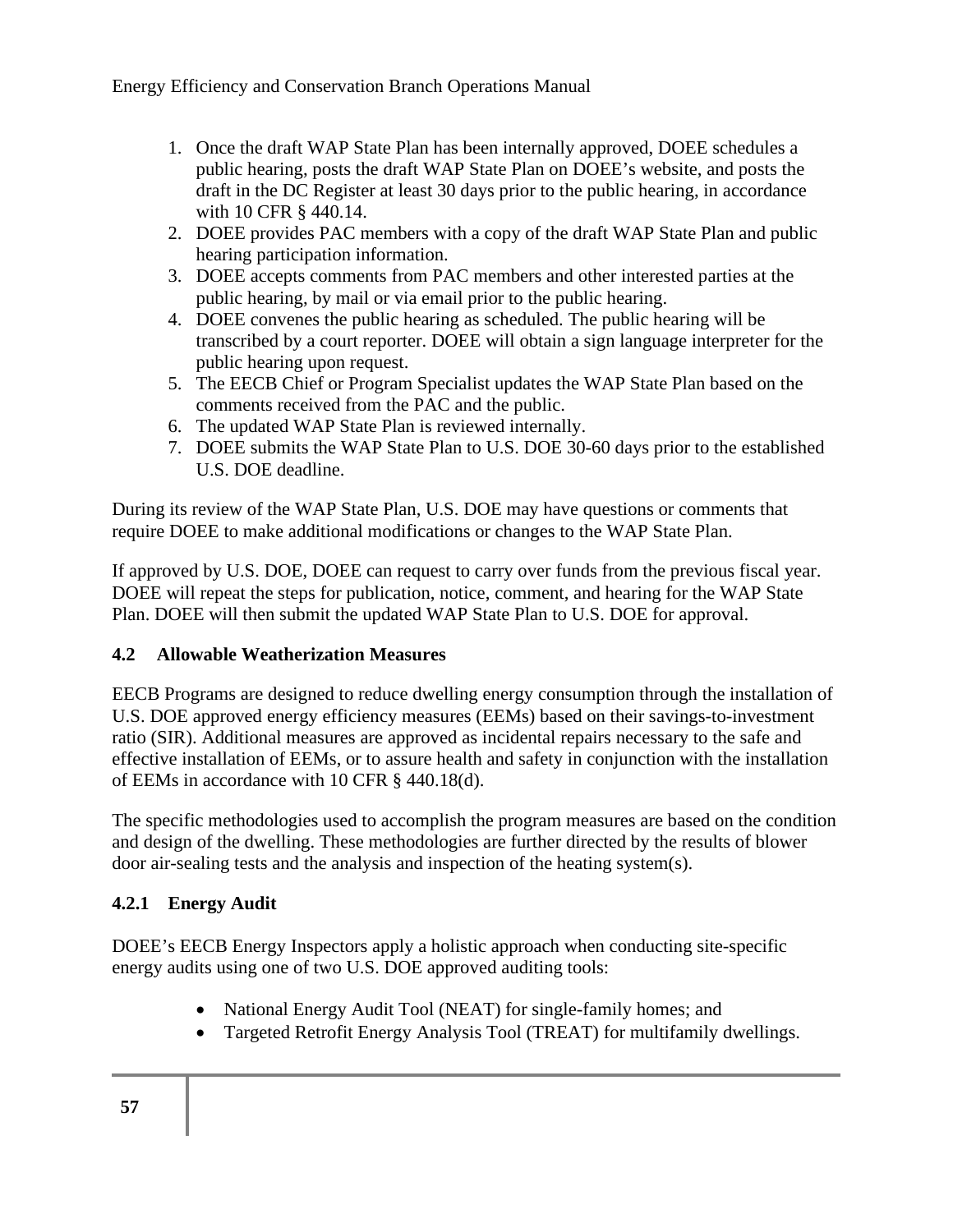The energy audits include a blower door and heating system assessment to determine overall building energy usage and the estimated SIR for each potential EEM that could be considered in the building. Energy Inspectors also assess potential health and safety concerns within the dwelling unit.

The energy audit includes the following:

- Summary of an initial assessment including a household questionnaire;
- Blower-door test results for infiltration/exfiltration, except where Health and Safety issues are documented;
- Client education on energy conservation and Health and Safety matters;
- Determination of conductive heat loss based on square footage and U-values of windows, doors, ceilings, sidewalls and floors;
- Steady-state efficiency (SSE) test for heating appliance efficiency when possible;
- Assessment of heating distribution system efficiency and related controls including assessment and testing for duct leakage per U.S. DOE's Standard Work Specifications (SWS);
- Determination of hazards, if any;
- Inspection for moisture problems and the presence of mold or mildew;
- Inspection for potential lead-based paint hazards and compliance with lead-safe weatherization practices;
- Determination of the condition and effectiveness of previous weatherization measures, if any; and
- An assessment of the overall condition of the structure.

EECB Energy Inspectors prepare audit reports based upon the results of the energy analysis and the following established protocols. The outcome may result in the use of multiple funding sources as determined by the restrictions listed below. For U.S. DOE funds, the following restrictions apply:

- **Recommended work will be performed and paid for in full**: If the audit has an SIR of 1 or more, DOEE will fund 100% of the recommendations. An SIR greater than 1 is costeffective under U.S. DOE's WAP method of determining cost-effectiveness.
- **A percentage of the work will be performed**: If the SIR is .99 or lower, DOEE will consider funding the measure from a different funding source or require an owner contribution. For example, if the SIR is .80, DOEE will fund 80% of the recommended work and the owner will have to fund the remaining 20% (the "buy down" amount).
- **Application is deferred**: DOEE will provide the applicant with a notification of deferral that outlines why the weatherization work cannot be performed at that time. Reasons for deferral may include, but are not limited to, criminal activity at the residence, the presence of lead-based paint, excessive mold or moisture, or sewage or sanitary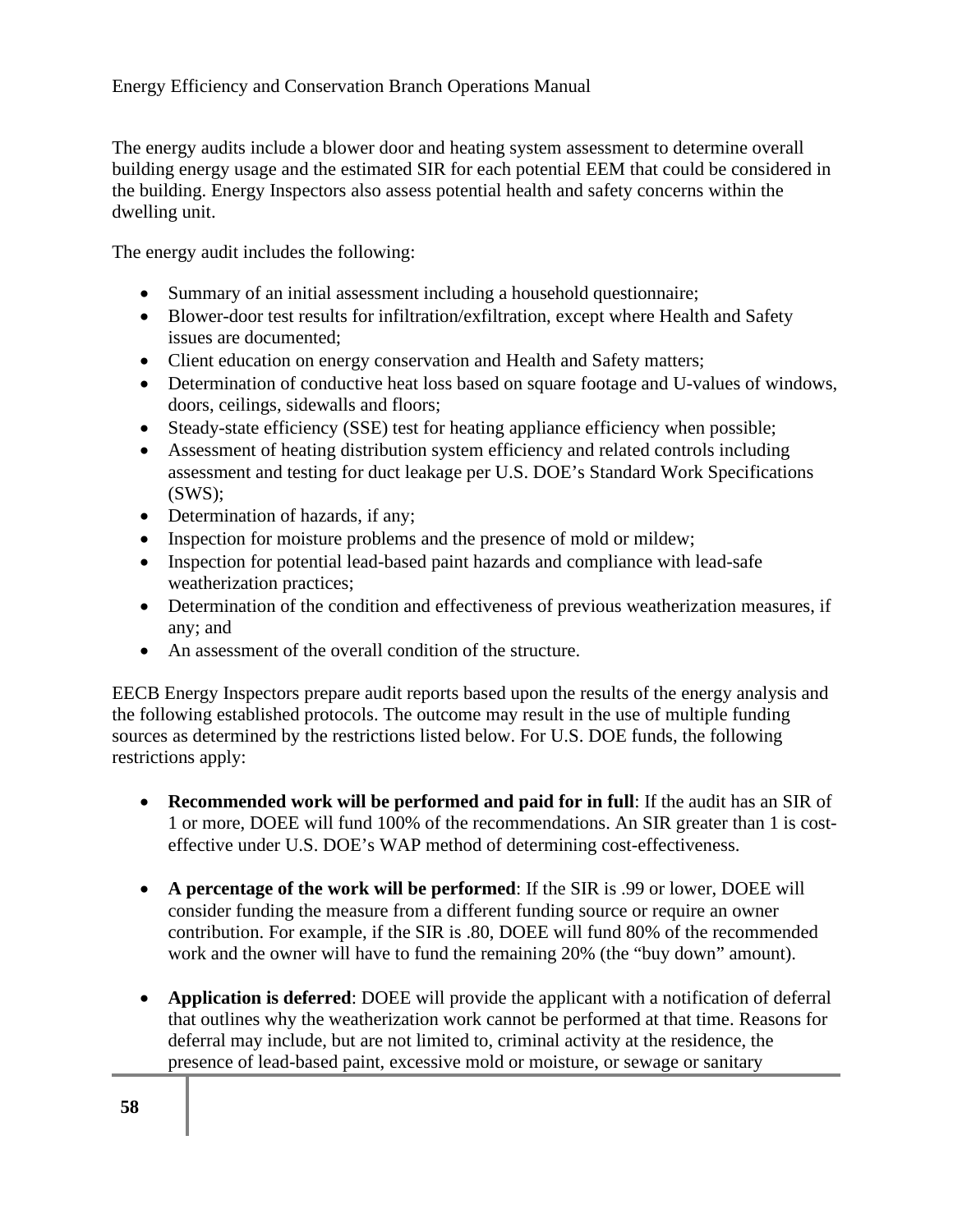conditions that make it unsafe to work at the location. The DOEE Energy Inspector will indicate whether addressing the conditions is the responsibility of the subgrantee or the client.

• **No weatherization work may be performed**: No weatherization work will be performed if there is a presence of mold, moisture, asbestos, lead, pest control, structural damage, flooring and wall damage, roof leaks, cost prohibited, or if the client refuses participation.

In cases where a change of work order is required, due to the need for additional measures or a change in cost, EECB Energy Inspectors will re-run the appropriate audit tool to ensure that the correct measures are captured in the audit report. Further guidance regarding the selection of measures is provided in the District's Weatherization Field Guide.

#### **4.2.2 Weatherization Measure Selection**

DOEE selects weatherization measures for installation based on the SIR and by reviewing the:

- Structural, occupant, or other considerations specific to the dwelling;
- Need and associated costs for the installation of other required measures; and
- Contractual per unit cost limits of the program.

The resulting measures specified for the District single-family housing types are illustrated below in Figure 1.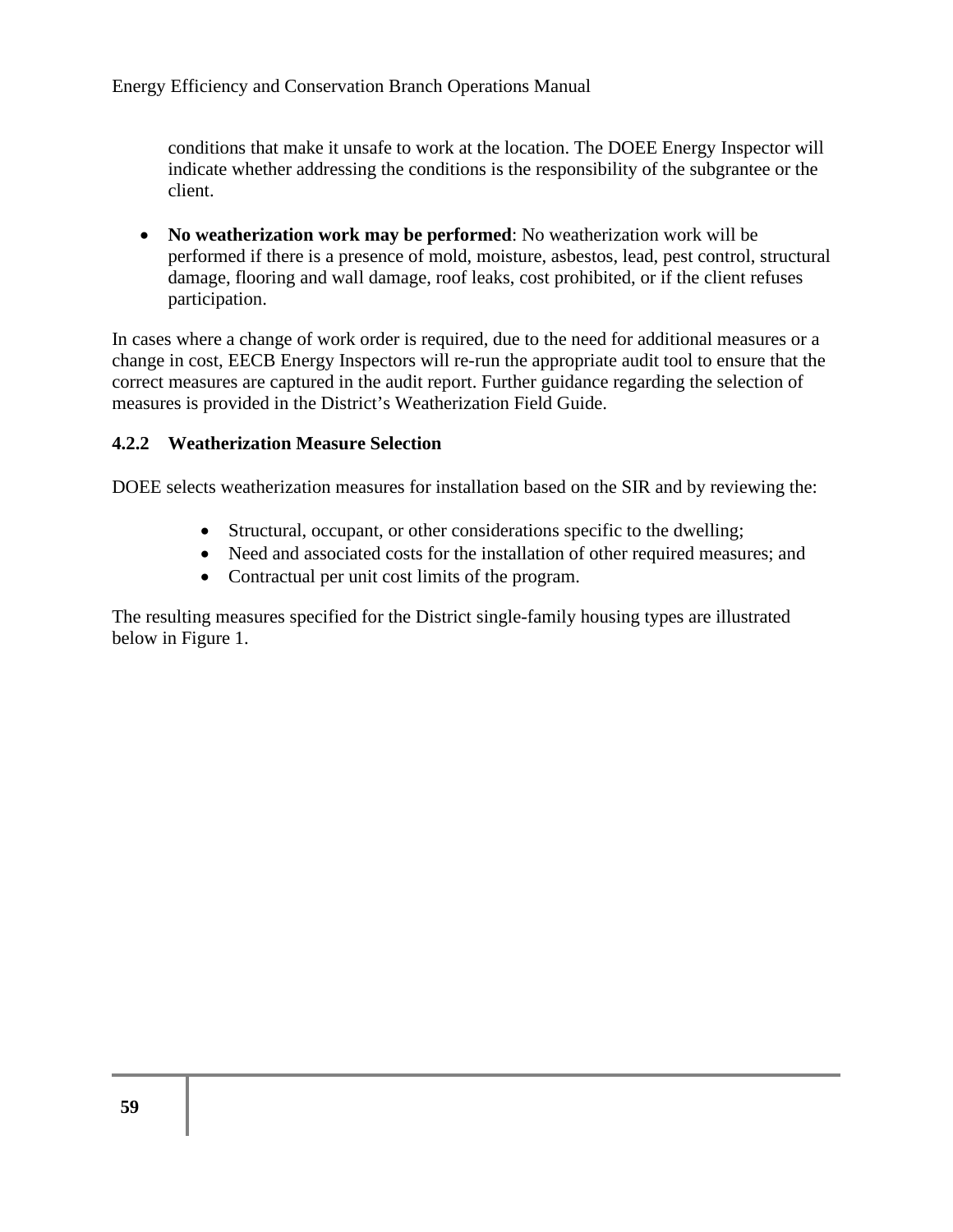

Figure 1: Home Envelope

Weatherization measures are prioritized in order of descending SIR.

Examples include:

- Blower door guided air sealing;
- Duct sealing in unconditioned spaces and sealing for building cavities used as vents that leak to the outside;
- Duct insulation in unconditioned spaces;
- New windows and/or doors (including the appropriate permits);
- Attic insulation unfinished or finished;
- Insulation exposed ceilings;
- Wall insulation; and
- Foundation insulation.

Additional Measures:

- Heating system improvements;
- General heat waste reduction; and
- Electric base load measures.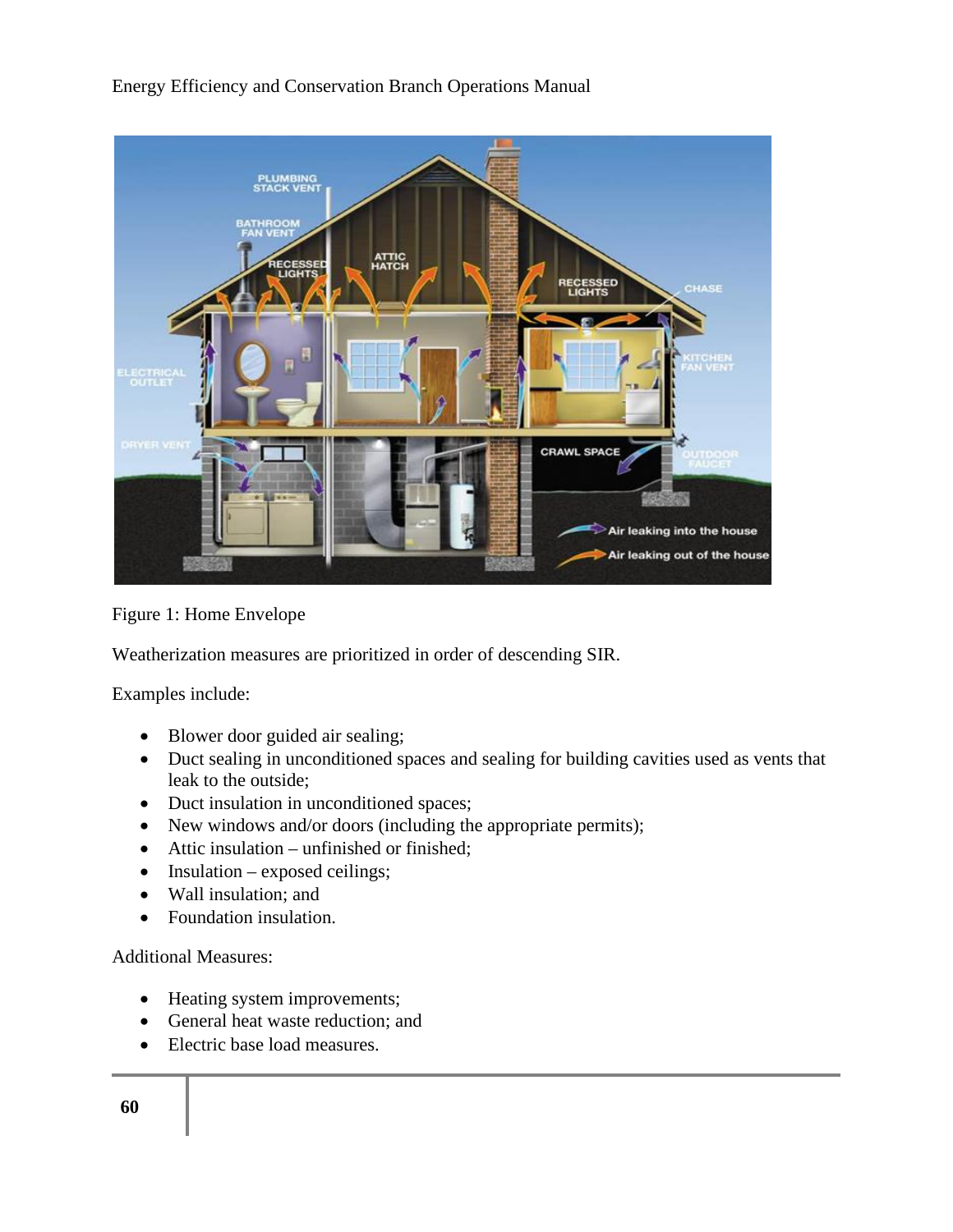### **4.3 Rental Property**

### **4.3.1 Rental Unit Requirements**

Applicants that have rental dwelling units occupied by eligible program participants or units that are expected to be occupied by eligible program participants within 180 days of completion of the weatherization, health and safety, and/or lead reduction work (agreement must be in place prior to audit) may apply for the District's EECB Programs.

EECB program assessments will be performed based on the following:

- Rental buildings will be treated the same as owner-occupied buildings in determining appropriate measures to be performed; and
- Multifamily buildings with 5 or more units per building and 3 stories or less are eligible to receive weatherization services in the District and require a TREAT energy audit.

Once completed, DOEE will forward the approved Energy Audit to the subgrantee and all parties (including the owner of dwelling and EECB personnel) will meet to determine the scope of work and the owner's contribution. Owners are required to contribute to all projects that are renter occupied. Work will not commence until a landlord agreement has been executed. In the case of multifamily buildings, the subgrantee will weatherize the entire multifamily building once the building is approved by DOEE.

### **4.3.2 Multifamily Building Eligibility Requirements**

Eligibility requirements are as follows:

- 66% or more (50% or more for duplexes and four-unit buildings) of the dwelling units in the building are occupied by eligible applicants;
- 66% or more of the dwelling units will be occupied by eligible households within 180 days under a federal, state, or local government program for rehabilitating the building or making similar improvements to the building; or
- The multifamily building is specifically identified for weatherization by U.S. DOE.

Unless otherwise directed by U.S. DOE or DOEE, the building will be denied weatherization services if the building does not have enough units occupied by eligible families.

### *4.3.2.1 Owner-Occupied Multifamily Buildings – Condominiums*

Eligibility requirements for owner-occupied multifamily buildings are the same as those for multifamily buildings as stated in Section 4.2 above, including the requirement that if the entire building is not eligible for weatherization services because there are not enough units occupied by eligible families, service to the entire building will be denied.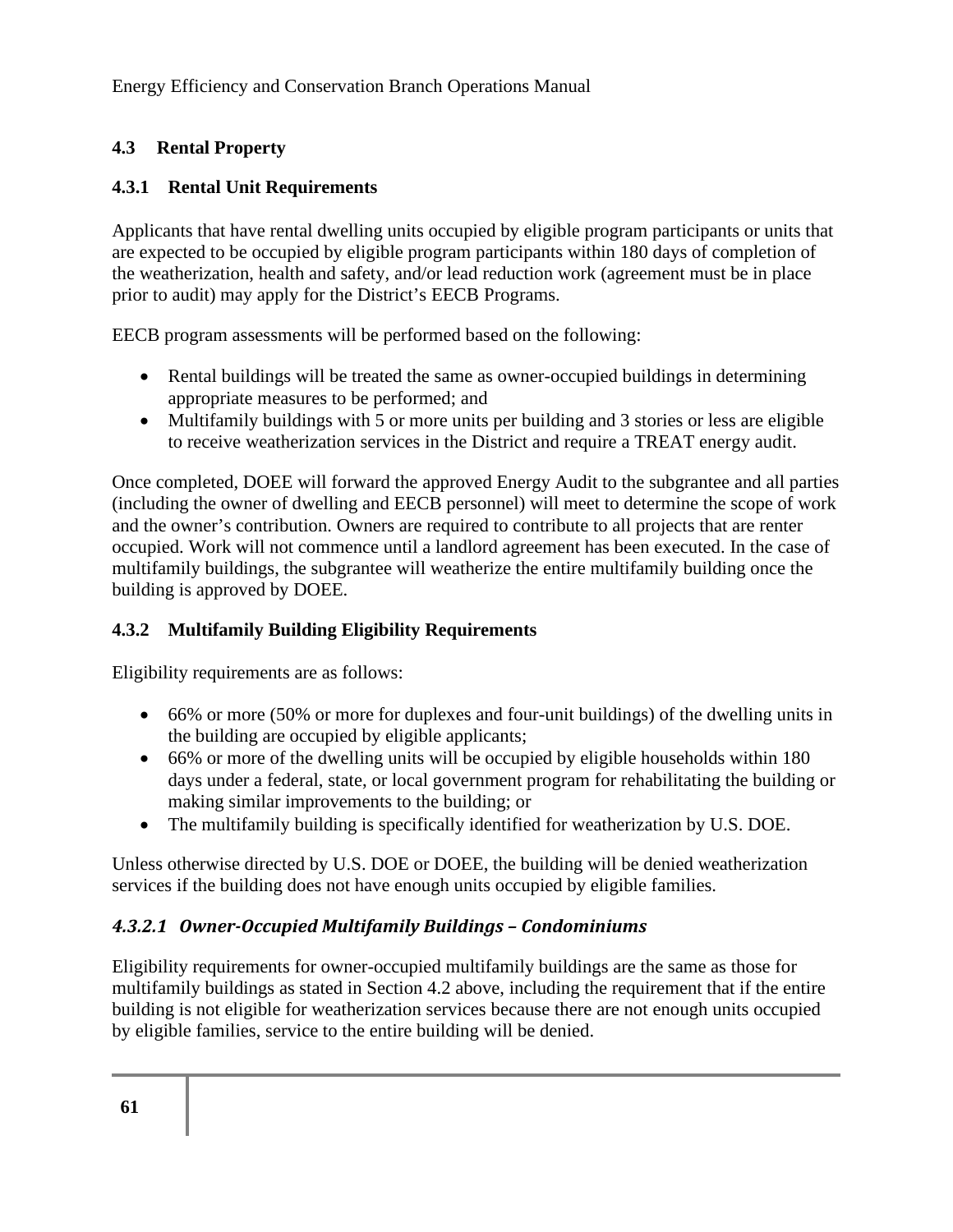### *4.3.2.2 Rental Units Containing Commercial Property*

If a building contains one or more residential dwelling units, but also has commercial purposes, only the part of the building occupied by an eligible household may be weatherized. Commercial properties are not eligible for weatherization. Multifamily eligibility as described in 10 CFR § 440 applies to rental units containing commercial property. The commercial property cannot be counted as a unit when determining the number of units in the building.

If a measure must be installed on both the eligible dwelling units and the commercial areas in order to be effective (i.e., insulating sidewalls with balloon framing), the subgrantee will charge the installation associated with the eligible unit to the program and charge the portion associated with the commercial area to the property owner. The amount charged to the property owner may not be counted toward the owner contribution (if an owner contribution is required). If the property owner declines the measure or declines to pay the portion associated with the commercial area, the dwelling unit must be denied.

#### **4.3.3 Policies and Procedures**

#### *4.3.3.1 Rental Work Agreement*

Prior to any weatherization, health and safety, and/or lead reduction work taking place on a rental property where the owner is not the applicant, the owner must provide written permission for the work. The owner must agree with the program terms, including any required shared costs or contributions. The EECB Program Specialist will provide the subgrantee with an energy audit report which identifies the scope of work that must be agreed upon by the owner.

DOEE may conduct the following steps prior to the subgrantee's providing weatherization, health and safety, and/or lead reduction services:

- 1. Obtain evidence that the owner understands they may not raise rent(s) for a period of at least two (2) years based on the increased value of the dwelling unit(s) from the weatherization, health and safety, and/or lead reduction work. This evidence is obtained through the application process between the building owner and DOEE;
- 2. Ensure that the tenants are notified, through the application process, that rent cannot be increased due to the weatherization, health and safety, and/or lead reduction installation; and
- 3. Execute the property owner agreement.

Prior to performing weatherization, health and safety, and/or lead reduction work on rental units, subgrantees must:

1. Notify the property manager when entering or exiting the property to ensure the security and accountability of contractors and vendors;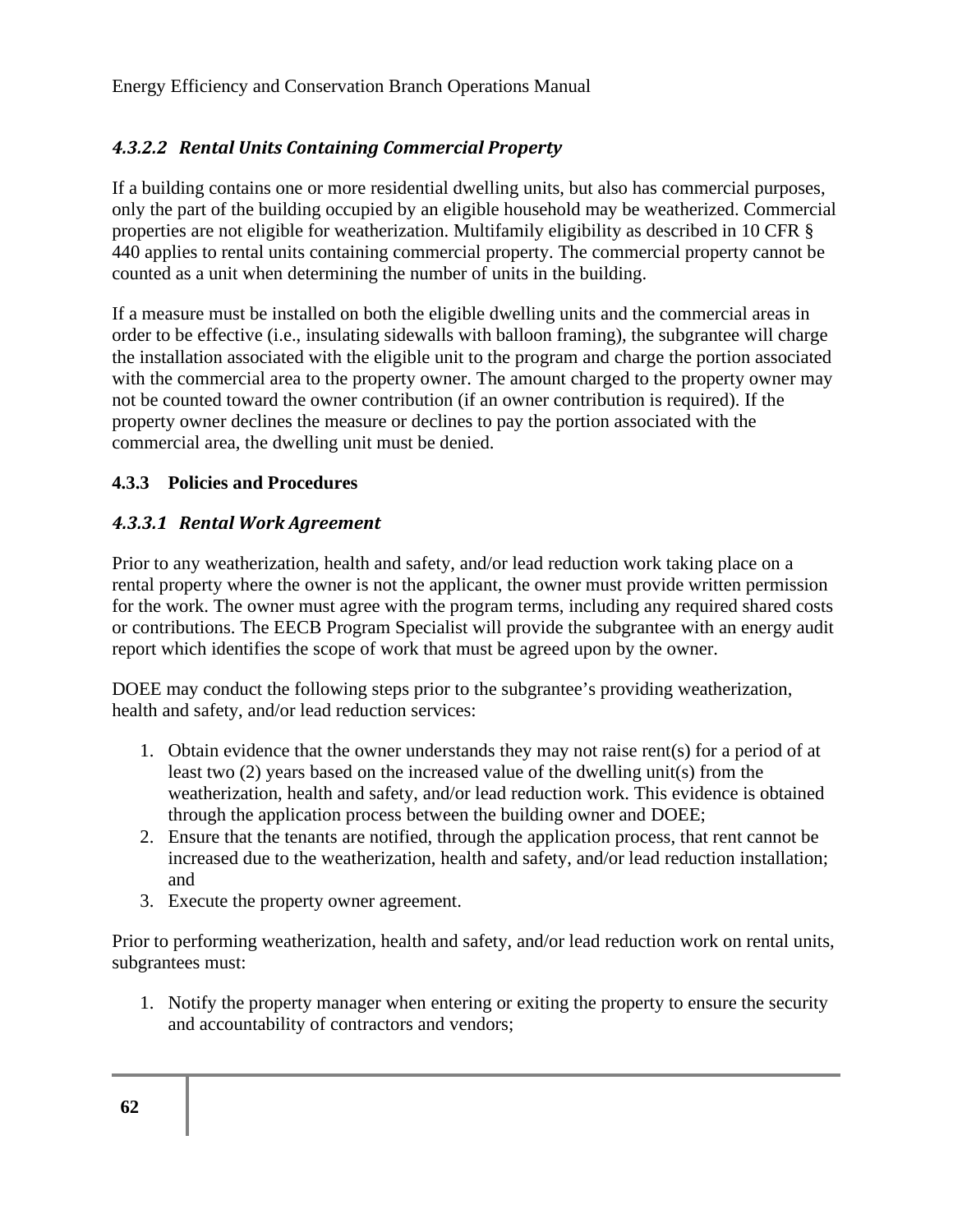- 2. Inform the tenants of the Weatherization Assistance Program, Healthy Homes Program, and/or Lead Reduction Program's health and safety requirements (i.e., lead and mold information, and health and safety issues); and
- 3. Notify tenants in writing of the formal complaint process.

#### *4.3.3.2 Owner Contribution*

Owners of rental dwelling units are required to make a minimum contribution from 1%-10% of the total cost of the weatherization, health and safety, and/or lead reduction work (please refer to the Landlord Agreement for more information). If heating/cooling system replacements are involved, the landlord may have to contribute to the overall cost.

The owner contribution requirement may be met by:

- Paying the subgrantee directly; or
- Rebate through additional energy measures installed by the building owner. If such measures are obtained through the DC SEU program, the rebate period cannot exceed two (2) years.

#### **4.3.4 Multifamily Housing Weatherization Plan and Permission**

Subgrantees must submit a multifamily housing weatherization project plan/schedule, receive approval for the plan, and gain building access from the owner or property manager before weatherizing any multifamily dwelling units and must thereafter comply with the approved plan.

#### *4.3.4.1 Multifamily Preliminary Investigation and Permission Process for WAP*

Subgrantees must submit the following documentation to DOEE for approval:

- 1. Tenant Related Documents:
	- a. A cover letter that details how tenants will be notified of the Weatherization Assistance Program and the health and safety requirements (i.e. lead and mold information) as required; and
	- b. A copy of written notification of the formal complaint process given to tenants (see Section 2.10 for this process).
- 2. Property Documents:
	- a. A preliminary assessment of the scope of work including any changes in quantity or additional incidentals that were not identified in the energy audit report;
	- b. A scope of work highlighting the proposed weatherization measures and any energy efficiency concerns;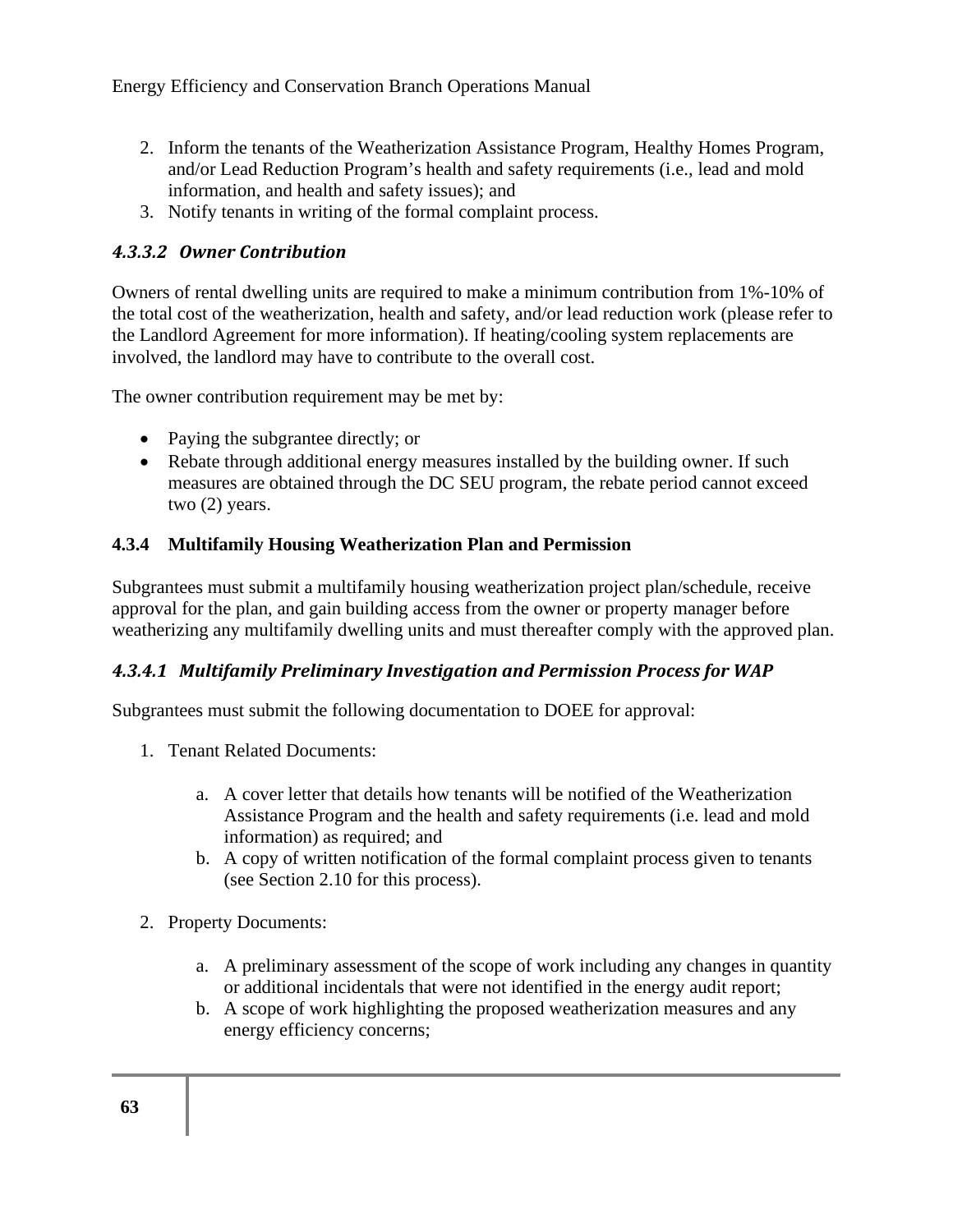- c. An explanation of matching funds if owner is using other programs for other repairs (i.e. Low-Income Housing Tax Credits);
- d. A letter of commitment from the owner confirming his or her contribution;
- e. Specification sheet(s) for materials being used and installed; and
- f. A project schedule and weekly updates on production and schedule adjustments.

DOEE may reject the submission if any of the aforementioned documents are found to be inaccurate or incomplete. Upon approval, the subgrantee can move forward with developing project budget and scope.

### *4.3.4.2 Final Application*

Upon review, DOEE will issue either an approval or disapproval letter for the project to begin. Work cannot start on a multifamily project until there is a fully executed landlord agreement in place.

#### **4.4 Special Considerations**

#### **4.4.1 Deferral/Denial of Assistance – When Not to Weatherize**

A subgrantee's decision to defer work or not to provide weatherization services may be a necessary solution in some cases. In this scenario, it does not mean weatherization assistance will never be available for the dwelling unit, but that work must be postponed until the issue is resolved. This determination may become evident during the eligibility process, the energy audit, or once the work is started.

DOEE will determine if an eligible dwelling must be deferred or referred to the Healthy Homes Program, using the factors identified in Section 4.1.2.

In the event the subgrantee must defer services, subgrantees must:

- 1. Complete the deferral form and clearly identify circumstances that prevent weatherization activities from proceeding; and,
- 2. Provide the client and/or landlords a copy of the deferral form and explain how the problem relates to the decision to not continue the weatherization work. The signed deferral form and pictures must be uploaded into QuickBase within two (2) calendar days after the client is notified.

A copy of the signed deferral form, documentation regarding the determination, and other communications related to the case must be kept in the client's file.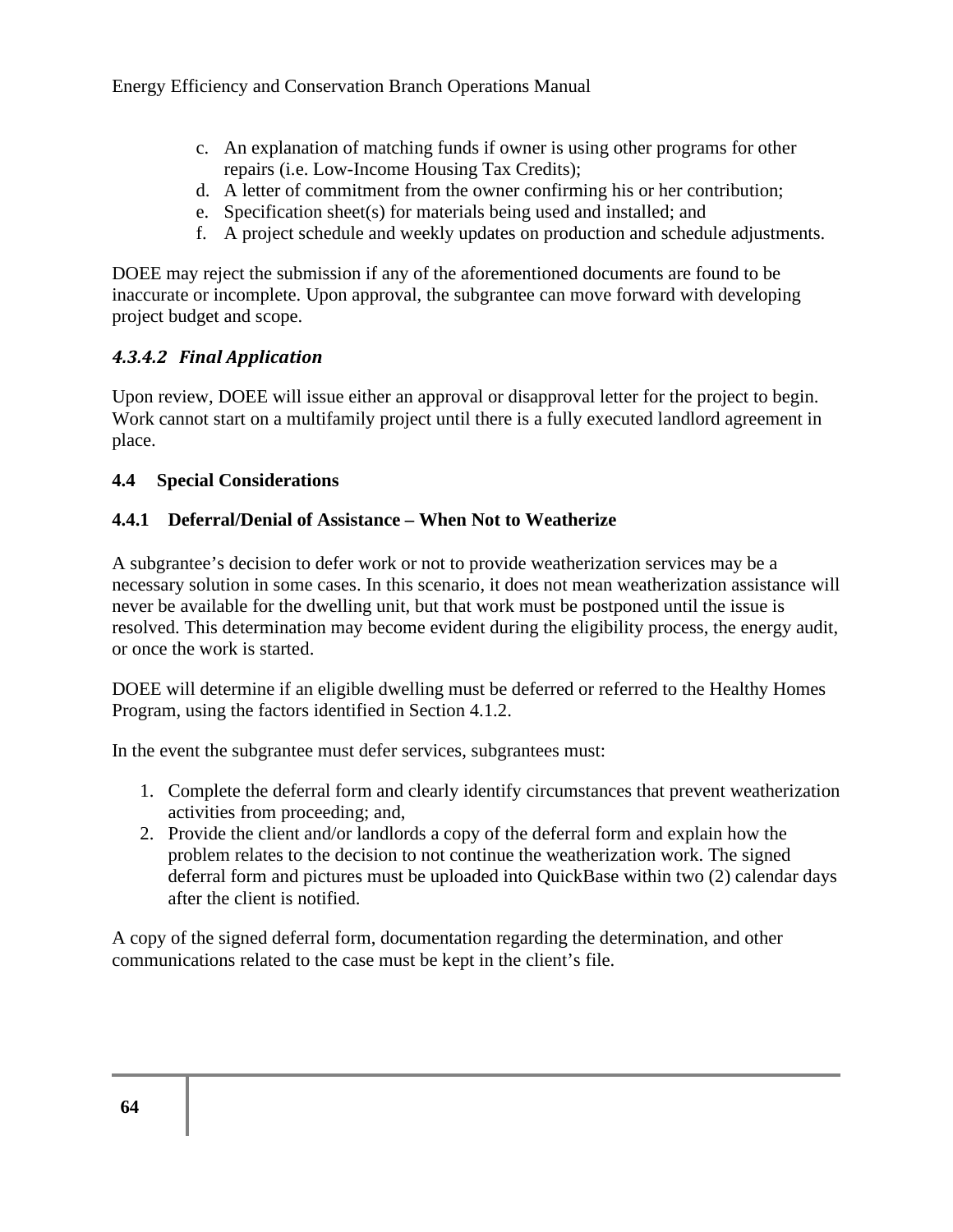### **4.4.2 Weatherization Standards**

The required standards for weatherization materials can be found in 10 CFR  $\S$  440.21<sup>18</sup>. In scenarios not covered in 10 CFR § 440.21, consult DOEE.

If there are discrepancies between the information on the client's weatherization application and the observed conditions in the dwelling unit, the subgrantee must resolve these issues prior to beginning the weatherization process. Some examples of discrepancies include: a change in the client's status (e.g., the applicant is deceased), an unemployed client who is now working, a difference in the number of persons living in the dwelling unit (e.g., fewer or more persons than listed), or evidence of business being conducted in the unit.

If the subgrantee suspects that the client is no longer eligible at any time prior to the installation, the unit cannot be weatherized. When a subgrantee has reason to believe that the applicants' circumstances have changed the subgrantee must request an updated application or status from DOEE.

If a client is denied assistance under the EECB Programs, the subgrantee must follow the 'Appeals and Dispute Resolution' procedure detailed in Section 2.10 of this Manual.

### **4.4.3 Lead-Safe Weatherization**

In WPN 09-6<sup>19</sup>, WPN 08-6<sup>20</sup>, and in earlier guidance, U.S. DOE requires that all WAP-funded work be conducted in a lead-safe manner. The U.S. Environmental Protection Agency's (EPA) 2008 Lead-Based Paint Renovation, Repair and Painting Program Rule (as amended in 2010 and 2011) became effective April 22, 2010. To ensure compliance with this rule, all subgrantees are required to take mandatory training in lead-safe work practices. Lead-safe weatherization training is provided by the Energy Training Centers located around the country and online.

The EPA rule requires that all subgrantee's contractors and relevant subcontractors be certified by the EPA as a Certified Renovation firm. Subgrantees must have a Certified Renovator on their crew(s) or employed by their (sub)contractors to meet the EPA rule requirements on any pre-1978 home unless such home is exempt by DOEE. The rule also has provisions on worker protections, client notification, client health and safety, and documentation of lead-safe work. The requirements listed below apply to all subgrantees.

<sup>18</sup> https://www.govinfo.gov/app/details/CFR-2001-title10-vol3/CFR-2001-title10-vol3-sec440-21-id495

<sup>19</sup> https://www.energy.gov/sites/prod/files/2015/12/f27/WAP-WPN-09-6.pdf

<sup>20</sup> https://www.energy.gov/sites/prod/files/2015/12/f27/WAP-WPN-08-6.pdf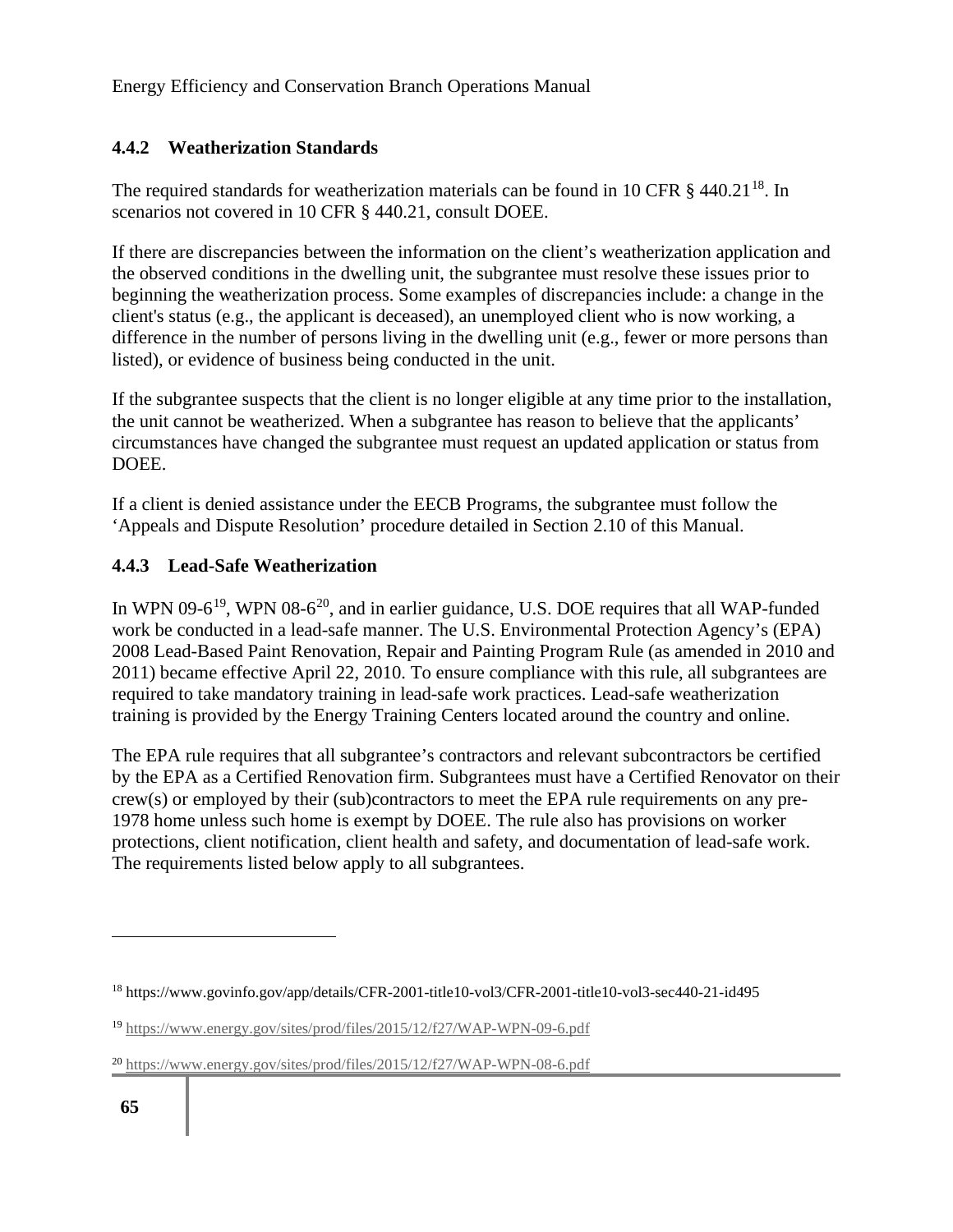## *4.4.3.1 Lead-Based Paint Hazard Control Procedures*

U.S. DOE requires that all work performed on pre-1978 homes be completed using Lead Safe Work (LSW) practices unless the building is exempt, pursuant to U.S. DOE Notice WPN 09-6.

Additionally, DOEE requires that:

- Subgrantees and their contractors are covered by Pollution Occurrence Insurance (POI). If subgrantees or contractors are not covered under POI, they must defer all work with lead paint or dust until they have secured the proper insurance. Certificates of Insurance must be submitted to DOEE and the District's Office of Risk Management (ORM) for approval prior to commencing installations in a dwelling with lead paint or dust. The certificates must identify DOEE and the additional insured parties as certificate holders. The certificates must contain a provision that coverage afforded under the policies will not be cancelled. Additionally, if the policy is going to be cancelled, then the certificate must state that DOEE's interest will not be affected unless a minimum thirty (30) day notice is provided.
- Subgrantees follow EPA's, OHSA's, state, and local worker protection and safety requirements. Subgrantees are required to use safety precautions to protect the workers and occupants in the weatherization homes from lead exposure.
- Subgrantees ensure residents and pets do not have access to the work area during the installation. Subgrantees and (sub)contractors must contain the work area and eliminate the tracking of lead dust or other contaminates.
- Subgrantees defer the work until the client can secure an offsite location if containment cannot be achieved.
- The owner is responsible for addressing existing lead hazards in a dwelling unit that is unrelated to the weatherization work.

## *4.4.3.2 Client Notification*

DOEE requires subgrantees to follow EPA's notification requirements for lead-safe practices. Owners and occupants in dwellings built before 1978 must receive the EPA's new publication "The Lead-Safe Certified Guide to Renovate Right: Important Lead Hazard Information for Families, Child Care Providers and Schools"<sup>21</sup>.

## *4.4.3.3 Deferring Work Due to Lead Hazards*

<sup>&</sup>lt;sup>21</sup> https://www.epa.gov/sites/production/files/documents/renovaterightbrochure.pdf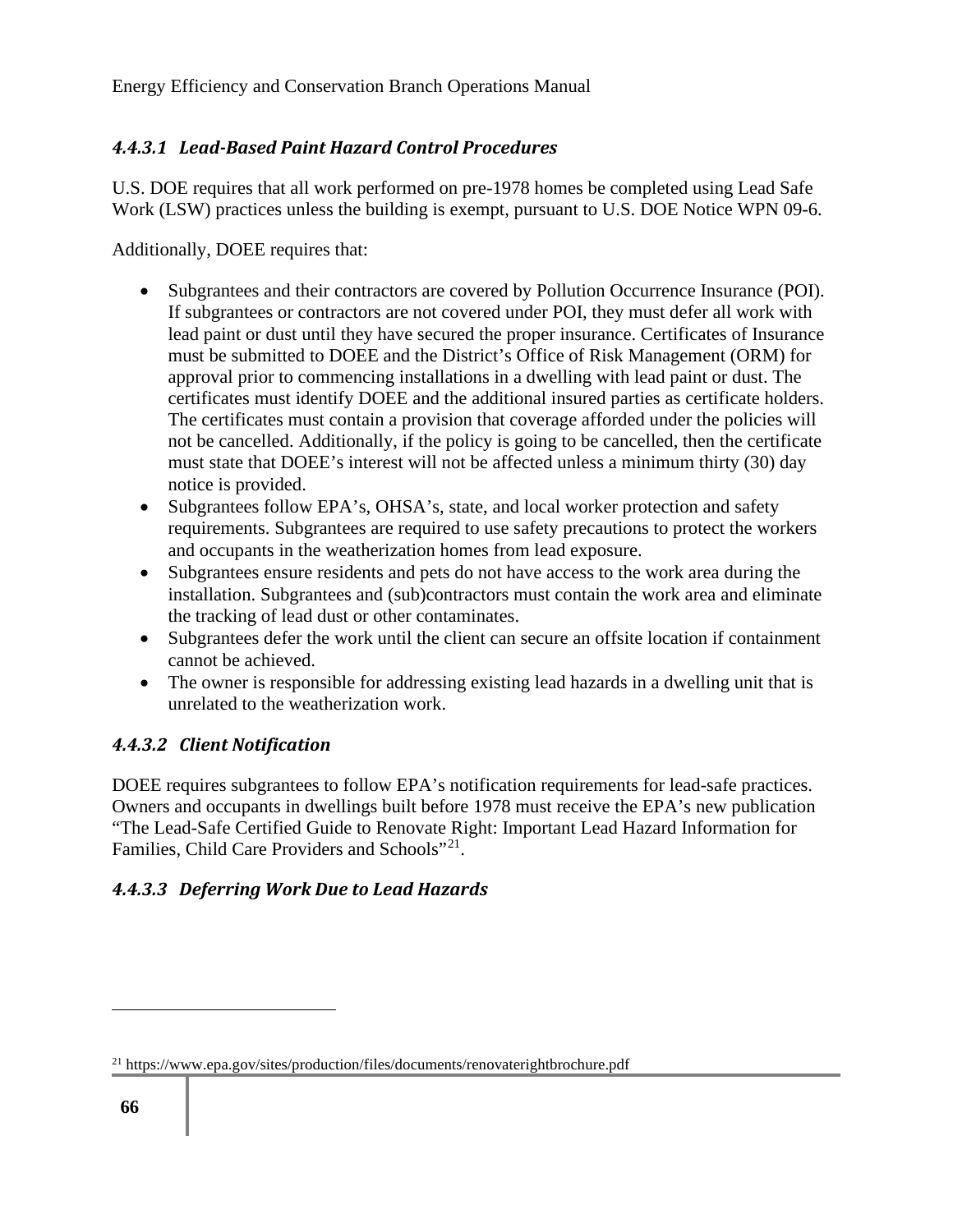Weatherization work should not be deferred if there is just lead based paint in the dwelling. Subgrantees must follow lead-safe work practices in all units to ensure existing hazards do not pose a threat to the residents or workers.

Subgrantees should consider the following while determining to defer the weatherization work:

- If the contractor needs to apply to DOEE for a lead abatement or renovation permit (See 20 DCMR § Sections 3310 and 3316)<sup>22</sup>;
- If the contractor is certified in lead remediation and adequately prepared to work with lead-based paint (i.e., workers are trained in lead safe work practices, the contractor has the necessary protective equipment);
- Condition of the interior and exterior painted surfaces;
- If recommended energy-efficiency measures will disturb painted surfaces; and
- The cost of conducting lead-safe weatherization practices in proportion to the total per unit cost.

Based on these factors, subgrantees should document their decision on the following:

- Proceed with lead-safe weatherization work;
- Proceed with certain weatherization measures and defer others;
- Defer all weatherization measures until a DOEE lead abatement or renovation permit is obtained;
- Defer all weatherization measures until the work can be performed by trained personnel who follow lead safe work practices; or
- Defer all weatherization work until another subgrantee has resolved all lead safety issues.

### *4.4.3.4 Lead-Safe Work Practices*

Subgrantees must use the following lead-safe work practices when lead-based paint is disturbed:

- 1. When lead-based paint is disturbed, subgrantees and (sub)contractors must:
	- a. Adhere to work-area containment practices to prevent dust and debris from leaving the work area;
	- b. Inform the occupants to stay away from the work area;
	- c. Ensure workers wash their hands and face when leaving the work area;
	- d. Ensure workers do not smoke, eat, drink, or apply cosmetics in the work area;
	- e. Ensure workers wear a respirator;
	- f. Obtain a Ground-Fault Circuit Interrupter (GFCI) if using electrical equipment;

<sup>22</sup> https://dcregs.dc.gov/Common/DCMR/ChapterList.aspx?TitleNum=20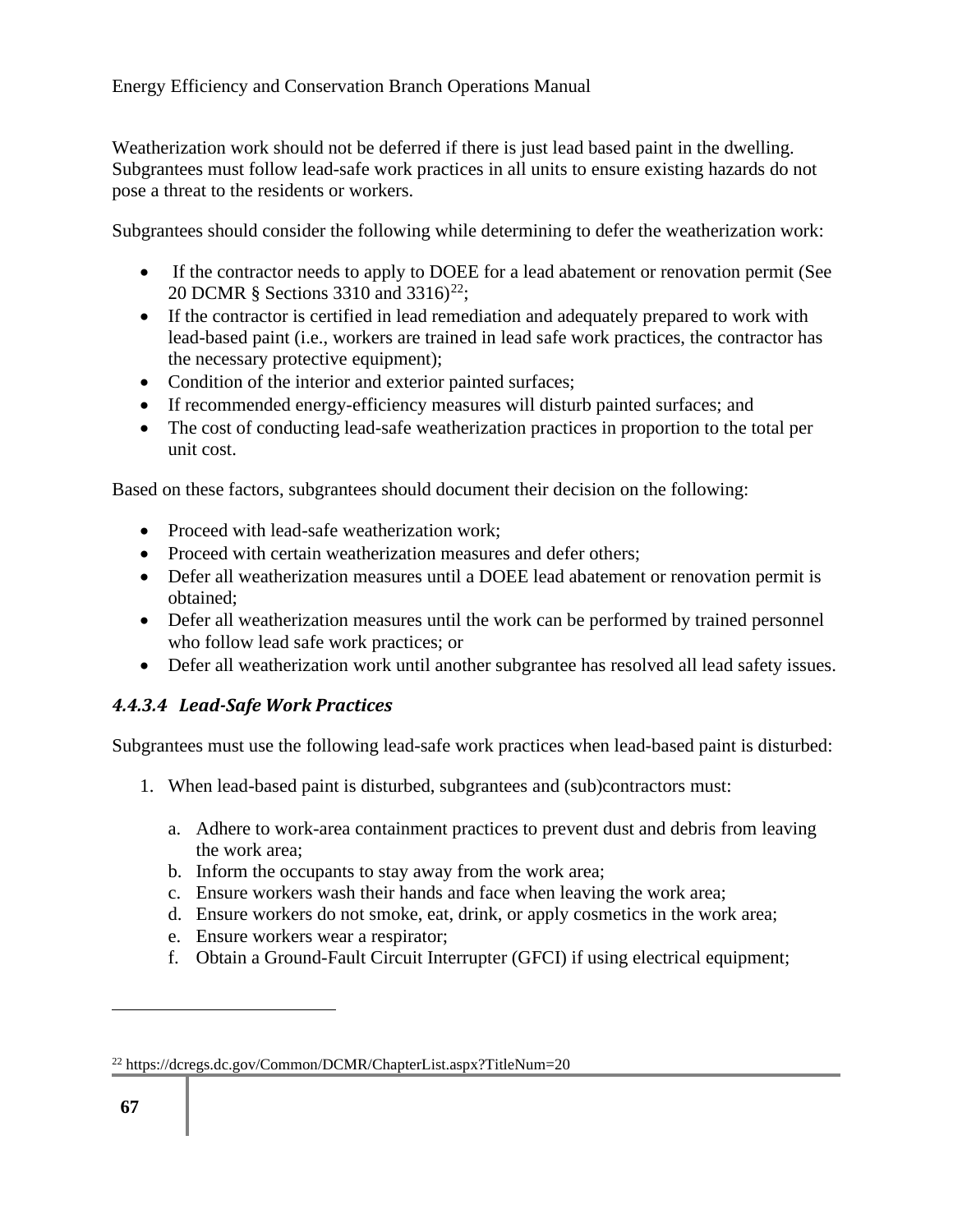- g. The following methods of removing lead-based paint are prohibited. See 20 DCMR § Section 3304.1.:
	- Open flame burning or torching;
	- Machine sanding without high-efficiency particulate air (HEPA) local exhaust control;
	- Abrasive blasting without HEPA local exhaust control;
	- Heat guns at temperatures above 1100°F;
	- Dry sanding or dry scraping, except:
		- 1. Dry scraping within 1 foot of electrical outlets.
		- 2. Dry scraping in conjunction with heat guns operating below 1100°F.
		- 3. Dry scraping when treating defective paint spots totaling no more than 2 square feet in any one interior room or space.
	- Paint stripping in a poorly ventilated space.
- h. Lightly spray the paint with water before disturbing the surface and use wet sanding methods to minimize dust particles;
- i. If equipment is to be reused, wash materials thoroughly before leaving residence;
- j. Dispose all the lead-based paint, debris, coveralls, and plastic covering; and
- k. Dispose all the water contaminated with lead-based paint in a sanitary sewer system.
- 2. In the event of minor lead-based paint disturbances where less than two square feet per room or 10% of an interior is disturbed, or less than 20 square feet of lead-based paint is disturbed outside, subgrantees and (sub)contractors must:
	- a. Follow all general requirements described in item (1) above;
	- b. Tape a plastic bag or sheeting on the horizontal surface below the paint to collect paint chips and any dust that may be formed; and
	- c. After work is done, wipe the surface to ensure no lead-based debris remains.

### **4.4.4 Mold and Mildew**

Over the past few years, health professionals and building scientists have become increasingly concerned with the presence and health effects of mold in and around the home. The District's EECB Programs continue to pay close attention to the role moisture and ventilation play in affecting the indoor air quality. Although weatherization funds cannot be spent on mitigating mold, subgrantees must be aware of the conditions in and around the dwelling that may cause or worsen mold conditions. Dwellings that show a presence of mold and/or mildew may be eligible for EECB's Healthy Homes Program.

Mold is most often found in bathrooms, basements, and crawlspaces. Mold can produce from a water leak, water damage, flooding, or in a moist space. Water collecting around the dwelling's perimeter from improper drainage, underground water supply, excessive condensation, roof leaks, and lack of proper gutters can contribute to mold growth.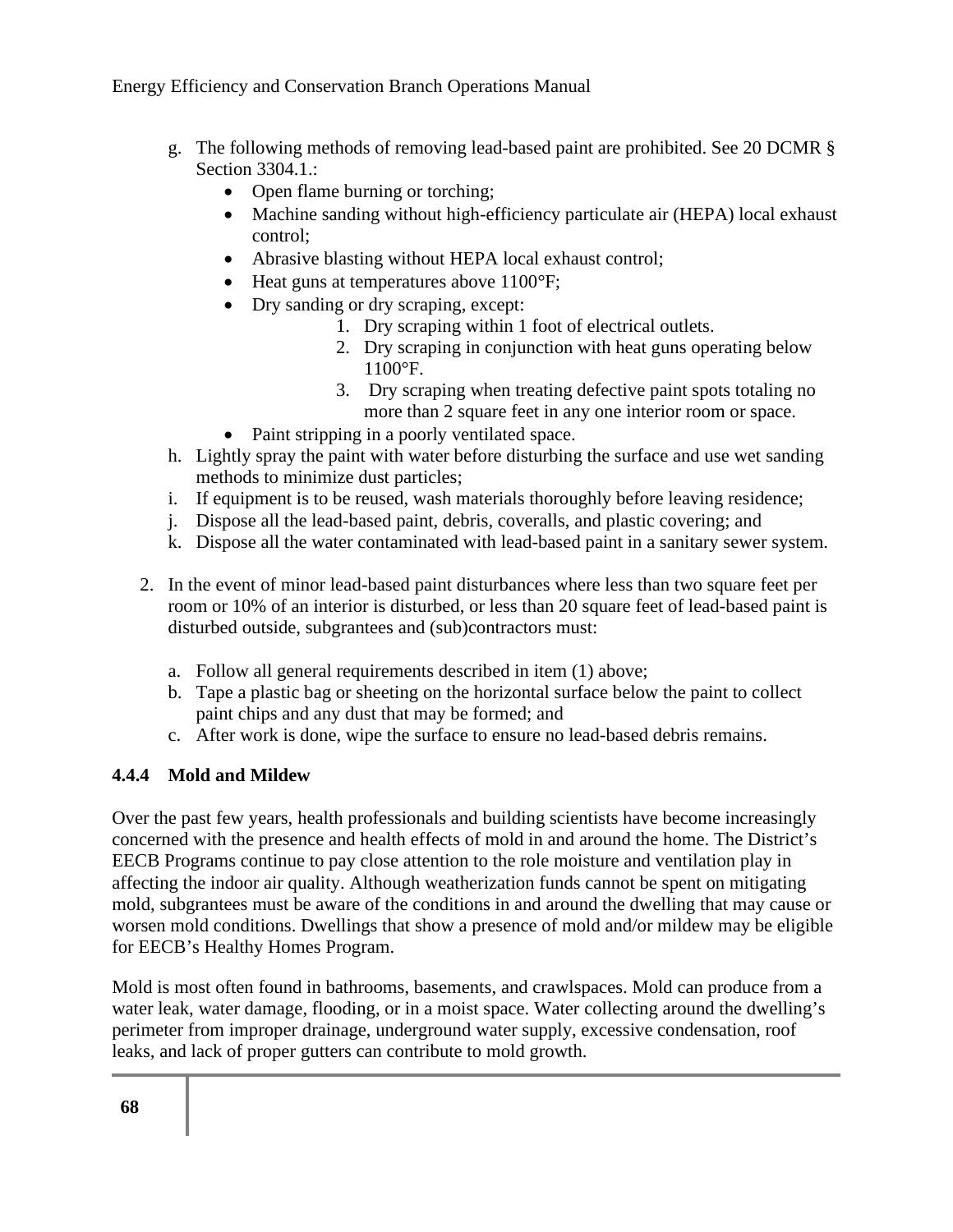Although the presence of mold is best handled through a "whole house approach", if mold is found, additional work will be required to determine the cause and possible ramifications for performing the traditional "whole house" weatherization protocols.

Subgrantees should proceed with caution when considering dwelling units for weatherization where the presence of mold has been discovered. The cleaning and removal of mold (i.e., improved ventilation, additional bathroom or kitchen fan) may be all that is necessary to effectively address the situation.

Subgrantees should refer clients to the EPA publication, "A Brief Guide to Mold, Moisture and Your Home"<sup>23</sup> for more information on how to proceed with mold cleanup and address moldrelated questions.

Subgrantees and contractors must complete the following activities:

1. During the initial energy audit, the Energy Inspector and/or inspector should assess the building and environmental conditions surrounding the property. The Energy Inspector should speak with the client to determine whether the presence of mold exists, and if the present conditions could produce mold or exacerbate existing mold conditions.

If mold is found during the inspection process, subgrantees must:

- a) Document the mold with photos and include them in the client file;
- b) Assess cause of the mold;
- c) If the exposed mold surface area is less than two square feet, subgrantee may consider proceeding with weatherization if it will eliminate the moisture problem; and
- d) If the weatherization work does not alleviate the water intrusion or the scope of work is beyond allowable measures, a Deferral of Services process should be pursued.
- 2. Subgrantees must complete a mold inspection as part of their routine pre-weatherization assessment of the dwelling. The presence of mold should be documented on the assessment form and supporting pictures placed in the client's file. Before the weatherization work can begin, all visible signs of mold should be cleaned by the client, the client's representative, or an accredited organization. Weatherization funds cannot be used for mold remediation activity.
- 3. Under District law, if a tenant notifies the property owner that mold exists in their unit or building, property owners must inspect the area within seven (7) days and remediate the

<sup>23</sup> http://www.epa.gov/mold/moldguide.html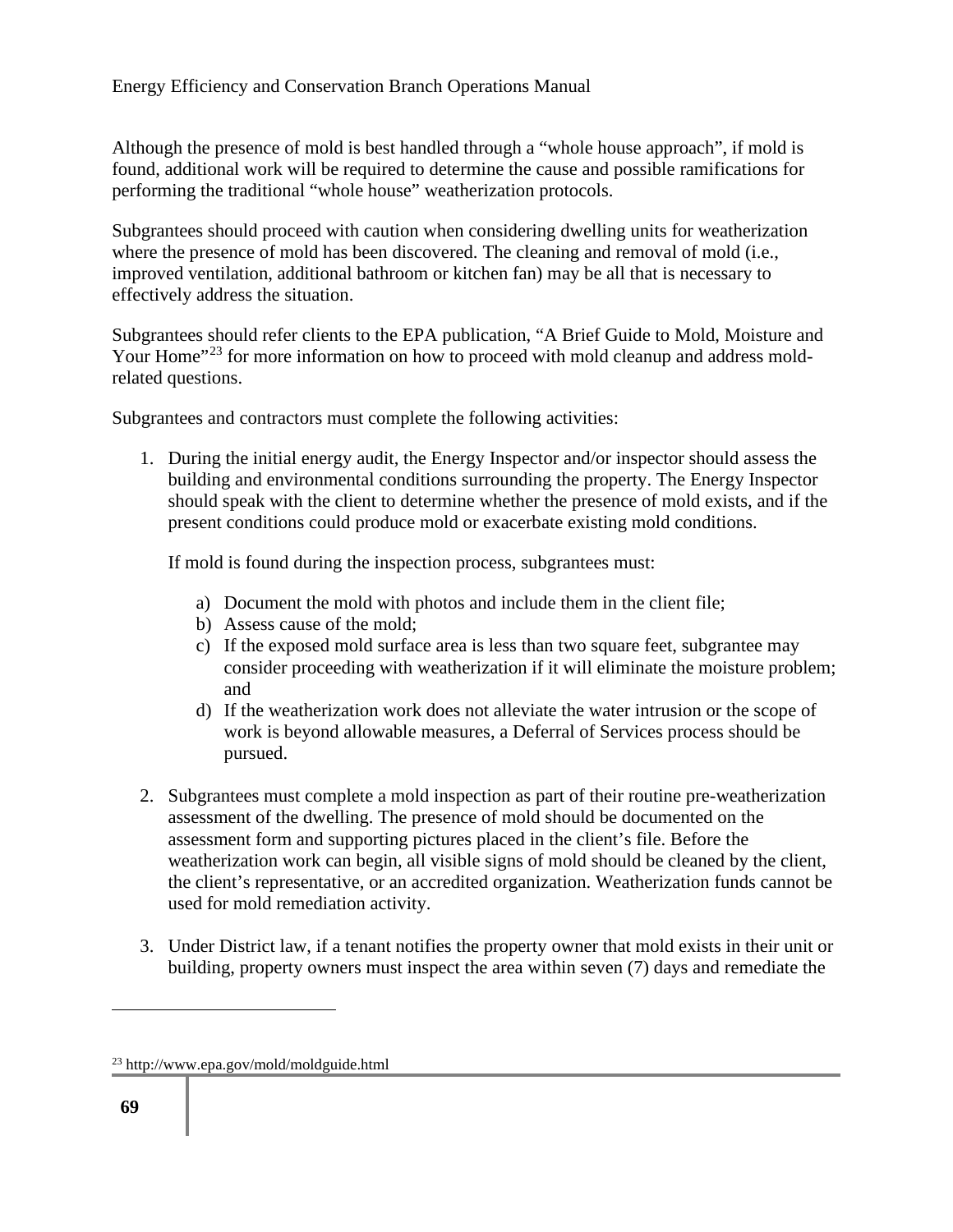condition within thirty (30) days. If mold continues to exist, the tenant may seek relief in court and submit a referral to the Office of Tenant Advocate. Additionally, a referral may be warranted to the District Department of Consumer and Regulatory Affairs (DCRA). DCRA issues citations for unclean surfaces and works to find the underlying causes of contaminated surfaces. If the client indicates that a household member has experienced unusual symptoms (itchy eyes, sneezing, coughing, rash, flu-like symptoms, itchy skin, etc.) and there are signs of mold, then the client should consult a doctor. If the environment presents an emergency, the client should dial 911. Weatherization should be deferred pending the presence of mold.

- 4. Subgrantees may encounter mold conditions that are beyond the weatherization scope of work (i.e., the dwelling unit is constructed over a stream that permeates through the dirt floor crawl space or the dwelling unit has been constructed in an area with a high water table and poor drainage). In such cases, weatherization measures should be deferred, but if there is a health and safety issue (not heat or water), subgrantees may proceed with those measures, if feasible.
- 5. Rather than installing insulation or tightening the envelope of the building, the Energy Inspector and subgrantee may need to consider work that will address the presence of ground water and its ramifications to the dwelling structure. This work may include measures preventing moisture from entering the basement, dehumidification, adding mechanical ventilation, and removing standing water from the perimeter of the dwelling. In addition, the Energy Inspector should speak to the client about the energy performance of their home, its location in relation to the moisture source, and if the structure of the dwelling unit is affected.
- 6. Subgrantees should document the conditions of the dwelling units' interior and surrounding areas.

#### **4.4.5 Asbestos**

Asbestos removal is not an approved health and safety weatherization expense but may be addressed under EECB's Healthy Homes Program. If asbestos is found, it should not be disturbed. Requirements for asbestos removal include:

- All asbestos work must be completed by licensed individuals and in accordance with the District's asbestos air quality regulations;
- Removal or encapsulation is allowed and may be necessary when the measure will provide a cost-effective SIR;
- Asbestos siding can be removed and replaced with wall cavity insulation if permitted under District law. Subgrantees are required to contact DCRA and the Air Quality Division of DOEE to determine the correct course of action;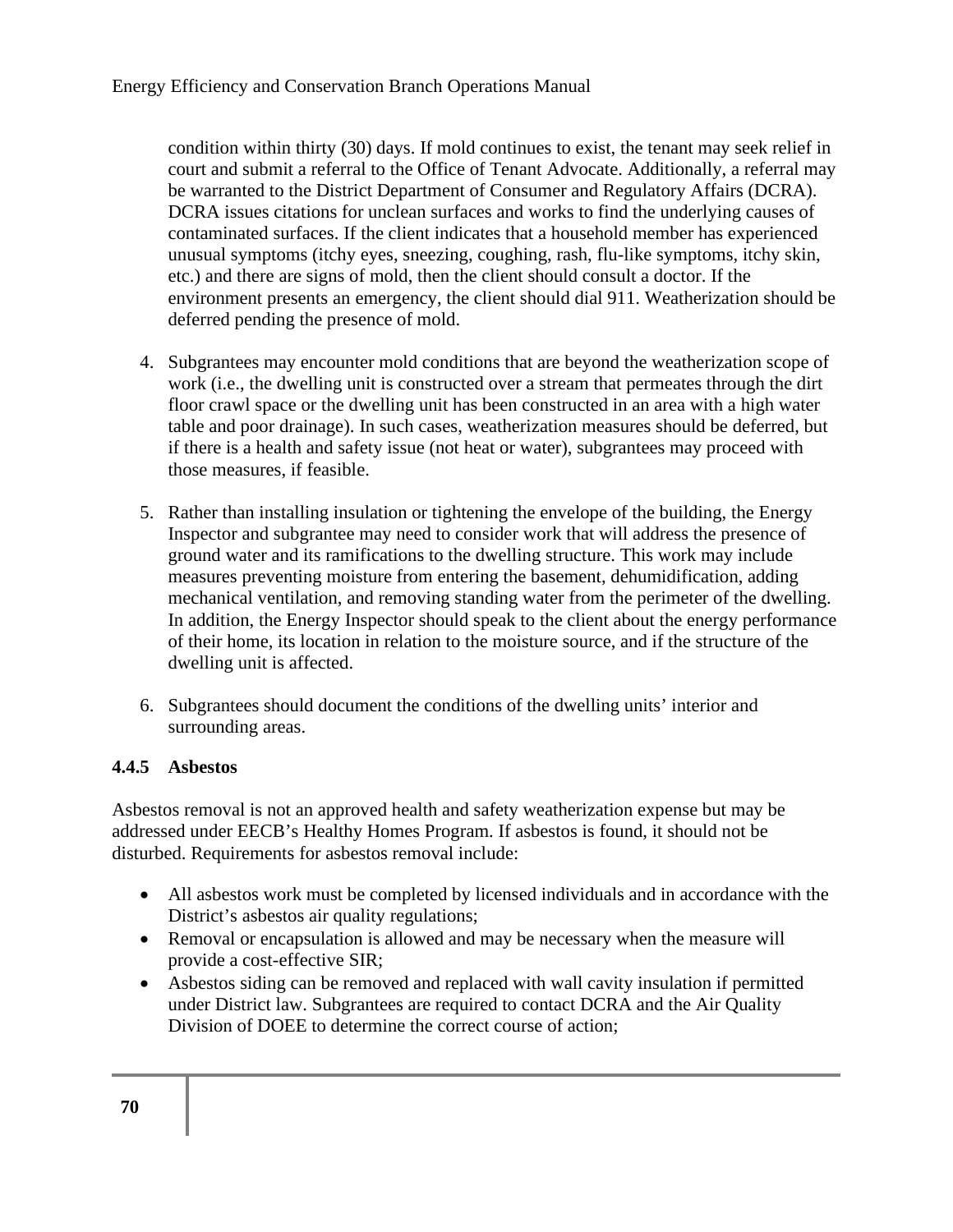- When permitted by District or federal regulations, encapsulation (usually less costly than asbestos removal) may be used;
- Subgrantees encountering asbestos should contact DOEE for direction before proceeding with any weatherization work; and
- All major asbestos problems should be referred to DOEE and the U.S. EPA.

#### **4.4.6 National Historic Preservation**

In 2010, as the result of unprecedented funding and projects, the U.S. DOE, the Advisory Council on Historic Preservation, and the National Conference of State Historic Preservation Officers (NCSHPO) developed a Prototype Programmatic Agreement, which has since been extended. This Agreement has been signed by DOEE. The Agreement provides to US DOE's Energy Efficiency Conservation Block Grant, State Energy Program, and Weatherization Assistance Program recipients a streamlined method for complying with US DOE's responsibilities under Section 106 of the National Historic Preservation Act, 16 U.S.C. § 470(f) and 36 CFR § 800, by establishing categories of exempt activities and processes for otherwise complying with Section 106 requirements.

In accordance with Section 106 of the National Historic Preservation Act DOEE will adhere to the following guidelines when implementing wall insulation and window repair or replacement measures on historic properties.<sup>24</sup>

Note: Undertakings to interior spaces where the work will not be visible from the public right of way; no structural alterations are made; no demolition of walls, ceilings or floors occurs; no drop ceilings are added; or no walls are leveled with furring or moved, should be automatically excluded from SHPO review. The requirements for wall insulation blown from the exterior include:

- Installation of insulation must not result in visible holes on the exterior;
- Removal of siding to replace insulation must not cause any visible damage during removal, blowing insulation, capping holes, and replacing siding;
- Wood siding can be drilled to install insulation, but the holes must be properly sealed, sanded, and repainted; plugs cannot be visible;
- Cellulose insulation treated with aluminum or ammonium sulfate as the fire retardant cannot be used (cellulose treated with boric acid as the fire retardant is approved);
- Interior paint must operate as a vapor barrier for all interior surfaces and walls containing the newly blown insulation;

<sup>&</sup>lt;sup>24</sup> See Appendix A of the Programmatic Agreement for US DOE WAP undertakings exempt from Section 106 review.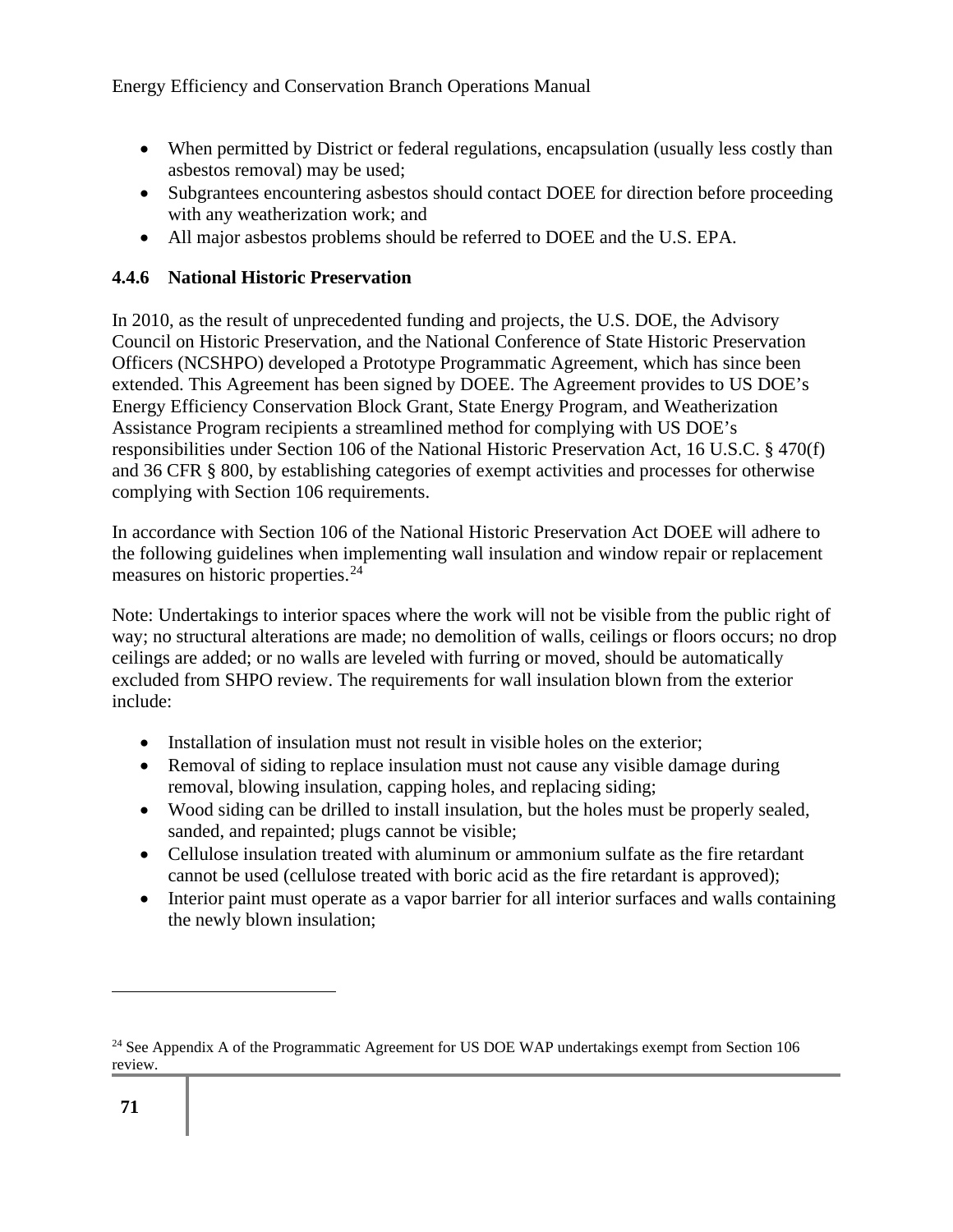- Insulation installed under new siding is not permitted when it covers architectural features (no siding or insulation overlay replacement is allowed);
- Attaching insulation to the inside, or framing out with firing strips, is not allowed if it will cover original features such as cornices, chair rails, window trims, or cause the destruction of historical plaster or other wall finishes; and
- Manufacturer's instructions for installing insulation with appropriate fireproofing must be followed; rigid foam insulation must be covered by appropriate fireproof covering (1/2" gypsum wallboard), the insulation is not to remain exposed.

Requirements for wall insulation blown from the inside include:

- The installation must not damage historical plaster or other wall finishes;
- The process must follow U.S. EPA Lead-Based Paint guidelines; and,
- The surface must be refinished so that the signs of work cannot be seen once complete.

Requirements for window replacement include:

• Windows can be replaced only with the approval of the State Historic Preservation Office (SHPO).

# **LIHEAP Emergency Mechanical System Program**

The Emergency Mechanical System Program provides for the repair or replacement of existing mechanical systems (i.e., hot water tanks, central air conditioners, furnaces or boilers) with high efficiency systems. The Emergency Mechanical System Program is funded by HHS. DOEE works with local non-profit organizations to leverage resources and provide emergency services throughout the District.

# **LIHEAP Assurance 16**

The LIHEAP Statute 2605(b) includes 16 Assurances (or conditions) for grantees to administer the LIHEAP program. States, including the District of Columbia, that choose to allocate LIHEAP funds must comply with each Assurance. Grantees are required to certify compliance with the 16 assurances as part of their annual State Plan.

Assurance 16 focuses on helping clients reduce home energy needs. Up to 5% of LIHEAP funds may be allocated to provide services that encourage and enable households to reduce their home energy needs and ultimately their need for energy assistance. This includes, but is not limited to, needs assessments, counseling, and assistance with energy vendors.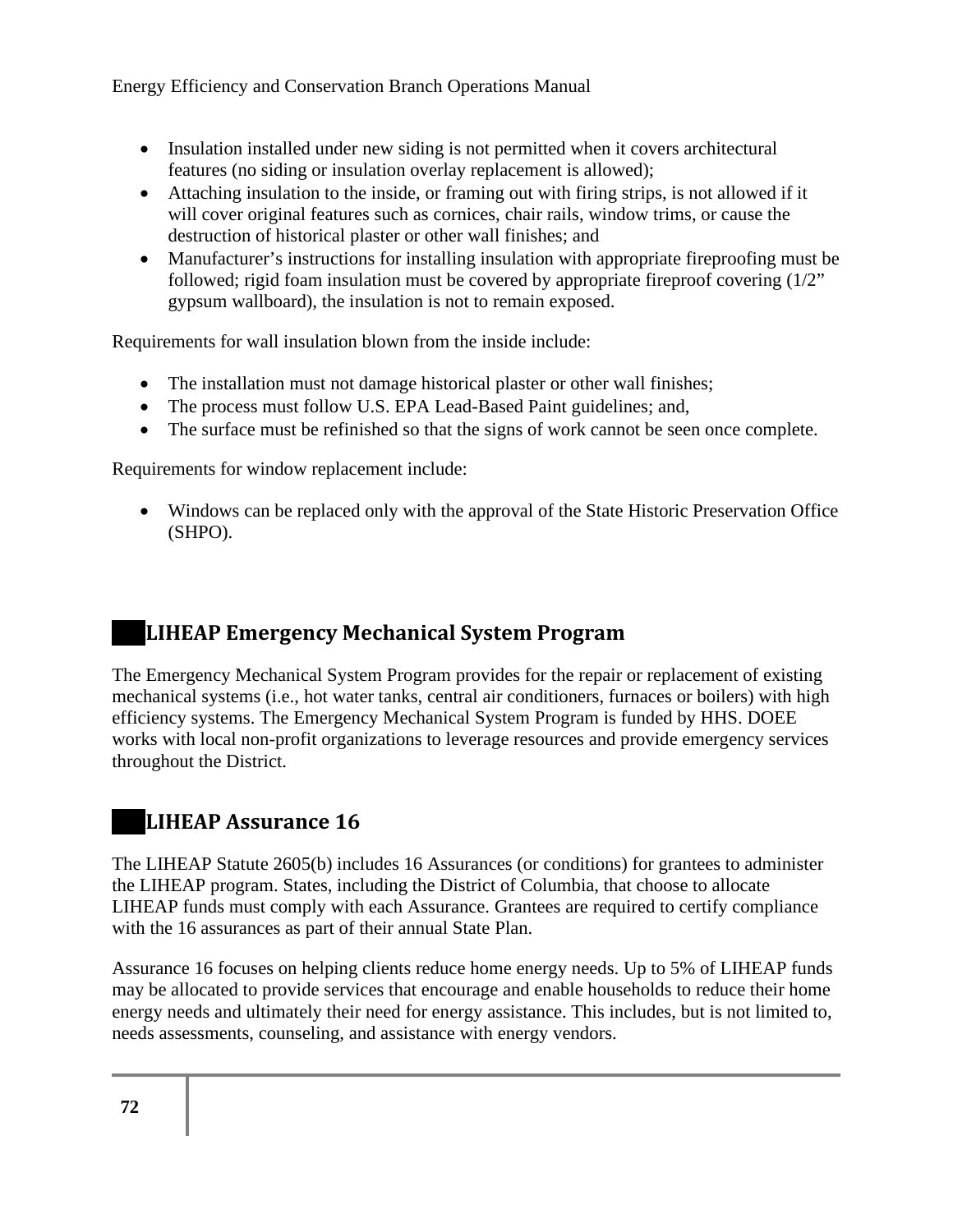Assurance 16 activities may include short-term or long-term case management, such as:

- Developing information and materials about services available to LIHEAP clients;
- Developing an understanding of a client's needs and offering counseling;
- Developing a curriculum and training materials on energy reduction;
- Improving client's financial literacy; and
- Working with clients on energy education.

More information on federal compliance can be found here: https://liheapch.acf.hhs.gov/delivery/sufficiency.htm

Additional details on the LIHEAP Assurance 16 process can also be found in DOEE's Assurance 16 Standard Operating Procedure (SOP).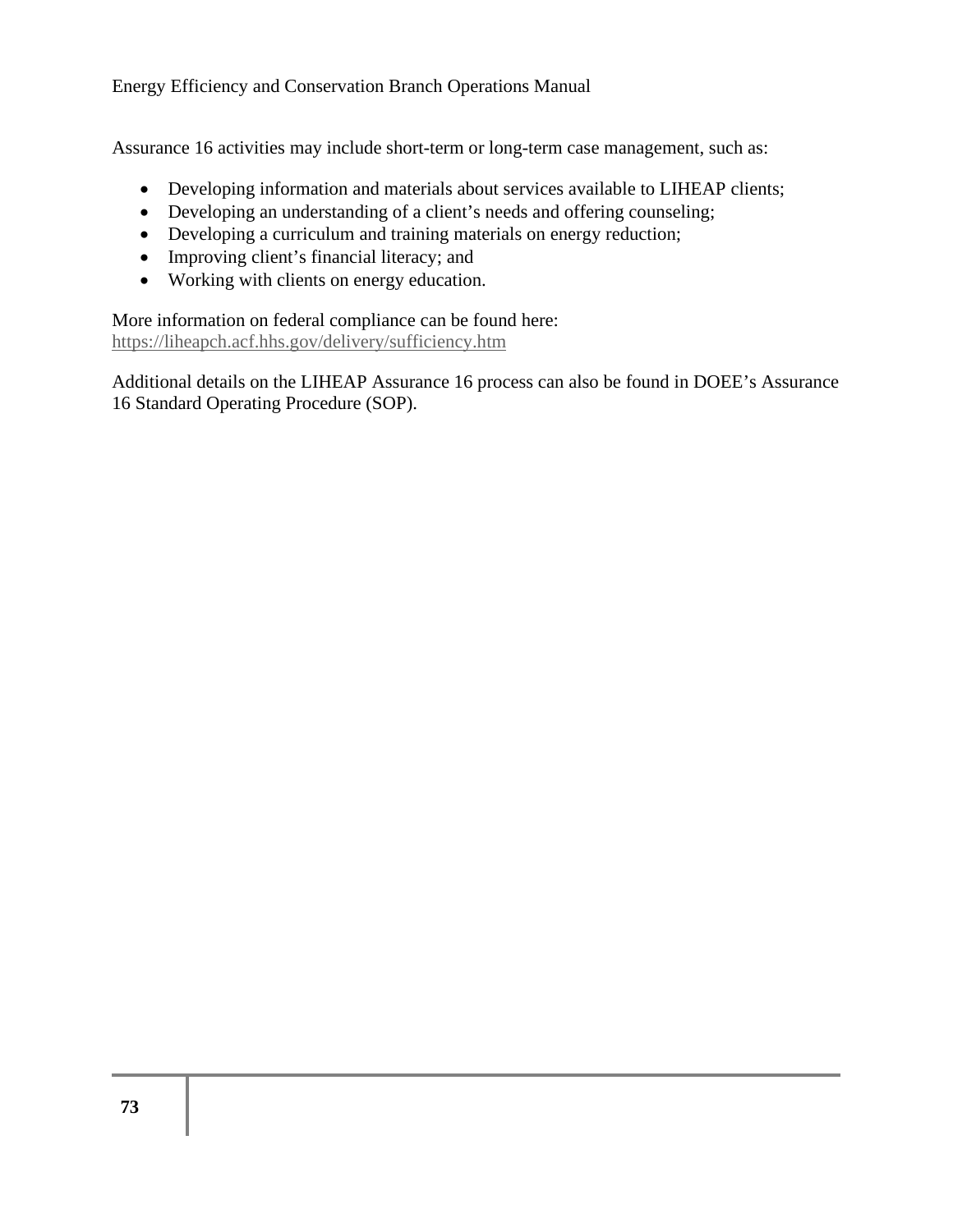## **LIHEAP Assurance 16 Client Education and Outreach**

**In the first quarter (October 1st – December 31st) of each fiscal year**, EECB personnel will identify 150 clients from the previous program year with the highest levels of energy burden based on gas, electric, and oil consumption received through the Low Income Home Energy Assistance Program (LIHEAP); obtain necessary documentation to process client's application for energy assistance; conduct a meeting (either a home visit, virtual, or by phone) to teach the client how to access and log into their online Pepco account (which also provides resources to reduce energy consumption); and provide clients with a comprehensive report on steps to reduce their energy usage. To gauge the client's understanding of energy efficiency, they will take an energy efficiency pre-test. During the home visit, EECB personnel will also use a kilowatt (kW) reader to show the client how much phantom energy their television (or other home appliance) in their home is using.

In addition to reducing the client's energy consumption, EECB personnel will aide in improving the client's financial literacy by providing them a short quiz on the topic. EECB personnel will provide resources, such as the Salvation Army, that provide financial management education.

The staff will also identify and develop partnerships with nonprofit organizations and/or sister agencies that can provide assistance with utility bills, address hazardous conditions in the home, conduct training program(s), assist with obtaining employment, and other social services to improve the program participants' financial health.

**In the second quarter (January 1st –March 31st) of each fiscal year**, EECB will generate a case management report for each program participant to detail steps applicants must take to reduce their energy burden. EECB will also refer clients to the Weatherization Assistance Program (WAP), if eligible. The client will be encouraged to view educational videos on weatherization and energy efficiency, either emailed to them or by visiting one of DOEE's energy centers (1207 Taylor St., NW or 2100 Martin Luther King, Jr. Ave., SE). Additionally, the client will be referred to Community Forklift's Home Essential Program where clients can receive household furniture and appliance (microwaves, cabinets, tables, etc.) at no cost.

In the third quarter (April 1<sup>st</sup>- June 30<sup>th</sup>) of each fiscal year, case management will be implemented to ensure that all referred WAP participants receive installation of identified Energy Efficiency Measures (EEMs).

In the fourth quarter (July  $1<sup>st</sup>$  – September  $30<sup>th</sup>$ ) of each fiscal year, the case will be closed, and an exit interview will be conducted with applicant.

Follow-up: The staff will re-examine client's utility bills to determine if reduction in energy usage occurred in the second quarter of the new fiscal year (February 1<sup>st</sup>). This information will be tracked in a spreadsheet containing the client's: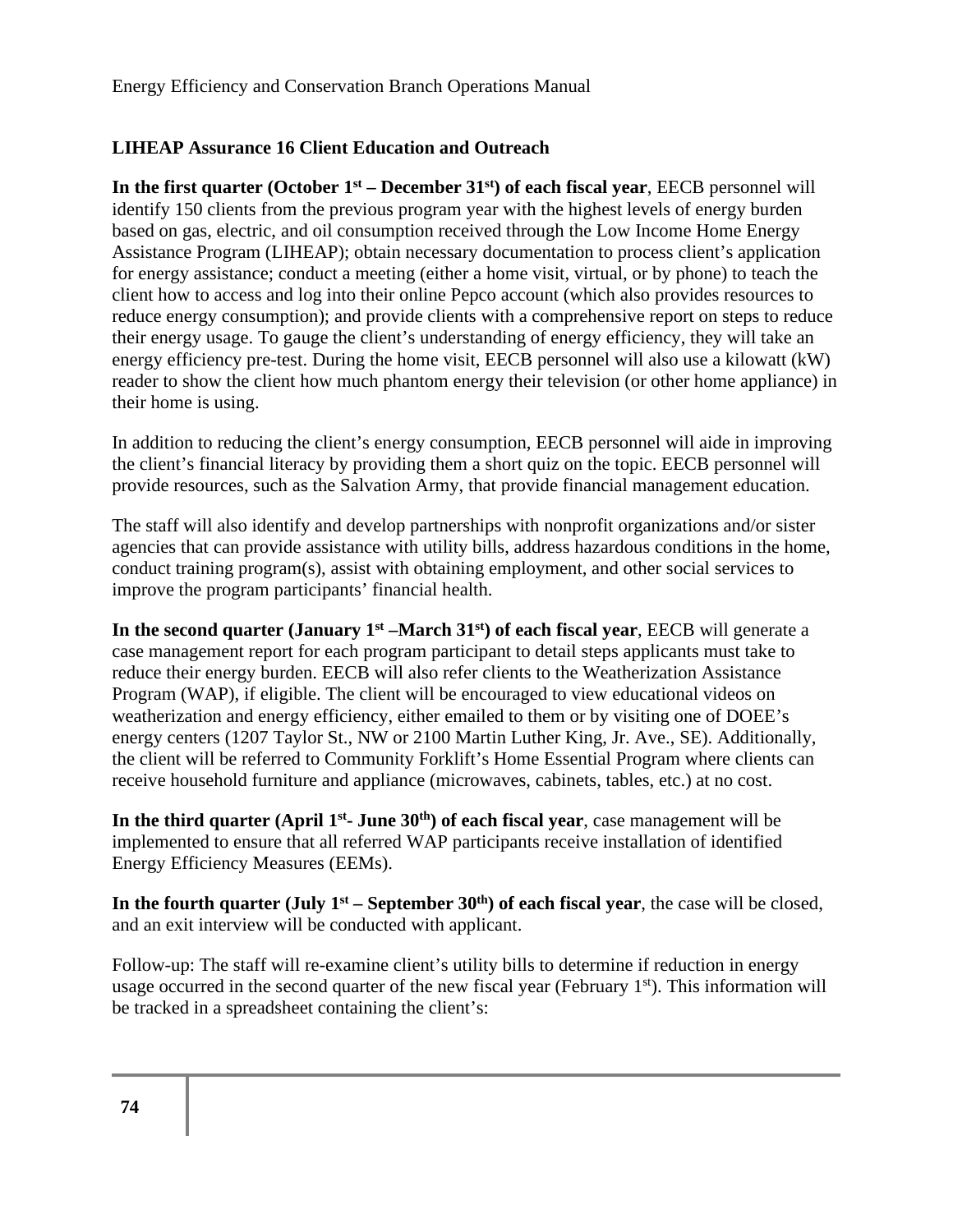- Name,
- Address,
- Contact information,
- Beginning energy burden,
- Energy efficiency practices implemented (WAP, EEMs, lifestyle changes, etc.), and
- Energy burden in the second quarter of the following year (as stated above).

## **Lead Reduction Program**

HUD's Lead Reduction Grant Program maximizes the number of children age 5 and under protected from lead poisoning. This program is authorized by Section 1011 of the Residential Lead-Based Paint Hazard Reduction Act of 1992 (Title X of the Housing and Community Development Act of 1992, 42 U.S.C. 4852). The Healthy Homes Supplemental funding is intended to enhance the lead-based paint hazard control activities by comprehensively identifying and addressing other housing hazards that affect occupant health. The Healthy Homes Supplemental funding is authorized under Section 502 of the Housing and Urban Development Act of 1970 (12 U.S.C. 1701z-2).

## **Healthy Homes Program**

The Healthy Homes Program is funded through local District and federal funding. DOEE has not fully implemented this program; however, DOEE aims to identify health hazards in households throughout the District and provide remediation services to the affected clients. Key residential health hazards include asthma and allergy triggers, such as mold, dampness, and pests (e.g., cockroaches, mice), injury hazards, and poor indoor air quality.<sup>25</sup>

Although the health risks associated with homes are many and varied, the household hazards which can contribute to them tend to be interrelated. Excess moisture, poor indoor air quality, and high levels of contaminated dust are common root causes for residential health hazards. Addressing these deficiencies simultaneously, rather than attempting to tackle each hazard individually, will yield the greatest results in the most efficient, cost-effective manner. For example, dealing with uncontrolled moisture can alleviate conditions associated with allergies and asthma (mold and pests), unintentional injuries (structural safety), and poisoning (lead paint deterioration).

<sup>25</sup> https://www.hud.gov/sites/documents/DOC\_13701.PDF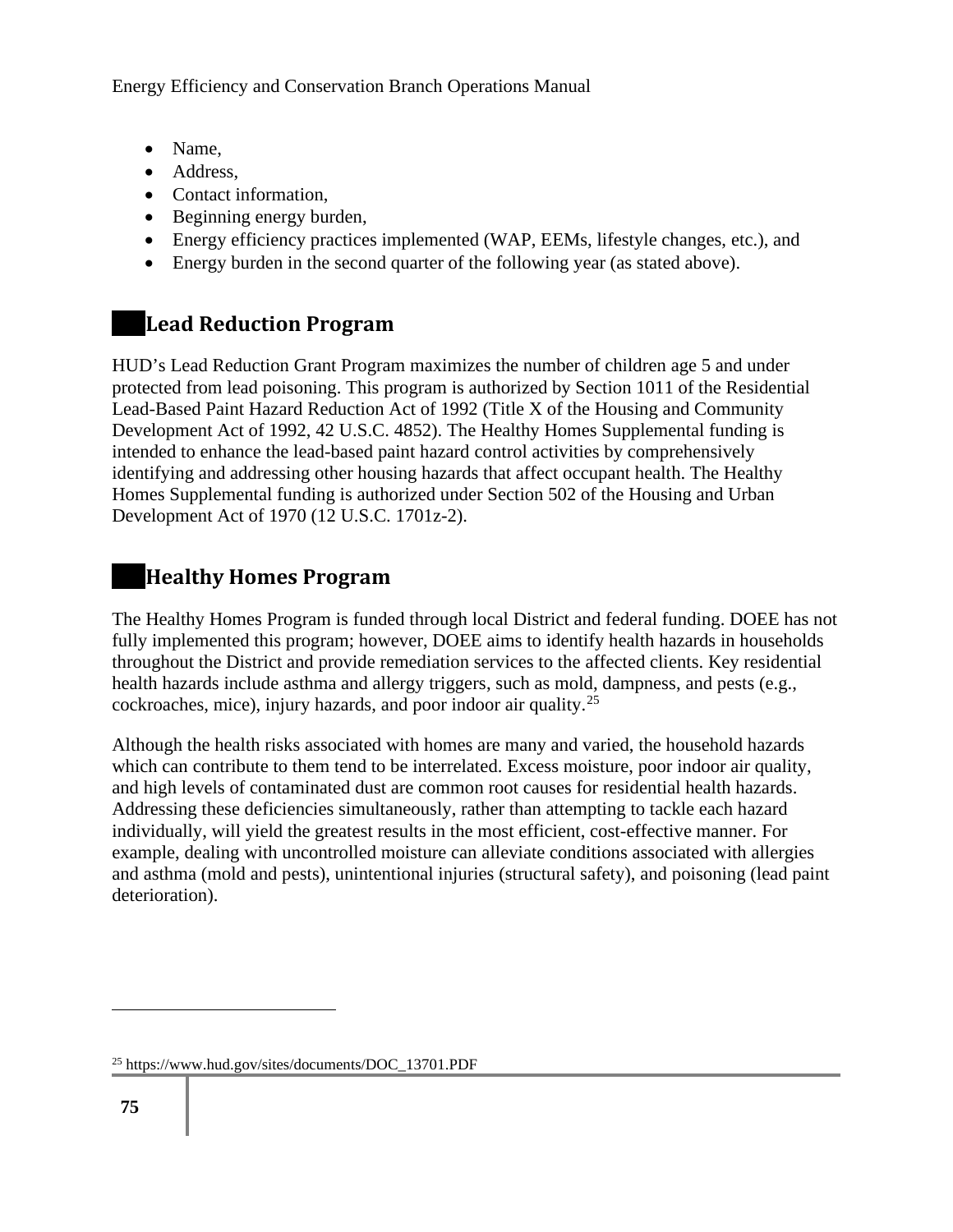FILENAME: Weatherization Operations Manual Fiscal Year 2021-2022.docx